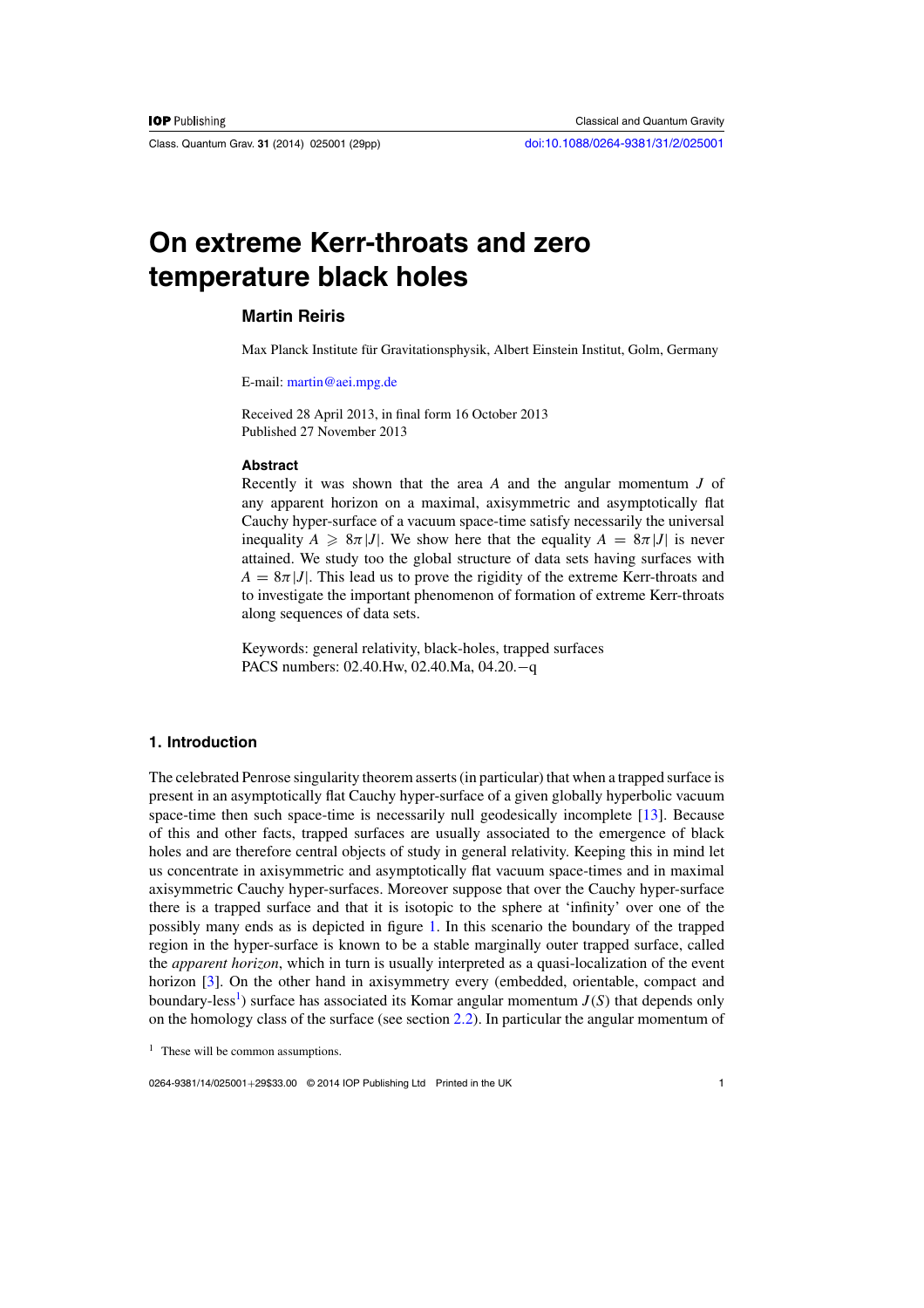<span id="page-1-0"></span>

**Figure 1.** Two possible configurations of topological black holes with the horizons marked with a *S*. On the left there is only one asymptotically flat end  $E_1$ , while on the right there are two,  $E_1$  and  $E_2$ . Described are also large convex spheres on every asymptotically flat end. The horizon on the left has zero angular momentum because it encloses a compact boundary. The other surface shown on the left as well as the horizon shown on the right can have *a priori* non-zero angular momentum.

the apparent horizon coincides with that of the respective asymptotically flat end. Moreover as was shown in [\[9](#page-28-0)] the universal inequality

$$
A(S) \geq 8\pi |J(S)|,\tag{1}
$$

holds between the area *A*(*S*) of any embedded surface *S* and its angular momentum *J*(*S*). It is concluded then that the area of the apparent horizon is always greater or equal than  $8\pi$ times the angular momentum of the respective asymptotically flat end. In this paper we show that apparent horizons saturating the inequality (1), namely with  $A = 8\pi |J|$ , cannot exist in maximal, axisymmetric and asymptotically flat vacuum data sets (theorem [1](#page-3-0) and corollary [1\)](#page-3-0). But we also investigate what occurs to the geometry of this type of data sets around apparent horizons nearly saturating (1) (corollary [2\)](#page-4-0). This is closely related to analyzing the global structure of data sets (of a different global type) admitting a surface saturating (1) and that we investigate in theorem [2.](#page-4-0) As we will see the quest has deep theoretical implications. We will be explaining all this in full detail in the discussion below.

Most of the discussions in this paper are centered around the notions of extreme Kerrthroat and extreme Kerr-throat sphere. To begin explaining these notions let us consider the family of the Kerr-solutions in the Boyer–Lindquist coordinates

$$
\mathbf{g} = -\left[\frac{\Delta - a^2 \sin^2 \theta}{\Sigma}\right] dt^2 - \frac{a \sin^2 \theta (r^2 + a^2 - \Delta)}{\Sigma} (dt \, d\varphi + d\varphi \, dt) + \left[\frac{(r^2 + a^2)^2 - \Delta a^2 \sin^2 \theta}{\Sigma}\right] \sin^2 \theta \, d\varphi^2 + \frac{\Sigma}{\Delta} dr^2 + \Sigma \, d\theta^2,
$$
 (2)

where here  $\Sigma = r^2 + a^2 \cos^2 \theta$ ,  $\Delta = r^2 + a^2 - 2mr$ , and  $a = J/m$ . The family is parametrized by the mass *m* and the angular momentum *J*. The Kerr black holes correspond to the range of parameters  $m^2 \ge |J|$  while the extreme Kerr black holes correspond to the case when  $m^2 = |J|$ (i.e.  $a^2 = m^2$ ). Note that in this last case we have  $\Delta = (r - m)^2$ ,  $r > m$ . Let us restrict the attention to the maximal slice  $\{t = 0\}$ . Over this slice the extreme Kerr solutions have one asymptotically flat end (when  $r \uparrow \infty$ ) and one cylindrical end (when  $r \downarrow m$ ). These ends are depicted in figure [2.](#page-2-0) The cylinder possesses asymptotically a well defined smooth (i.e.  $C^{\infty}$ )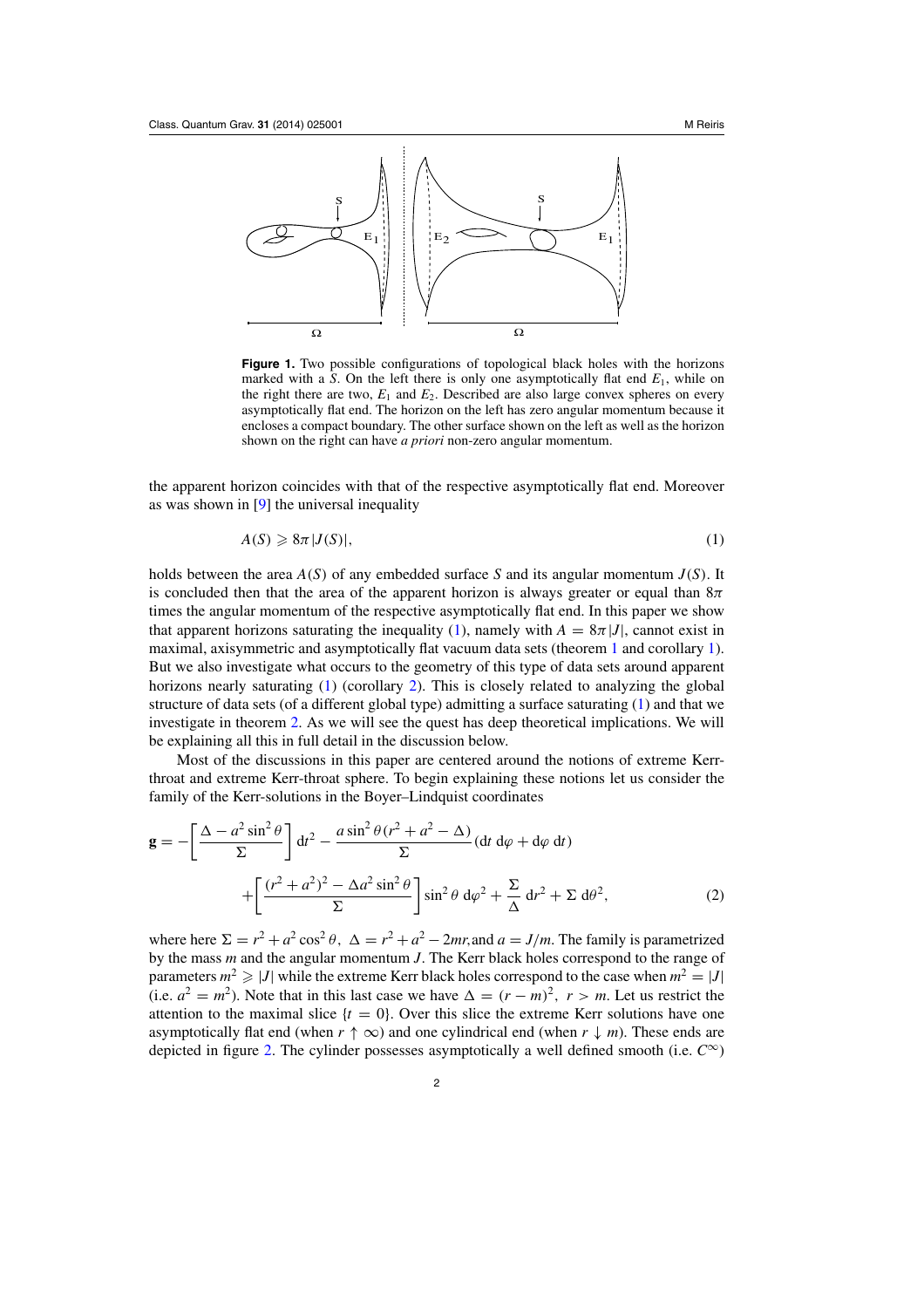<span id="page-2-0"></span>

**Figure 2.** The Penrose diagrams of the Kerr solutions (left-top) and extreme Kerr solutions (left-bottom). On their right are represented the geometries of the initial data over the hypersurfaces  $\{t = 0\}$ .

data ( $S^2 \times \mathbb{R}$ ;  $g_T$ ,  $K_T$ ) indexed here with a *T* from 'Throat' and called the *extreme Kerr-throat of angular momentum* |*J*| (or of mass  $m = \sqrt{|J|}$ ). The explicit form of the data is

$$
g_T = \left(\frac{4|J|\sin^2\theta}{1+\cos^2\theta}\right) d\varphi^2 + |J|(1+\cos^2\theta) d\theta^2 + |J|(1+\cos^2\theta) d\tilde{r}^2,\tag{3}
$$

$$
K_T = \left(\frac{2\sqrt{|J|}\sin^2\theta}{(1+\cos^2\theta)^{\frac{3}{2}}}\right) (\mathrm{d}\varphi \,\mathrm{d}\tilde{r} + \mathrm{d}\tilde{r} \,\mathrm{d}\varphi). \tag{4}
$$

The vector field  $\partial_{\tilde{r}}$  is a Killing field and  $|\partial_{\tilde{r}}|^2 = |J|(1 + \cos^2 \theta)$ . Therefore  $\partial_{\tilde{r}} = \alpha_T \zeta$  where  $\alpha_T := \sqrt{|J|(1 + \cos^2 \theta)}$  and  $\zeta$  is a unit field normal to the spheres of constant  $\tilde{r}$ . The function  $\alpha_T$ , which depends on  $\sqrt{|J|}$ , will play a fundamental role later on. Note that the data of the extreme Kerr-throats are parametrized by their angular momentum |*J*| which plays the role of a global scale factor. The spheres of constant  $\tilde{r}$  are called *extreme Kerr-throat spheres* of area  $A = 8\pi |J|$  (or of mass  $m = \sqrt{A/8\pi}$ ). They are totally geodesic, i.e. as surfaces in  $(\Sigma; g)$ have zero second fundamental form, and are in particular minimal. Moreover they are stable minimal and the second variation of the area is non-negative and zero if and only if it is in a direction proportional to  $\partial_{\tilde{r}} = \alpha_T \zeta$  (i.e.  $\partial_{\tilde{r}}$  up to a non-zero factor). The induced two-metric is

$$
h_T = \left(\frac{4|J|\sin^2\theta}{1+\cos^2\theta}\right) d\varphi^2 + |J|(1+\cos^2\theta) d\theta^2,
$$
\n(5)

and in the basis  $\{\partial_{\theta}, \partial_{\varphi}, \zeta\}$  the only non-zero components of  $K_T$  are

$$
K_T(\partial_\varphi, \zeta) = K_T(\zeta, \partial_\varphi) = \frac{2\sin^2\theta}{(1 + \cos^2\theta)^2}.
$$
\n(6)

In this setup, an axisymmetric sphere *S* of area  $A(S) = 8\pi |J(S)|$  embedded in a data ( $\Sigma$ ; *g*, *K*) is said to be an extreme Kerr-throat sphere if (i) it is totally geodesic in  $(\Sigma; g)$ , (ii) the induced metric expressed in areal-coordinates  $(\theta, \varphi)$  (see section [2.4\)](#page-8-0) is given by (5) and if (iii) in the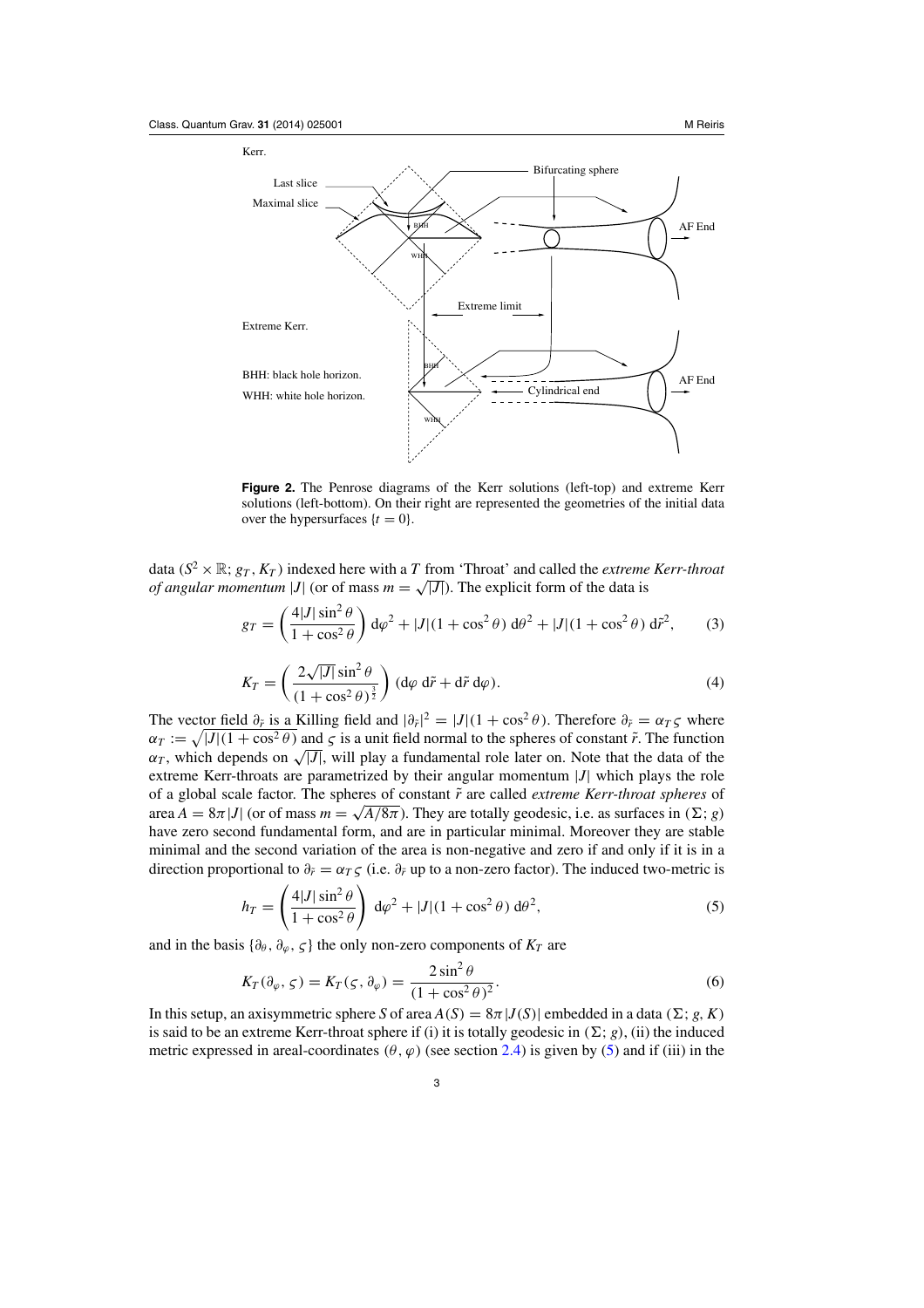<span id="page-3-0"></span>basis  $\{\partial_\theta, \partial_\varphi, \zeta\}$ , where  $\zeta$  is a unit-normal to  $S_H$  in  $\Sigma$ , the only non-zero components of *K* are  $K(\partial_{\varphi}, \zeta) = K(\zeta, \partial_{\varphi})$  and given by [\(6\)](#page-2-0).

A fundamental result proved in [\[9\]](#page-28-0) and which is the basis to prove the universal inequality [\(1\)](#page-1-0) says that any stable and axisymmetric minimal surface with  $A = 8\pi |J|$  and embedded in a maximal and axisymmetric vacuum data set  $(\Sigma; g, K)$  is necessarily an extreme Kerr-throat sphere regardless of the global nature of the data set in which it is embedded like completeness or asymptotic flatness. We will use this result very often.

Observe that if the equality in [\(1\)](#page-1-0) were reached in some surface *S* inside an axisymmetric, maximal and asymptotically flat vacuum data set then such surface would have to be minimal and stable because the angular momentum of a surface depends only on its homology class<sup>2</sup>. As a result such surface would have to be an extreme Kerr-throat sphere.

There is a worth mentioning interpretation for the surfaces *S* saturating [\(1\)](#page-1-0) in terms of the well known thermodynamical heuristic from which we borrowed the terminology '*zero temperature black hole*' that we used in the title. To explain this observe that non extremal Kerr black holes have a horizon in the slice  $\{t = 0\}$  of positive 'temperature'

$$
T = \frac{1 - \left(\frac{8\pi J}{A}\right)^2}{\sqrt{\frac{A}{4\pi} + \frac{16\pi J^2}{A}}},\tag{7}
$$

while the extremal Kerr black holes have an 'asymptotic' horizon of zero 'temperature' because  $A = 8\pi |J|$ . If we import (7) as a raw definition for the temperature of an embedded surface then according to what was said before surfaces of zero temperature in vacuum axisymmetric and asymptotically flat data sets would be simply extreme Kerr-throat spheres of a particular area. In the context of the present discussion it is thus pertinent to ask whether zero temperature apparent horizons can arise in this type of data set or if on the contrary they cannot, but could arise as in the extreme Kerr solutions only as asymptotic horizons on cylindrical ends of data sets. The present paper investigates such situation and further related topics.

Our first result, theorem 1, shows that indeed no surface exists saturating [\(1\)](#page-1-0) and embedded in an axisymmetric and asymptotically flat, maximal vacuum data set.

**Theorem 1.** Let  $(\Sigma; g, K)$  be a smooth vacuum axisymmetric maximal data set with finitely *many asymptotically flat ends E*1,..., *En. Let S be any orientable compact and boundary-less embedded surface. Then*

$$
A(S) > 8\pi |J(S)|,\tag{8}
$$

*where A*(*S*) *is the area of S and J*(*S*) *is its angular momentum.*

An immediate corollary is

**Corollary 1.** *There are no black hole apparent horizons of zero temperature in smooth, maximal, axisymmetric and asymptotically flat vacuum data sets.*

Of course the extreme Kerr-throats are instances of maximal axisymmetric data sets possessing extreme Kerr-throat spheres but they are not asymptotically flat. The following theorem partially explains the special role that the extreme Kerr-throats play among the data sets containing an extreme Kerr-throat sphere.

<sup>&</sup>lt;sup>2</sup> More explicitly, for any smooth  $F: [-\varepsilon, \varepsilon] \times S \to \Sigma$  with  $F(0, -) = \text{Id}(-)$  and  $\varepsilon$  small to have  $F(x, -): S^2 \to \Sigma$ a smooth embedding, the real function  $\lambda \to A(F(\lambda, S))$  must have an absolute minimum at  $\lambda = 0$  because of [\(1\)](#page-1-0). It follows that the first  $\lambda$ -derivative is zero and the second is non-negative. As this is valid for all *F* then the surface is minimal and stable.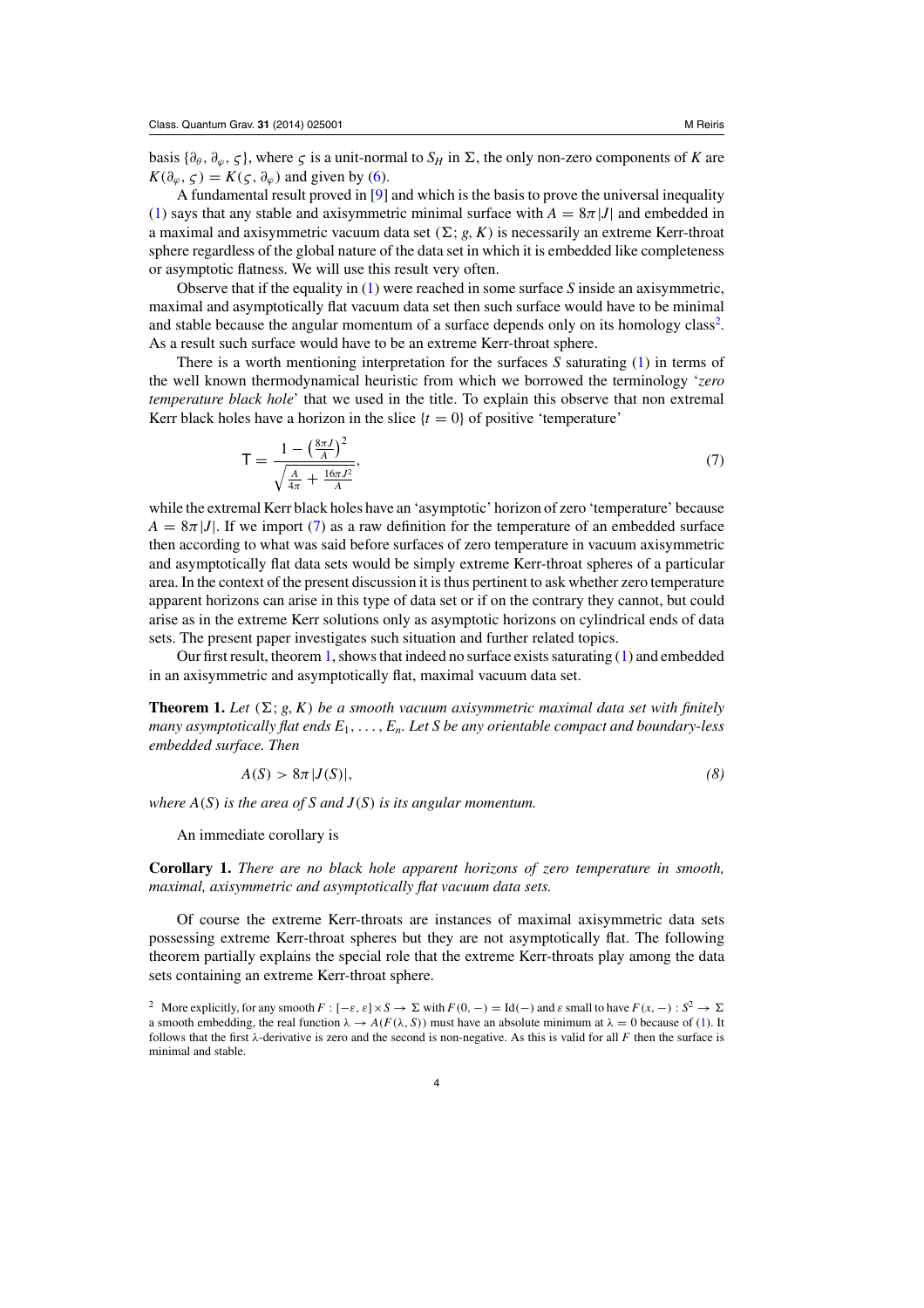<span id="page-4-0"></span>**Theorem 2** (Rigidity of extreme Kerr-throats). Let  $(\Sigma; g, K)$  be an homogeneously regular *smooth axisymmetric maximal vacuum data set where*  $\Sigma$  *is diffeomorphic to*  $S^2 \times \mathbb{R}$ *. Suppose that for any sphere S isotopic to the factor*  $S^2$  *we have*  $A(S) \geq 8\pi |J|$  *where*  $J = J(S) = J([S^2])$ , and suppose that there is at least one sphere  $S_H$  also isotopic to *the factor*  $S^2$  *with*  $A(S_H) = 8\pi |J|$ *. Then*  $(\Sigma; g, K)$  *is the extreme Kerr-throat data set*  $(3)–(4)$  $(3)–(4)$  $(3)–(4)$ *of angular momentum* |*J*| *and*  $S_H$  *is an extreme Kerr-throat sphere of area*  $A(S_H) = 8\pi |J|$ *.* 

Theorem 2 is a remarkable manifestation, like in the positive mass theorem, of the nonlinearity of the constraint equations. The notion of *homogeneously regular* manifold which is explained in section [2.5](#page-9-0) essentially says that the metric is controlled in  $\mathcal{C}^2$  (on certain coordinates) on every metric ball of a uniform radius. We do not know at the moment if this condition can be removed and if only completeness of the data set is enough (it would be nice to answer this question). It seems however feasible to prove an optimal version of theorem 2 prescinding of the topological condition  $\Sigma \approx S^2 \times \mathbb{R}$ .

A consequence of theorem 2 is the following important corollary on the formation of Kerr-throats.

**Corollary 2** (Formation of extreme Kerr-throats). Let  $(\Sigma; g_i, K_i)$  be a sequence of smooth *maximal vacuum axisymmetric and asymptotically flat initial data sets and let Si be a sequence of spheres embedded in*  $\Sigma_i$ . Suppose that the sequence of data sets converges smoothly into *a homogeneously regular maximal data set* ( $\Sigma_{\infty}$ ;  $g_{\infty}$ ,  $K_{\infty}$ ) *and that the sequence of spheres converges to a sphere*  $S_{\infty}$ *. If*  $\Sigma_{\infty}$  *is diffeomorphic to*  $S^2 \times \mathbb{R}$  *and*  $A(S_{\infty}) = 8\pi |J(S_{\infty})|$ *, then the limit data* ( $\Sigma_{\infty}$ ;  $g_{\infty}$ ,  $K_{\infty}$ ) *is the extreme Kerr-throat of angular momentum*  $|J(S_{\infty})|$  *and*  $S_{\infty}$  *is an extreme Kerr-throat sphere of area*  $A(S_{\infty})$ *.* 

The precise notions of convergence involved in this statement are the following. The sequence  $(\Sigma; g_i, K_i)$  converges smoothly to  $(\Sigma_{\infty}; g_{\infty}, K_{\infty})$  iff there is a sequence of diffeomorphisms  $\varphi_i$ :  $\Sigma_{\infty} \to \Sigma_i$  such that  $\varphi_i^* g_i$  and  $\varphi_i^* K_i$  converge in  $C^{\infty}$  and over any open set of compact closure to  $g_{\infty}$  and  $K_{\infty}$  respectively. The spheres  $S_i$  converge smoothly to  $S_{\infty}$  iff there are diffeomorphisms  $\phi_i : S^2 \to S_i$  such that  $\varphi_i^{-1} \circ \phi_i : S^2 \to \Sigma_{\infty}$  converges in *C*<sup>∞</sup> to a smooth embedding *S*<sup>2</sup> → *S*<sub>∞</sub> ⊂  $\Sigma_{\infty}$ .

Roughly speaking what the corollary says is that under basic assumptions a sequence of asymptotically flat, maximal axisymmetric data  $(\Sigma_i; g_i, K_i)$  and sequence of embedded spheres  $S_i$  can asymptotically saturate the universal inequality  $(1)$  only at the expense of the formation of an extreme Kerr-throat. More heuristically: extreme Kerr-throats form as the 'temperature decreases to zero'. This phenomenon is depicted in figure [3.](#page-5-0)

It is interesting to see theorem [1](#page-3-0) and corollary 2 at work in the Kerr family of black holes. For the discussion that follows it is worth keeping in mind the Penrose diagram in figure [2](#page-2-0) of the Kerr black holes for  $0 < J^2 < m^4$ . To facilitate the discussion we will assume  $m = 1$ and therefore  $0 < a = J^2 < 1$ . The space-time is represented in the Penrose diagram in four sectors. The quadrant on the right corresponds to the metric [\(2\)](#page-1-0) for the range of coordinates

$$
\{-\infty < t < \infty, \ 1 + (1 - a^2)^{\frac{1}{2}} < r < \infty, \ 0 \le \theta \le \pi, \ 0 \le \varphi < 2\pi\},\
$$

and the upper quadrant corresponds to the range of coordinates

 $\{-\infty < t < \infty, 1 - (1 - a^2)^{\frac{1}{2}} < r < 1 + (1 - a^2)^{\frac{1}{2}}, 0 \leq \theta \leq \pi, 0 \leq \varphi < 2\pi\}.$ 

Note that in this case  $\partial_t$  is space-like while  $\partial_r$  is time-like. One can check directly theorem [1](#page-3-0) for the  $\{t = 0\}$  maximal slice which has the black hole horizon located at  $\{r = 1 + (1 - a^2)^{\frac{1}{2}}\}$ . The area is

$$
A = (1 + (1 - a^2)^{\frac{1}{2}})8\pi,
$$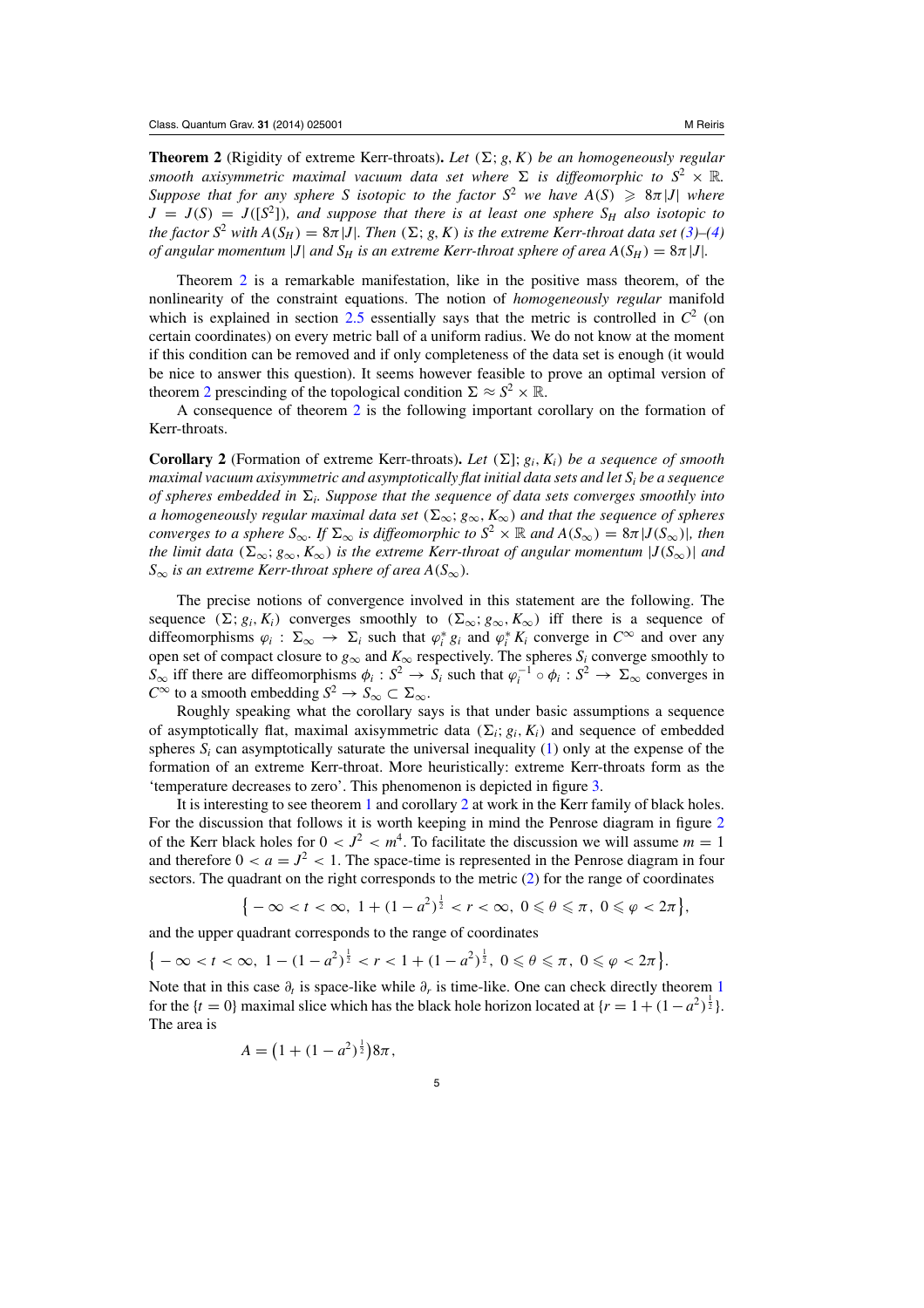<span id="page-5-0"></span>

**Figure 3.** The phenomenon of the formation of extreme Kerr-throats along sequence of data sets. The inequality [\(1\)](#page-1-0) is saturated asymptotically along the spheres  $\{S_i\}$ .

which is always greater than  $8\pi$  and converges to  $8\pi$  as  $a \uparrow 1$ . A more interesting phenomenon occurs when we see corollary [2](#page-4-0) in the light of the maximal slices given by the evolution in the maximal gauge of the initial slice. The maximal foliation penetrates inside the black hole region (the upper quadrant) and approaches in the long-time limit to a maximal slice, 'the last slice', lying entirely inside the black hole region<sup>3</sup> (see figure [2\)](#page-2-0). One observes now that the area of the spheres of constant *r* along the hyper-surface  $\{t = 1 + (1 - a^2)^{\frac{1}{2}}\}$  in the upper quadrant, evolve from  $(1 + (1 - a^2)^{\frac{1}{2}})8\pi$  monotonically to  $(1 - (1 - a^2)^{\frac{1}{2}})8\pi$ . The area of the sphere formed by the intersection of the 'last slice' and  $\{t = 1 + (1 - a^2)^{\frac{1}{2}}\}$  thus approaches to  $8\pi$  as  $a \uparrow 1$ . According to corollary [2](#page-4-0) the 'last slice' must approach the Kerr-throat as *a*  $\uparrow$  1. This can be seen explicitly by studying carefully the metric [\(2\)](#page-1-0) as *a*  $\uparrow$  1. What occurs is a remarkable phenomenon. As  $a \uparrow 1$  the metric [\(2\)](#page-1-0) in the upper quadrant of the Penrose diagram converges into the following metric

$$
\mathbf{g} = -(1 + \cos^2 \bar{\theta}) \, d\bar{t}^2 + (1 + \cos^2 \bar{\theta}) ((\tan \bar{t}) \bar{r} \, d\bar{t} + d\bar{r})^2 + \left[ \frac{4 \sin^2 \bar{\theta}}{(1 + \cos^2 \bar{\theta})} \right] (\bar{r} \, d\bar{t} - d\bar{\varphi})^2 + (1 + \cos^2 \bar{\theta})^2 \, d\bar{\theta}^2,
$$
(9)

where we have barred the space-time coordinates to emphasize that they are not the same as the coordinates  $(t, r, \theta, \varphi)$  which indeed degenerate as  $a \uparrow 1$ . This metric we call a *metric soliton* in the sense that, as seen as a flow  $(g, K; N, X)(\bar{t})$  over  $S^2 \times \mathbb{R}$  with coordinates  $(\bar{r}, \bar{\theta}, \bar{\varphi})$ , we have

$$
g(\bar{t}) = g_T,
$$
  
\n
$$
K(\bar{t}) = K_T + (1 + \cos^2 \bar{\theta})^{\frac{1}{2}} (\tan \bar{t}) d\bar{r}^2,
$$
  
\n
$$
N(\bar{t}) = (1 + \cos^2 \bar{\theta})^{\frac{1}{2}},
$$
  
\n
$$
X(\bar{t}) = \bar{r} (\tan \bar{t}) \partial_{\bar{r}} - \bar{r} \partial_{\bar{\varphi}},
$$

where, as it is apparent, the metric *g* does not evolve and remains equal to the three-metric  $g_T$  of the Kerr-throat given by [\(3\)](#page-2-0). The only slice  $\{\bar{t} = \text{const.}\}$  with zero mean curvature is

<sup>3</sup> We do not know an explicit expression for the last slice.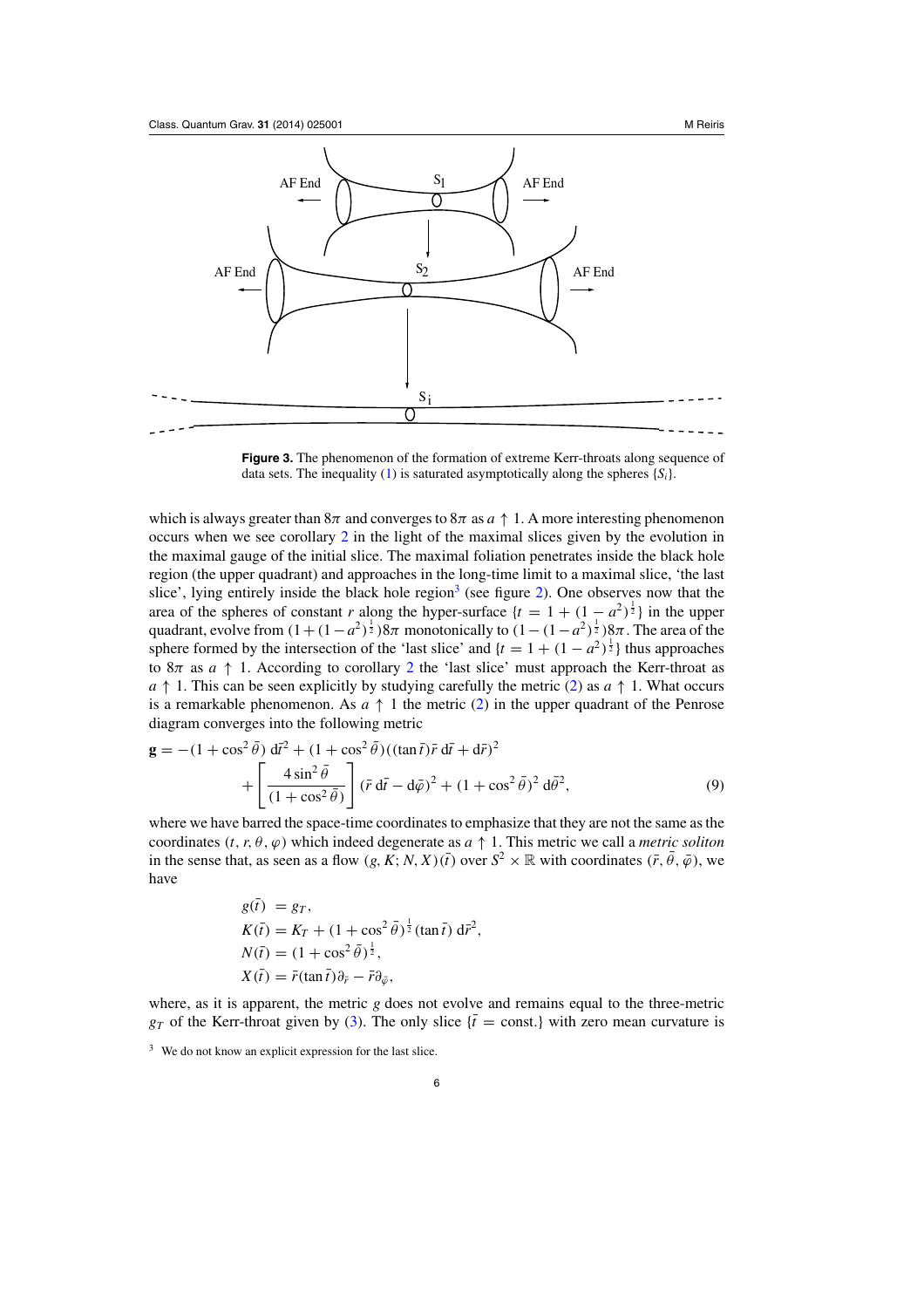<span id="page-6-0"></span> ${\bar{t}} = 0$ } and is the limit of the 'last slices' as  $a \uparrow 1$ . As tan( $\bar{t} = 0$ ) = 0 we conclude from the expression above that the data  $(g, K)$  over the slice  $\{\bar{t} = 0\}$  is exactly the Kerr-throat. Note that  $t \in (-\pi/2, \pi/2)$ . The metric [\(9\)](#page-5-0) is globally hyperbolic and partly coincides with the so-called *near horizon geometry* (see [\[2\]](#page-28-0), equation (2.5)) that has been extensively studied in the literature and is not globally hyperbolic. The space-time described by the metric [\(9\)](#page-5-0) has the remarkable property that is foliated by marginally trapped spheres saturating [\(1\)](#page-1-0). In a certain sense the whole solution is a horizon. To obtain the expression [\(9\)](#page-5-0) make the change of variables  $(t, r, \theta, \varphi) \rightarrow (\bar{t}, \bar{r}, \bar{\theta}, \bar{\varphi})$ 

$$
\bar{t} = \frac{a(-\Delta)^{\frac{1}{2}}}{r^2 + a^2}t
$$
,  $\bar{r} = \arcsin \frac{1-r}{(1-a^2)^{\frac{1}{2}}}$ ,  $\bar{\theta} = \theta$ , and  $\bar{\phi} = \phi - \frac{a}{r^2 + a^2}t$ ,

in the expression [\(2\)](#page-1-0) and take the limit as  $a \uparrow 1$ .

We glimpse now on the basic idea behind the proof of theorem [1.](#page-3-0) We suppose by contradiction that there is a data set  $(\Sigma; g_0, K_0)$  as in the hypothesis of theorem [1](#page-3-0) but possessing an embedded (orientable, compact and boundary-less) surface  $S = S_H$  saturating [\(1\)](#page-1-0). Then, as discussed before, the surface  $S_H$  must be an extreme Kerr-throat sphere. Let  $(g(t), K(t))$ be the evolution of the initial data  $(g_0, K_0) = (g(0), K(0))$  in the maximal gauge and with zero shift (see section 2.1). In particular every  $(\Sigma; g(t), K(t))$  is a maximal axisymmetric and asymptotically flat vacuum data set. Then, as proved by a simple calculation in proposition [3,](#page-11-0) unless the lapse function  $N(0)$  at the time zero is proportional to  $\alpha_T$  over  $S_H$  then the  $g(t)$ -area of the surface  $S_H$  strictly decreases in short times. But as  $J(S_H)$  is preserved then the universal inequality [\(1\)](#page-1-0) would be violated in short times. Unfortunately this simple argument works as long as  $N(0)$  is not proportional to  $\alpha_T$  over  $S_H$ . It takes some technical work and a large part of this paper to provide a proof of the theorem [1](#page-3-0) in the spirit described but which also contemplates this possibility. The proof of theorem [2](#page-4-0) is based in the same principle. We will be explaining more along the paper.

The paper is organized as follows. In section 2 we recall the very basic notions and definitions required to read the paper. Section [3](#page-11-0) contains the proof of theorems [1](#page-3-0) and [2.](#page-4-0) In the [appendix](#page-23-0) we prove some propositions used in the proofs of the main results whose contents are a bit apart from the mainstream of the paper.

# **2. Basic notions**

In this section we introduce the basic notions that we will use during the paper. First we recall the Einstein vacuum equations from the dynamical point of view. This point of view is the one appropriate to analyze initial data as we will do in theorems [1](#page-3-0) and [2.](#page-4-0) Then we recall the second variation formula for minimal surfaces on three manifolds and the form that they acquire when the metric is the metric of an initial data for vacuum solutions. After that we introduce areal-coordinates on axisymmetric spheres and other coordinates which play a crucial role in certain formulae. Finally we discuss basic but important properties of stable surfaces in axisymmetric three manifolds whose proofs are given in the [appendix.](#page-23-0) The presentation is somehow general and could be of use in further research.

#### 2.1. The vacuum Einstein equations

Let  $\Sigma$  be a fixed smooth manifold (say covered by a set of fixed charts  $(x^1, x^2, x^3)$ ). Given a Riemannian metric *g* we will denote by *Ric* and *R* the Ricci and the scalar curvatures of *g* respectively. Given a symmetric two tensor *K*, we will use the notation  $|K|^2 = K_{ij} K^{ij}$ and  $k = tr_g K = K_{ij} g^{ij}$ . Finally given a vector field  $X = X^i$ ,  $\mathcal{L}_X$  will denote the Lie derivative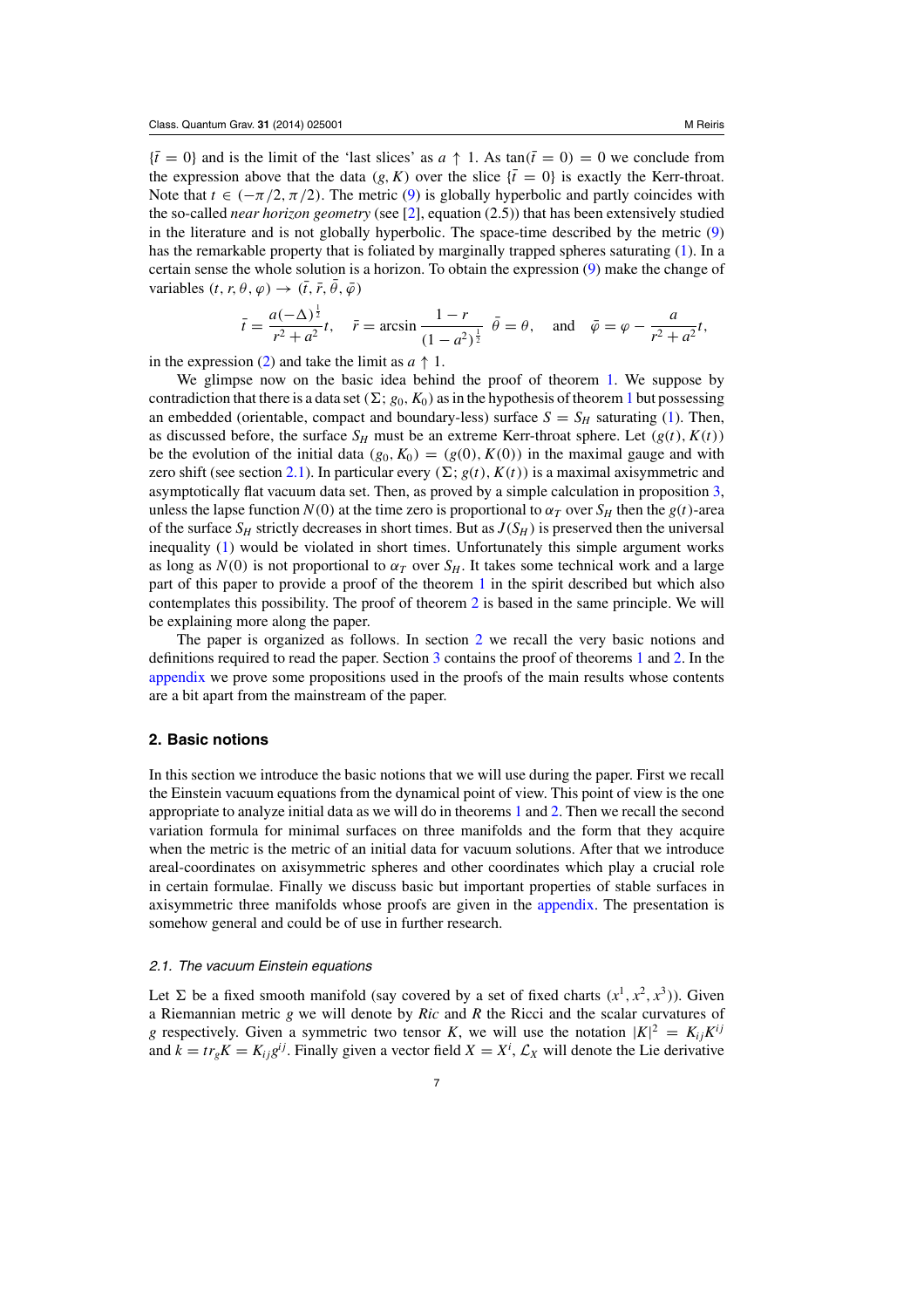<span id="page-7-0"></span>along *X*. Let  $(g, K; N, X)(t)$  be a smooth flow over  $\Sigma$  of:

Riemannian metrics  $g(t) = g_{ij}(t)$  and symmetric two – tensors $K(t) = K_{ij}(t)$ , Lapse functions  $N(t) > 0$  and Shift vector fields  $X(t) = X^{i}(t)$ .

If for all *t* (in its range *I*) we have

$$
\dot{g}_{ij} = -2NK_{ij} + (\mathcal{L}_X g)_{ij},\tag{10}
$$

$$
\dot{K}_{ij} = -\nabla_i \nabla_j N + N \left( Ric_{ij} + kK_{ij} - 2K_i^k K_{kj} \right) + \left( \mathcal{L}_X K \right)_{ij},\tag{11}
$$

$$
R = |K|^2 - k^2,\tag{12}
$$

$$
\nabla^i K_{ij} = \nabla_j k,\tag{13}
$$

then the  $3 + 1$  metric

$$
\mathbf{g} = -\left(N^2 - X_i X^i\right) \mathrm{d}t^2 + X_i (\mathrm{d}t \otimes \mathrm{d}x^i + \mathrm{d}x^i \otimes \mathrm{d}t) + g_{ij} \mathrm{d}x^i \mathrm{d}x^j,
$$

is a solution of the Einstein vacuum equations (**Ric** = 0) on  $I \times \Sigma$  where *I* is the interval on which *t* varies [\[6\]](#page-28-0). If we let n be a unit-normal to the level sets of the time coordinate (which are space-like hyper-surfaces) we have  $\partial_t = Nn + X^i \partial_i$ . Moreover  $K(t)$  are the second fundamental forms of the level sets of the time coordinate, namely of  $\{t\} \times \Sigma$ . Equations (10) and (11) are the *dynamical equations* and (12) and (13) are the *energy* and *momentum constraints equations* respectively. The evolution is said to be *maximal* if  $k(t) = 0$  for all *t*. In such case the Lapse satisfies, at any time, the *Lapse equation*

$$
\Delta N = |K|^2 N. \tag{14}
$$

Conversely if  $\Sigma$  is a space-like hyper-surface (possibly with boundary) on a vacuum spacetime and *V* is a non-zero time-like vector field defined on an open space-time neighborhood of  $\Sigma$  then one can obtain a flow  $\Sigma(t)$ , at least for a short time, by moving  $\Sigma$  along *V*. Coordinates charts  $(x^1, x^2, x^3)$  are propagated by *V* to every  $\Sigma(t)$  and any two  $\Sigma(t)$  and  $\Sigma(t')$  are naturally diffeomorphic. In this way one obtains a flow  $(g_{ij}(t), K_{ij}(t))$  for the induced three-metrics and second fundamental forms on the *fixed* manifold  $\Sigma$ . Writing  $V|_{\Sigma(t)} = N(t)\mathfrak{n} + X^{i}(t)\partial_{i}$ , where n is a space-time unit-normal to  $\Sigma(t)$ , then one obtains a flow of Lapse functions  $N(t)$  and Shift vectors  $X(t) = X^i \partial_i$ . The flow  $(g(t), K(t); N(t), X(t))$  satisfies (10)–(13). *It is important to stress that the flow is on a fixed manifold*  $\Sigma$ .

## 2.2. Angular momentum

Let *S* be an orientable compact and boundary-less surface embedded in an axisymmetric data set  $(\Sigma; g, K)$ . Let  $\zeta$  be one of the two unit-normal fields to *S* in  $\Sigma$ . Then the Komar angular momentum  $J(S)$  (in the direction of  $\varsigma$ ) is

$$
J(S) := \frac{1}{8\pi} \int_{S} K(\xi, \zeta) \, dA.
$$
 (15)

In this expression  $\xi$  is the rotational Killing field,  $K$  is the second fundamental form of the data set and  $\zeta$  is a unit-normal to *S*. Of course with the other choice of the normal  $\zeta$  the angular momentum just changes sign. Note that by the axisymmetry and (13) we have  $\nabla^{i}(K_{ij}\xi^{j}) = 0$ . This shows that *J*(*S*) depends only on the homology class of *S*.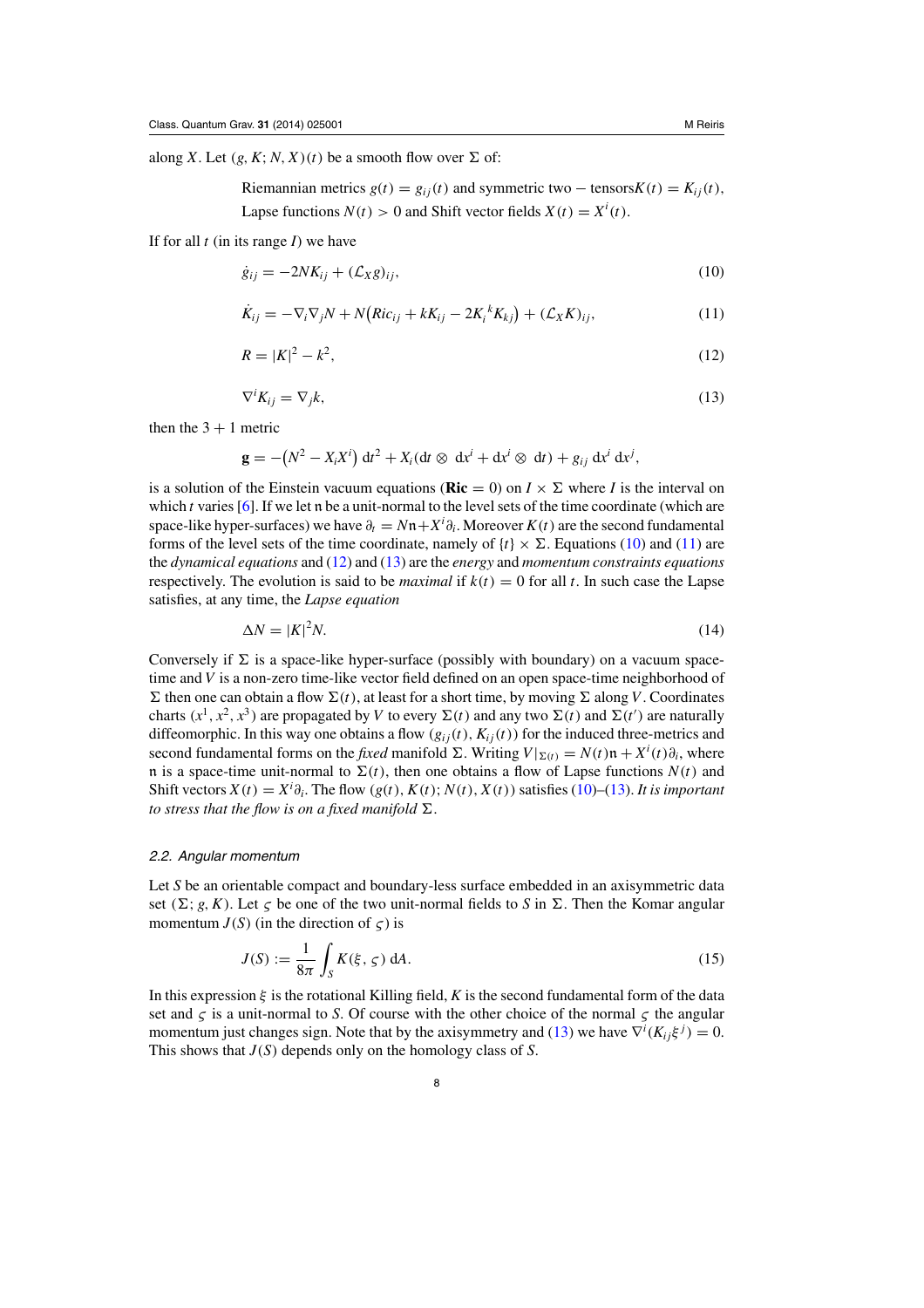#### <span id="page-8-0"></span>2.3. Minimal surfaces and the second variation of area

Let  $(\Sigma; g, K)$  be a data set. An embedded surface *S* is minimal if its mean curvature is identically zero. Suppose that *S* is a compact orientable minimal surface possibly with boundary. Let  $\zeta$ be a unit-normal vector field to *S* and let  $\alpha$  :  $S \to \mathbb{R}$  be a smooth function that is zero on  $\partial S$ when  $\partial S \neq \emptyset$ . Then, the second variation of the area, *A*<sup>''</sup><sub>α</sub>(*S*), for the deformation of *S* along  $\alpha \zeta$  is the well known [\[8\]](#page-28-0)

$$
A''_{\alpha}(S) = \int_{S} [|\mathbf{d}\alpha|^{2} - (|\Theta|^{2} + \text{Ric}(\varsigma, \varsigma))\alpha^{2}] dA,
$$
\n(16)

where here  $\Theta$  is the second fundamental form of *S*. The mean curvature will be denoted by tr<sub>h</sub> $\Theta$ . The minimal surface *S* is said to be stable if  $A''_{\alpha}(S) \geq 0$  for all  $\alpha$ . In dimension 3 we have the general identity  $2K = (\text{tr}_h \Theta)^2 - |\Theta|^2 + R - 2Ric(\varsigma, \varsigma)$ , where K is the Gaussian curvature of *S* and of course  $tr_h \Theta = 0$  when *S* minimal. From this and the energy constraint we deduce that if *S* is stable then for any  $\alpha$  as described before we have

$$
\int_{S} (|\mathbf{d}\alpha|^{2} + \mathcal{K}\alpha^{2}) \, \mathbf{d}A \geq \frac{1}{2} \int_{S} (|\Theta|^{2} + |K|^{2} - k^{2}) \alpha^{2} \, \mathbf{d}A. \tag{17}
$$

#### 2.4. Areal and polar coordinates for axisymmetric spheres and further coordinates

Let  $(\Sigma, g)$  be an a axisymmetric manifold. Then the group  $U(1)$  acts on  $(\Sigma, g)$  and the orbits are either circles or fixed points. The set of fixed points are a set of complete one-dimensional manifolds (i.e. diffeomorphic to lines or circles) which we call the axes and denote by  $\mathcal{P}$ .

(1) *Areal coordinates on spheres*. Let  $S \subset \Sigma$  be an axisymmetric sphere. Then *S* is foliated by  $U(1)$ -orbits  ${C}$ . Two of these orbits, that we call the poles, are just points and are denoted by N (from 'North') and S (from 'South'). Every orbit which is not a pole divides *S* into two discs that we denote by  $D^N(C)$  and  $D^S(C)$  (the first contains N and the second S). Their areas are denoted by  $A^N(C) = \text{area}(D^N(C))$  and  $A^S(C) = \text{area}(D^S(C))$ . Define the polar coordinate  $\theta$  (*C*) at *C* by

$$
A^{\mathsf{N}}(C) = \frac{A(S)}{2}(1 - \cos \theta(C)).
$$

To define an azimuthal coordinate  $\varphi$  proceed as follows. The gradient of  $\theta$  (inside *S*) defines a vector field perpendicular to the orbits and invariant under the *U*(1)-action. The integral curves foliate smoothly  $S \setminus \{N, S\}$ . Denote the foliation by  $\{C'\}$ . Pick any integral curve to define  $\{\varphi = 0\}$ . Then  $\varphi(C')$  is the angle necessary to rotate  $\{\varphi = 0\}$  to get *C'*. In these coordinates the induced metric *h* (from *g*) on *S* looks like

$$
h = \left[\frac{A(S)}{4\pi}\right]^2 e^{-\sigma} d\theta^2 + e^{\sigma} \sin^2 \theta d\varphi^2,
$$
 (18)

where  $\sigma = \sigma(\theta)$ . Note that  $dA = (A(S)/4\pi) \sin \theta d\theta d\varphi$ .

(2) *Polar coordinates on discs.* In addition to areal-coordinates we will use polar coordinates for discs  $D^N$  or  $D^S$ . Around the respective pole the induced metric *h* in polar coordinates is

$$
h = ds2 + \left[\frac{\ell(s)}{2\pi}\right]^2 d\varphi^2.
$$
 (19)

Of course  $\{s = 0\}$  is the pole and  $\ell(s)$  is the length of the orbit  $C(s)$  at a *h*-distance *s* from the pole. Say  $\{s = 0\}$  is the north pole. Then we will denote  $A(s) := A^N(C(s))$ . This notation will be used later (see the proof of proposition [5\)](#page-15-0). In particular  $A(s) = \int_0^s \ell(\bar{s}) d\bar{s}$ .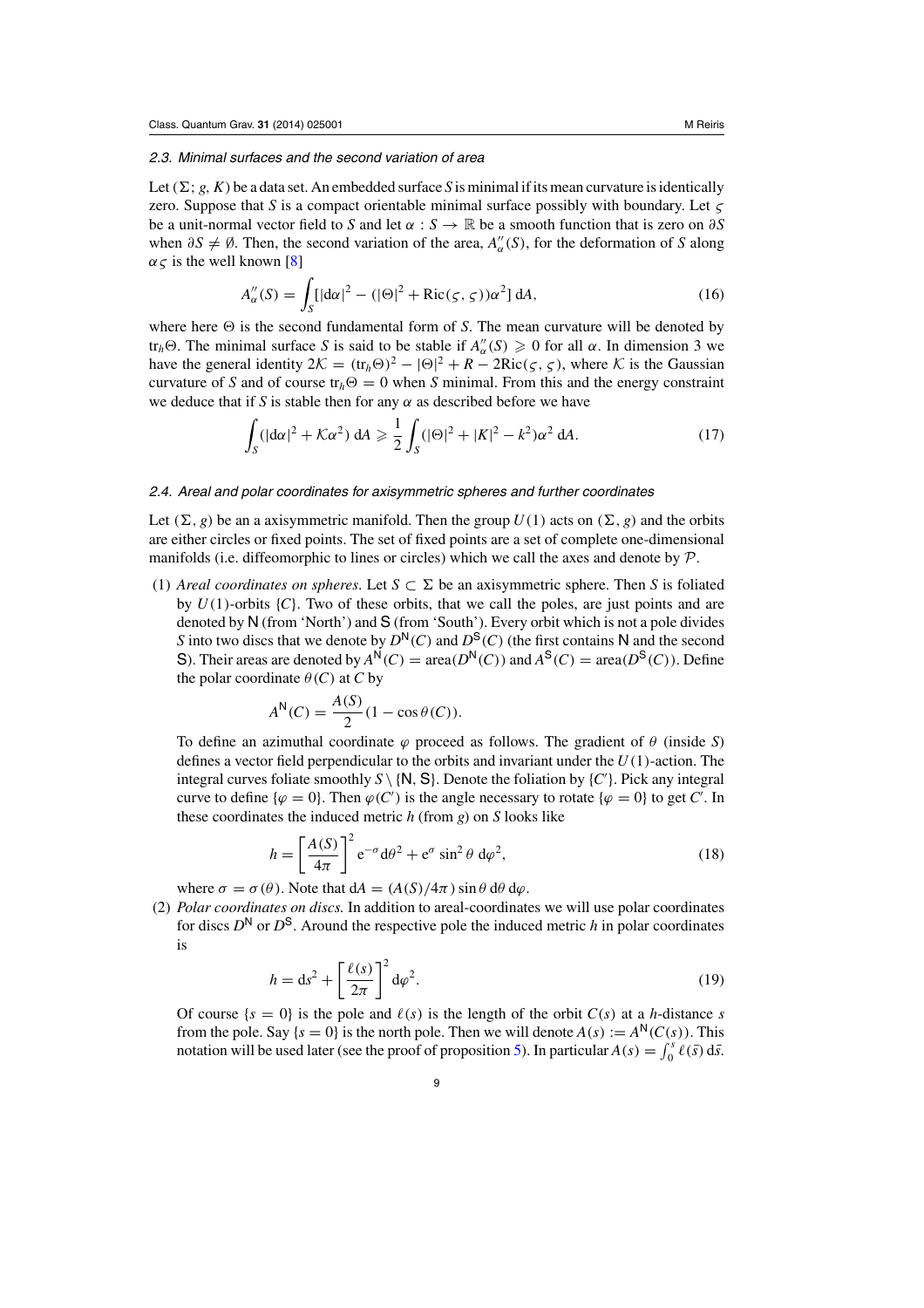<span id="page-9-0"></span>(3) *Gaussian-coordinates around surfaces*. Let *S* be an axisymmetric sphere embedded in  $\Sigma$ and provided with areal-coordinates ( $\theta$ ,  $\varphi$ ). For  $\bar{r} > 0$  small enough let

$$
\mathcal{T}_g(S,\bar{r}) := \{p \in \Sigma, \ dist_g(p,S) \leq \bar{r}\},\
$$

be the tubular (closed) neighborhood of *S* of radius  $\bar{r}$ . For every  $q \in S$  let  $\gamma_q(r)$  be the *g*-geodesic emanating from *q*, perpendicular to *S* and parametrized with (signed) arclength  $r \in [-\bar{r}, \bar{r}]$ . For every  $p \in \mathcal{T}_g(S, \bar{r})$  let  $q(p)$  be the initial point in *S* such that  $\gamma_{q(p)}(r(p)) = p(|r(p)| = \text{dist}_g(p, S))$ . The *g*-*Gaussian coordinates*  $(r, \theta, \varphi)$  on  $\mathcal{T}_g(S, \bar{r})$ are defined through

$$
(r, \theta, \varphi)(p) = (r(p), \theta(q(p)), \varphi(q(p))).
$$

We will use Gaussian coordinates often in this paper. Observe that  $\partial_{\varphi}$  is the rotational Killing field. In Gaussian coordinates the metric *g* is written as  $g = dr^2 + h$  where  $h(\partial_r, -) = h(-, \partial_r) = 0$  at any point.

(4) *Space-time coordinates.* The Gaussian coordinates are propagated along the evolution (using  $(N, X)$ ) in such a way that  $(r, \theta, \varphi, t)$  (*t* small) is a space-time coordinate system around *S*. We will use the index  $A, B, \ldots$  when we use only the two coordinates  $(\theta, \varphi)$ while we will use the index *i*, *j*,... when use the three coordinates  $(r, \theta, \varphi)$ . In this sense the components of *h* are  $h_{AB}$  while those of *g* are  $g_{ij}$ .

Above we introduced  $\mathcal{T}_{\varrho}(S, \bar{r})$ . More in general, we will use

$$
\mathcal{T}_g(\Omega,\bar{r}) = \{p \in \Sigma / \text{dist}_g(p,\Omega) \leqslant \bar{r}\},\
$$

to denote the (closed) tubular neighborhood of a set  $\Omega \subset \Sigma$  and radius  $\bar{r}$ .

# 2.5. Homogeneously regular manifolds

A complete manifold is homogeneously regular if the injectivity radius is uniformly bounded from below (away from zero) and the curvature is uniformly bounded from above. A more quantitative but equivalent definition is the following [\[11](#page-28-0)]. *A complete manifold*  $\Sigma$  is  $\rho_0$ homogeneously regular if there is  $0 < v < 1/2$  such that at any point  $p \in \Sigma$  we have

- (1) *The exponential map Exp, from*  $B_{T_n \Sigma} (0, \rho_0)$  *into*  $B(p, \rho_0)$  *is a diffeomorphism (where*  $B_{T_p \Sigma}(0, \rho_0)$  is the ball in the tangent space  $T_p \Sigma$  of center *p* and radius  $\rho_0 > 0$  and  $B(p, \rho_0)$ is the geodesic ball in  $\Sigma$  of center *p* and radius  $\rho_0$ ).
- (2) Let  $\{(\bar{x}^1, \bar{x}^2, \bar{x}^3)\}\$  be Cartesian coordinates in  $T_p\Sigma$ . Define as usual coordinates on  $B(p, \rho_0)$ by  $(x^1, x^2, x^3) = (\bar{x}^1, \bar{x}^2, \bar{x}^3) \circ Exp^{-1}$ . Then,

$$
\sup_{B(p,\rho_0)}|g_{ij}-\delta_{ij}|\leq v,\quad \sup_{B(p,\rho_0)}\left|\frac{\partial g_{ij}}{\partial x^k}\right|\leq \frac{v}{\rho_0},\quad \sup_{B(p,\rho_0)}\left|\frac{\partial g_{ij}}{\partial x^k x^l}\right|\leq \frac{v}{\rho_0^2},
$$

*for all i*, *j*, *k*, *l* in {1, 2, 3}.

Essentially, a homogeneously regular manifold is one for which the metric is controlled in  $C<sup>2</sup>$  (on certain coordinates) on every metric ball of a uniform radius. It is easy to see from the definition that if  $(\Sigma, g)$  is  $\rho_0$ -homogeneously regular then  $(\Sigma, \lambda_0^2 g)$ ,  $\lambda_0 > 0$ , is  $\lambda_0 \rho_0$ homogeneously regular. In particular, for any  $\epsilon > 0$  there is  $\lambda_0(\epsilon, \rho_0)$  such that for any point *p*, the scaled metric  $\lambda_0^2 g$  on  $B_{\lambda_0^2 g}(p, 1)$  is  $\epsilon$ -close in  $C^2$  (in the coordinates described above) to the flat metric on the unit ball of  $\mathbb{R}^3$ . Before  $B_{\lambda_0^2 g}(p, 1)$  is the ball of center p and radius one with respect to  $\lambda_0^2 g$ .

For a manifold with boundary the definition is similar, but we require that there is an extension  $(\Sigma, \bar{g})$  of  $(\Sigma, g)$  such that the boundary of  $\Sigma$  lies at a  $\bar{g}$ -distance greater than  $\rho_0$ from  $\partial \Sigma$  and at every point *p* of  $\Sigma$  the points 1 and 2 hold. Of course every compact manifold, with boundary or not, is  $\rho_0$ -homogeneously regular for some  $\rho_0$ .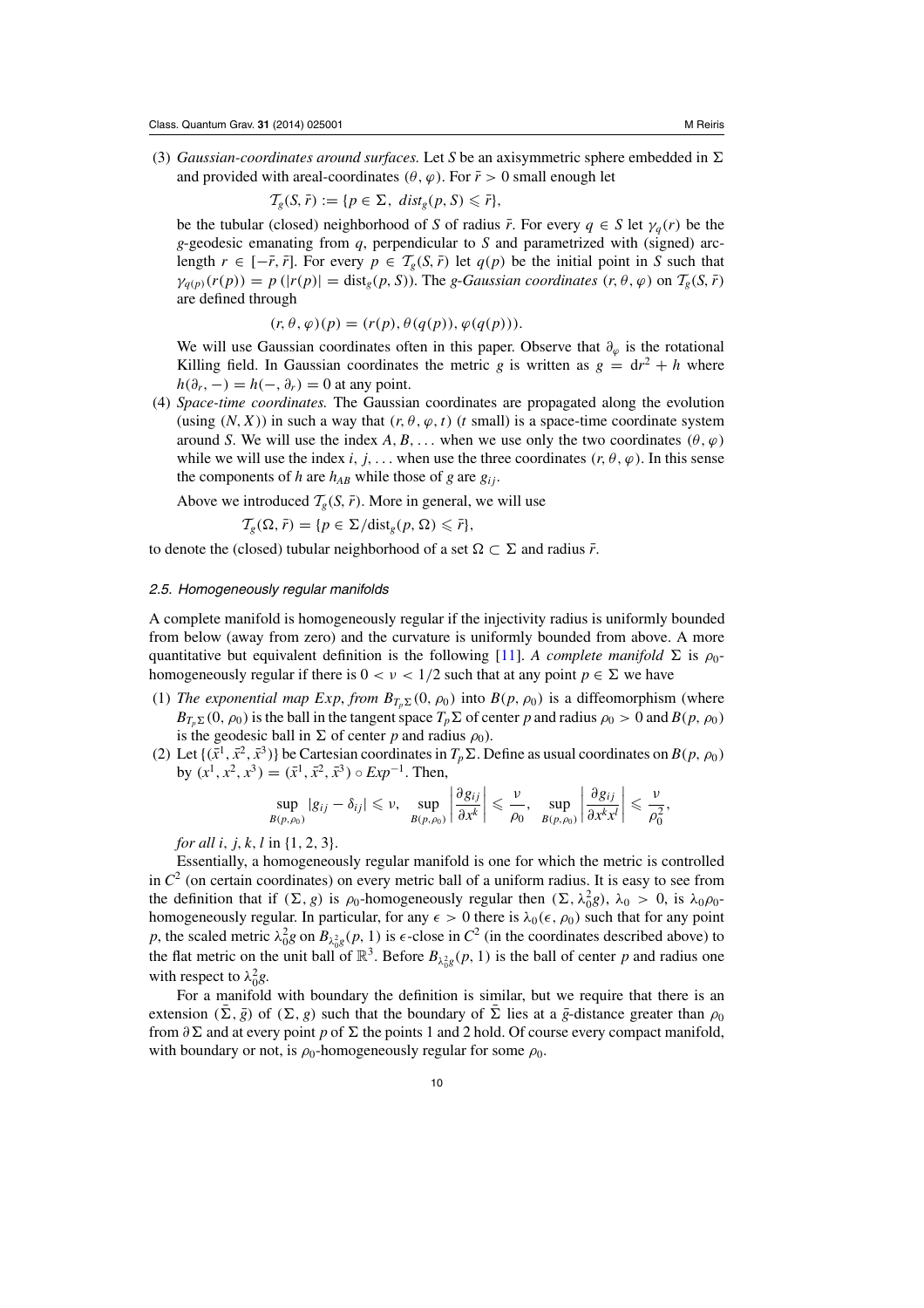#### <span id="page-10-0"></span>2.6. Minimal surfaces in axisymmetric spaces

Let  $B_{\mathbb{R}^3}(o, r)$  be the ball in  $\mathbb{R}^3$  of radius *r* and centered at the origin  $o = (0, 0, 0)$ . We will think  $\mathbb{R}^3$  as an axisymmetric space-time where the  $U(1)$ -action is by rotations around the *z*-axis. Every compact, connected and possibly with boundary axisymmetric surface *S* embedded inside  $B_{\mathbb{R}^3}(o, 1)$  (but with its boundary not necessarily in  $\partial B_{\mathbb{R}^3}(o, 1)$ ) is either

 $\mathcal{I}_0$ . An axisymmetric sphere or an axisymmetric torus (zero boundary component).

 $\mathcal{I}_1$ . An axisymmetric disc (one boundary component).

 $\mathcal{I}_2$ . An axisymmetric cylinder, namely diffeomorphic to  $S^1 \times [0, 1]$  (two boundary components).

Let  $\mathcal{S}_i$ ,  $i = 0, 1, 2$ , be the set of connected axisymmetric surfaces embedded in  $B_{\mathbb{R}^3}(o, 1)$ of type  $\mathcal{I}_i$ ,  $i = 0, 1, 2$  respectively and with boundary, if any, lying in  $\partial B_{\mathbb{R}^3}(o, 1)$ . Let *C* be an orbit in  $B_{\mathbb{R}^3}(o, 1)$  which is not a point in the axis. Let  $\mathcal{I}_1^C$  be the set of axisymmetric discs in  $\mathcal{I}_1$  with boundary C.

The following proposition is straightforward (indeed the first *item* is trivial) from standard properties of minimal surfaces. As it is standard and the proof has few to do with the content of the paper we divert the proof until the [appendix.](#page-23-0)

# **Proposition 1.** *There is*  $0 < L < 1$  *such that.*

- *(1) For every orbit*  $C ⊂ B_{\mathbb{R}^3}(o, L)$ *, which is not a point in the axis, there is a unique disc D* in  $\mathscr{S}_1^C$  which is minimal. Such unique disc minimizes area among all the surfaces in the *family of surfaces*  $\mathscr{S}_1^C$  *and therefore is stable.*
- *(2) There are no stable axisymmetric minimal surfaces in the family of surfaces*  $\mathcal{S}_0 \cup \mathcal{S}_2$  *and intersecting*  $B_{\mathbb{R}^3}(o, L)$ *.*

Of course one can scale down the catenoid and then restrict it to  $B_{\mathbb{R}^3}(o, 1)$  to show that there are minimal surfaces in the family  $\mathcal{S}_2$  reaching as close to the origin  $\rho$  as wished. However such surfaces are not going to be stable when they close enough to the axis.

It will be necessary to dispose of a version of proposition 1 but for *C*2-perturbed axisymmetric metrics. More precisely.

**Proposition 2.** Let g be a smooth axisymmetric metric on the Euclidean ball  $B_{\mathbb{R}^3}(o, 2) \subset \mathbb{R}^3$ . *Assume that the polar coordinate system*  $(z, \rho, \varphi)$  *of*  $\mathbb{R}^3$  *is adapted to g in the sense that, in these coordinates*  $g_{ij}$  *is independent on*  $\varphi$ *. Then there is*  $\epsilon_0 > 0$  *and*  $0 < L < 1$  *such that if*  $g$ *is*  $\epsilon_0$ -close in  $C^2$  *to the flat metric in*  $\mathbb{R}^3$  *the following is true.* 

- *(i) For every orbit*  $C ⊂ B<sub>g</sub>(o, L)$ *, which is not a point in the axis, there is a unique disc D* in  $\mathscr{S}_1^C$  which is minimal. Such unique disc minimizes area among all the surfaces in the *family*  $\mathscr{S}_1^C$ .
- *(ii) There are no stable axisymmetric minimal surfaces in the family*  $\mathscr{S}_0 \cup \mathscr{S}_2$  *and intersecting*  $B_g$  $(o, L)$ *.*

A corollary which we also prove in the [appendix](#page-23-0) is the following.

**Corollary 3.** Let  $(\Sigma, g)$  be a  $\rho_0$ -homogeneously regular, non-necessarily compact *axisymmetric three-manifold with smooth, compact and axisymmetric boundary. Assume that the (outward) mean curvature of the boundary is bounded below by*  $\mu_0 > 0$  *and that the norm of the second fundamental form is bounded above by*  $\mu_1$ *. Let S be an orientable, compact and boundary-less, axisymmetric and stable minimal surface embedded in*  $\Sigma$ . Then, the following *four statements hold.*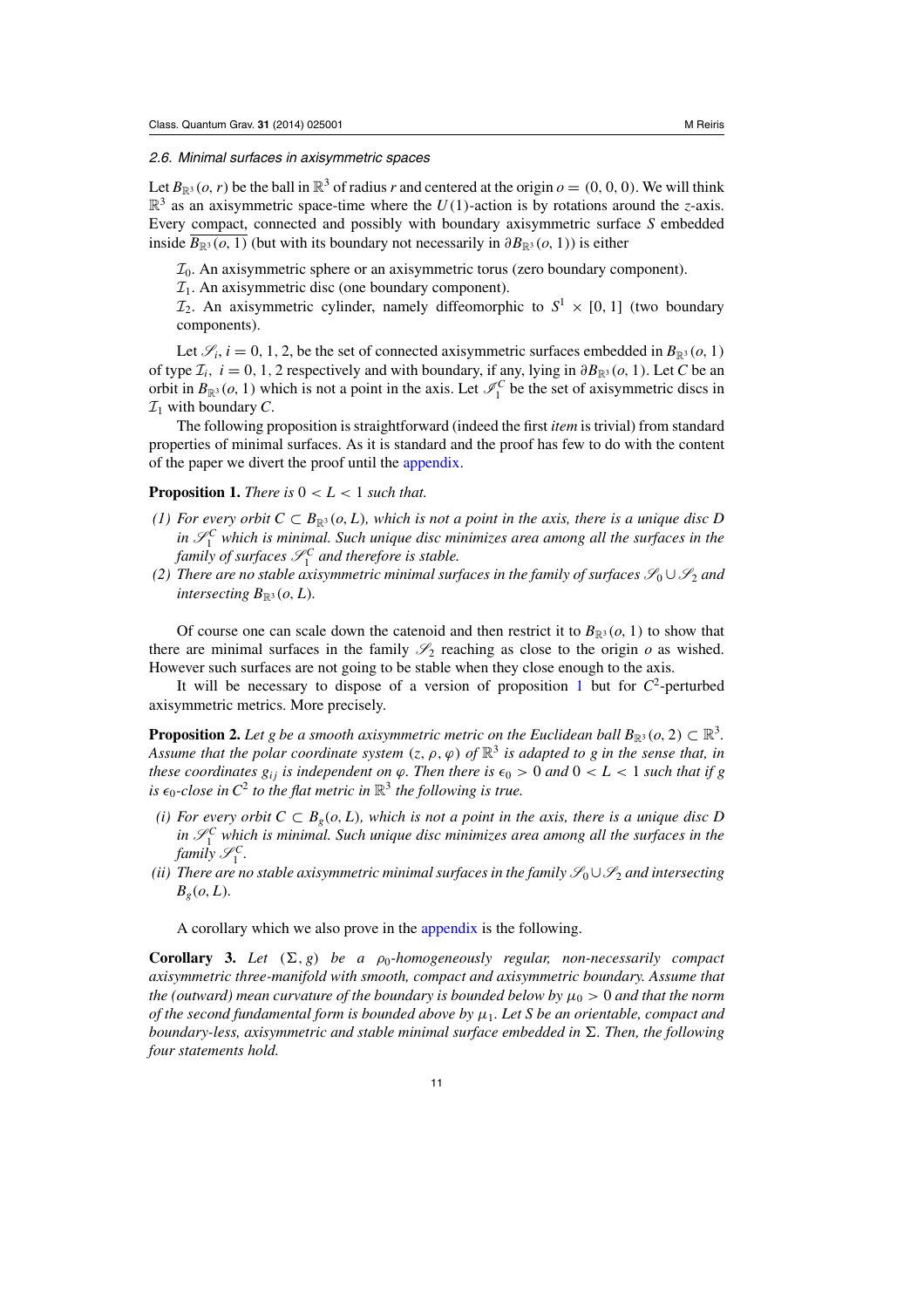- <span id="page-11-0"></span>*(i)*  $S$  ⊂ ( $\Sigma$  \  $\mathcal{T}_g(\partial \Sigma, \epsilon_1)$ ) *where*  $\epsilon_1 = \epsilon_1(\rho_0, \mu_0, \mu_1)$ *. In other words, S lies at a distance greater than*  $\epsilon_1$  *from*  $\partial \Sigma$ *.*
- *(ii)*  $A(S) \geq A_0(\rho_0, \mu_0, \mu_1) > 0$ . That is, there is a uniform lower bound for the area of S.
- (*iii*) There is  $\epsilon_2(\rho_0, \mu_0, \mu_1) < \epsilon_1/2$  such that  $\partial(T_g(\mathcal{P}, \epsilon_2)) \setminus T_g(\partial \Sigma, \epsilon_1)$  is smooth and foliated *by orbits and for any one of such orbits there is a unique area minimizing disc D with boundary the orbit. Moreover, if S intersects*  $T<sub>e</sub>(P, \epsilon_2)$  *then it does at two of such discs. Thus, either S intersects the axes* P*, in which case it does twice and the surface is a sphere, or it lies at a distance from*  $P$  *greater than*  $\epsilon_2$ *.*
- *(iv)* Let D be any disc as in item 3 and and let  $h = ds^2 + (\ell/2\pi)^2(s) d\varphi^2$  be its two-metric in *polar coordinates. Then s ranges in an interval*  $(0, s_D]$  *where*  $0 < s_0(\rho_0, \mu_0, \mu_1) < s_D$ *s*<sub>1</sub>( $\rho_0$ ,  $\mu_0$ ,  $\mu_1$ )*. Moreover we have*  $|\ell(s) - 2\pi s| \leq c_0(\rho_0) s^2$ *.*

*When*  $\Sigma$  *is*  $\rho_0$ -homogeneously regular but boundary-less then the estimates in the items 2,3 and 4 depend only on  $\rho_0$ .

To finish this section let us mention that orientable, compact and boundary-less stable minimal surfaces in either asymptotically flat axisymmetric manifolds or in compact axisymmetric manifolds with non-empty axisymmetric boundary are necessarily axisymmetric<sup>4</sup>. In particular one can replace the hypothesis 'orientable, compact and boundaryless stable axisymmetric minimal surface' in corollary [3](#page-10-0) by 'orientable, compact and boundaryless stable minimal surface'. We explain this important fact in what follows. Let  $\Sigma$  be a three-manifold of one of the two mentioned types and let *S* be an orientable, compact and boundary-less stable minimal surface embedded in  $\Sigma$ . Let again ξ denote the axial Killing field and *c* a unit-normal to *S*. Let  $\psi = \langle \xi, \zeta \rangle$  be the normal component of  $\xi$  on *S*. The surface *S* will be axisymmetric if we can prove that  $\psi$  is zero. Let us show this. If  $\psi$  is nowhere zero then the *U*(1)-orbits are transversal to *S* at any of its points which implies that  $\Sigma$  must be diffeomorphic to  $S \times S^1$ . This is impossible because  $\Sigma$  is either non-compact or with non-empty boundary. It follows that  $\psi$  must be somewhere zero. Suppose that  $\psi$  is not identically zero in *S*. As  $\xi$  is Killing we deduce that the second variation of the area along  $\psi \zeta$ is zero. From this and because *S* is stable we deduce that the first eigenvalue of the second variation operator<sup>5</sup> is zero and that  $\psi$  is its eigenfunction. But the eigenfunction of the first eigenvalue is always nowhere zero and we reach a contradiction.

# **3. Proof of the main results**

## 3.1. The second variation of area in time for extreme Kerr-throat spheres

The following is a main technical tool that we will use in the proofs of the main results.

**Proposition 3.** Let  $(\Sigma; g, K)$  be a vacuum, axisymmetric and maximal initial data set and let  $S_H$  *be a stable extreme Kerr-throat sphere embedded in*  $\Sigma$ *. Let the initial data* (*g*, *K*) *evolve following the vacuum Einstein equations with smooth lapse N*(*t*) *and shift X*(*t*) *about which we know only that*  $N(0) > 0$  *and that*  $X(0) = 0$ *. Then, at time t equal to zero we have* 

 $\dot{A}(S_H) = 0$ ,

*and*

$$
\tilde{A}(S_H)=-A''_N(S_H)\leqslant 0,
$$

<sup>5</sup> The second variation operator is here that obtained from varying [\(16\)](#page-8-0) that is  $L\phi = -\Delta\phi - (|\Theta|^2 + \text{Ric}(\varsigma, \varsigma))\phi$ .

<sup>4</sup> We would like to thank the referee for pointing out that a similar argument appears in **theorem 8.1** in [\[4\]](#page-28-0).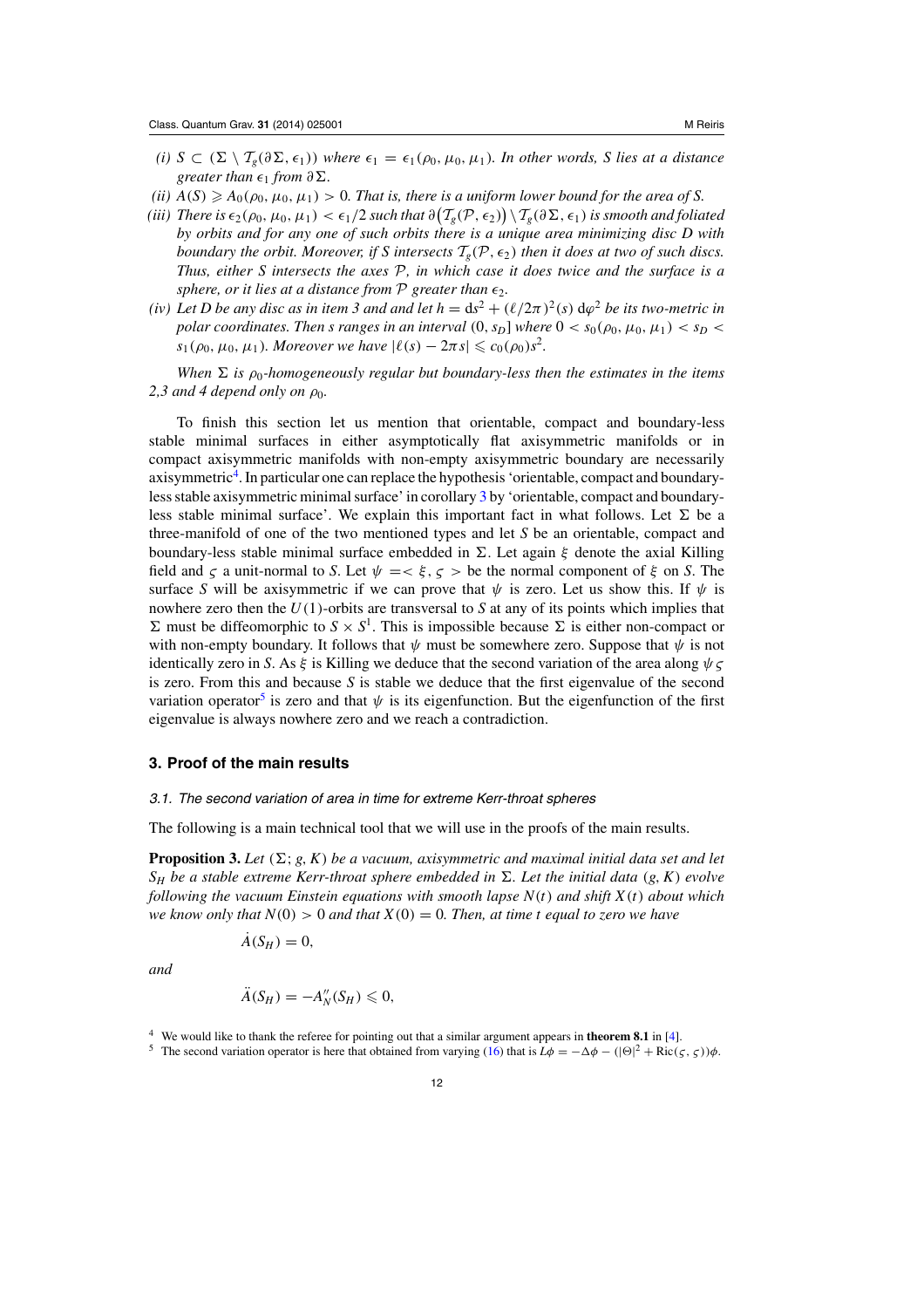<span id="page-12-0"></span>*where*  $\dot{A}(S_H)$  *and*  $\ddot{A}(S_H)$  *are the first and second time derivatives of*  $A_{g(t)}(S_H)$  *respectively. Moreover equality in the inequality in (3) holds iff in areal-coordinates we have*  $N(0)\Big|_{S_H} = c\alpha_I$ *for a certain constant c.*

**Note 1.** *In a vacuum axisymmetric maximal and asymptotically flat data set, every extreme Kerr-throat sphere is necessarily stable. In proposition [3](#page-11-0) there is no global assumption on the initial data of any kind and the stability of SH has to be imposed a priori. Nevertheless, as can be seen from the proof, even if*  $S_H$  *is not stable we still have*  $\ddot{A}(S_H) = -A''(S_H)$ *.* 

**Proof.** In the following calculation one can use for instance the space-time coordinate system introduced in section [2.4.](#page-8-0) At any time *t* (not only zero) we compute

$$
\dot{A}(S_H) = \frac{1}{2} \int_{S_H} \dot{h}_{AB} h^{AB} \, \mathrm{d}A = \int_{S_H} \left[ -N K_{AB} h^{AB} + \frac{1}{2} (\nabla_A X_B + \nabla_B X_A) h^{AB} \right] \, \mathrm{d}A,\tag{20}
$$

where to obtain the second inequality we used [\(10\)](#page-7-0). Differentiate in time this expression once more and use that  $K_{AB}(0)h^{AB}(0) = 0$  (because  $S_H$  is an extreme Kerr-throat sphere of the initial data) and that  $X(0) = 0$  to obtain at time *t* equal to zero the expression

$$
\ddot{A}(S_H) = \int_{S_H} \left[ -N\dot{K}_{AB}h^{AB} + \frac{1}{2} (\nabla_A \dot{X}_B + \nabla_B \dot{X}_A)h^{AB} \right] dA.
$$
 (21)

As  $S_H$  is totally geodesic in  $(\Sigma, g(0))$  then (also at time zero) we have

$$
\int_{S_H} \frac{1}{2} (\nabla_A \dot{X}_B + \nabla_B \dot{X}_A) h^{AB} dA = \int_{S_H} [\text{Div}_{S_H} \Pi(\dot{X})] dA = 0,
$$

where  $\Pi(X)$  is the projection of X to the tangent space of  $S_H$ , and  $Div_{S_H} \Pi(X)$  is its divergence as a vector field in  $(S_H, h(0))$ . Hence the second term in the rhs of (21) is zero. Use now [\(11\)](#page-7-0) in (21) and recall that the initial data is maximal (i.e.  $k(0) = 0$ ) to obtain (at time zero)

$$
\ddot{A}(S_H) = \int_{S_H} \left[ -N \left( -\nabla_A \nabla_B N + N \left( \text{Ric}_{AB} - 2K_{Ai} K_B^i \right) \right) h^{AB} \right] dA. \tag{22}
$$

For the first term on the rhs of this expression we have

$$
\int_{S_H} N(\nabla_A \nabla_B N) h^{AB} \, \mathrm{d}A = - \int_{S_H} |\mathrm{d}N|^2 \, \mathrm{d}A,
$$

because  $S_H$  is totally geodesic in  $(\Sigma, g(0))$ . Here dN is the differential of N in  $S_H$ . On the other hand we have  $Ric_{AB}h^{AB} = R - Ric(\varsigma, \varsigma)$  where  $\varsigma$  is a unit-normal to  $S_H$  in  $\Sigma$ . Finally, using the energy constraint and using that at time zero the only non-zero components of  $K_{ij}$ are  $K_{\varphi r}$  (and  $K_{r\varphi}$ ) then we have  $2K_{Ai}K_{B}^{i}h^{AB} = |K|^{2} = R$ . Putting all together we obtain the following expression for  $(22)$  at time zero

$$
\ddot{A}(S_H) = \int_{S_H} [-|dN|^2 + \text{Ric}(\zeta, \zeta)N^2] dA = -A_N''(S_H),
$$

where the second inequality is due to the fact the second fundamental form of  $S_H$  as a surface in  $(\Sigma, g(0))$  is zero. This proves the equality in (3). The inequality instead follows from the fact that because  $S_H$  is a stable minimal surface in  $(\Sigma, g(0))$  then for any  $\alpha : S_H \to \mathbb{R}$  we have

$$
A''_{\alpha\varsigma}(S_H) \geqslant 0. \tag{23}
$$

We prove now the last statement of the proposition. As shown in [\[9](#page-28-0)] in any extreme Kerr-throat sphere we have  $A''_{\alpha_T\varsigma}(S_H) = 0$ . From this and (23) we deduce that the first eigenvalue of the stability operator is zero and that  $\alpha_T$  is an eigenfunction. But because the eigenspace of the first eigenvalue is one-dimensional we deduce that  $A''_{\alpha\zeta}(S_H) = 0$  iff  $\alpha$  is proportional to  $\alpha_T$ . Therefore  $A''_N(S_H) = 0$  iff  $N(0)|_{S_H} = \alpha_T$  as wished.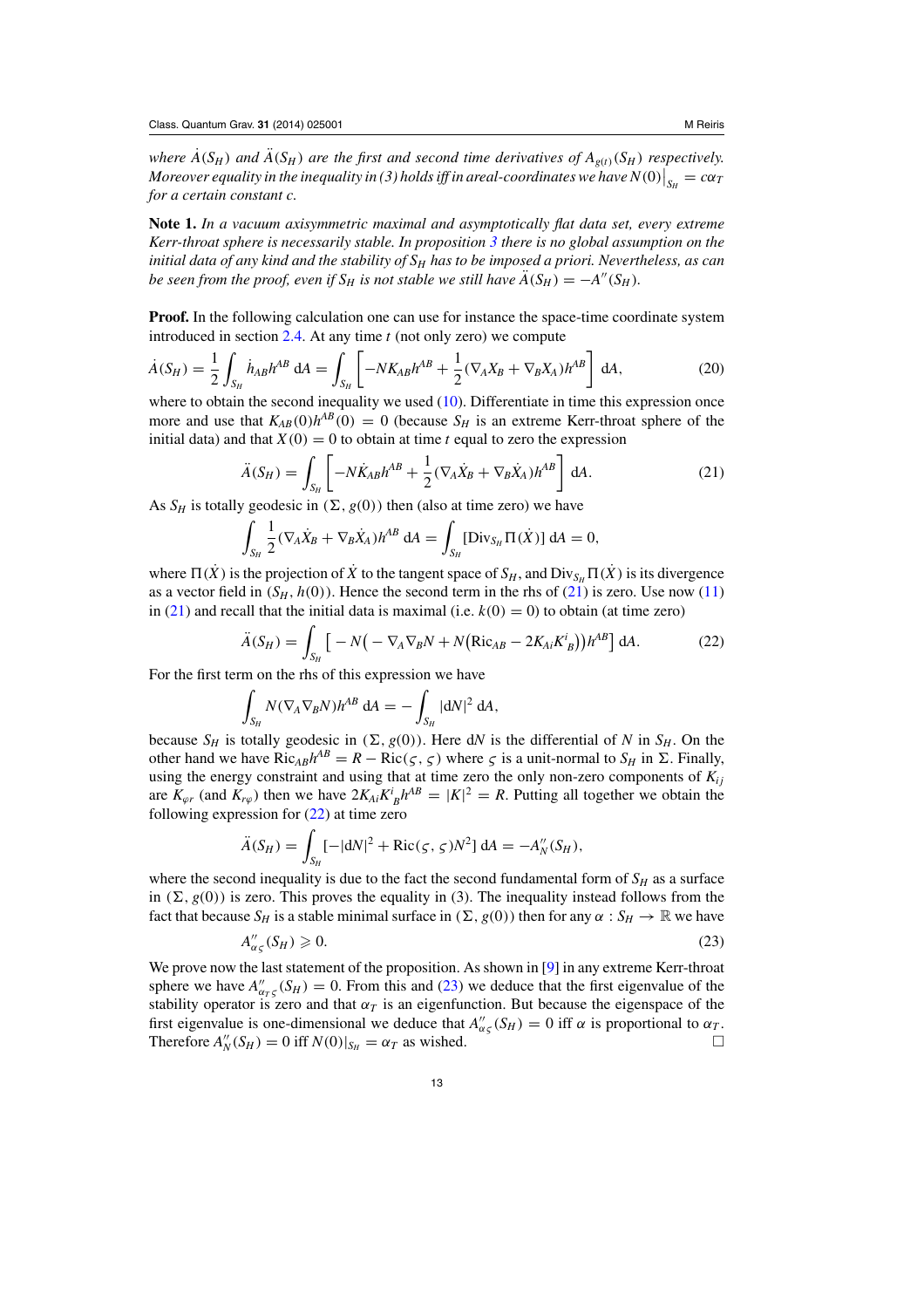# <span id="page-13-0"></span>3.2. Proof of theorem 1

Let us recall the main argument behind the proof of theorem [1.](#page-3-0) Assume by contradiction the existence of  $(\Sigma; g_0, K_0)$  containing an extreme Kerr-throat sphere  $S_H$  and to fix ideas suppose that  $S_H$  is isotopic to a sphere at 'infinity' on one of the asymptotically flat ends. Suppose that the *maximal lapse*  $N_m$ , namely the solution to  $(14)$  which is asymptotically one at infinity on  $\Sigma$ , is not proportional to  $\alpha_T$  over  $S_H$ . Then, evolving the initial data ( $g_0, K_0$ ) in the maximal gauge with zero shift and using proposition [3](#page-11-0) and the conservation of angular momentum one obtains, in short time, a sphere on an asymptotically flat, axisymmetric, maximal data violating [\(1\)](#page-1-0) which is impossible. Unfortunately it could be (*a priori*) that *Nm* is proportional to  $\alpha_T$  over  $S_H$  and therefore the argument, as such, is incomplete. However one can technically modify it, still following the same ground idea, to make it work. The modification consists in working on a large but compact region of the initial data enclosed by large convex spheres, whereas we will see using proposition 4 it is always possible to find a positive solution  $N_0$  of the Lapse equation not proportional to  $\alpha_T$  over  $S_H$ . Then flow the initial data over such compact region along certain (see later) axisymmetric Lapse and Shift  $(N, X)(t)$  with  $N|_{t=0} = N_0$  and  $X|_{t=0} = 0$ . Unfortunately the flow will be known to be maximal only at time zero and at later times maximality could fail. This is an important drawback because although by proposition [3](#page-11-0) we have, for *t* small,

$$
A(S_H) \leq 8\pi |J(S_H)| - \frac{A_{N_0}''(S_H)}{4}t^2, \ \ A_{N_0}''(S_H) > 0,
$$
\n<sup>(24)</sup>

(where here and below  $A(S_H) := A_{g(t)}(S_H)$ ), the inequality  $A(S) \geq 8\pi |J(S)|$  is not known to hold on non-maximal slices, and the original contradiction argument may be inapplicable. Here is where we use that the initial slice is maximal and that, because  $N|_{t=0} = N_0$  satisfies the Lapse equation and  $\dot{k}|_{t=0} = -\Delta N_0 + |K_0|^2 N_0 = 0$ , then the mean curvature  $k(t)$  at small times behaves as  $k(t) \approx O(t^2)$ . This order of failure of maximality allows us to prove in proposition [5,](#page-15-0) and for small times, the lower estimate  $A(S_t) \ge 8\pi |J(S_t)| - \Lambda_0 t^4$  for the area of stable axisymmetric minimal surfaces  $S_t$ . This is then used in the proof of theorem [1](#page-3-0) to obtain the inequality

$$
A(S_H) \geq 8\pi |J(S_H)| + O(t^4),\tag{25}
$$

for small times. Inequalities  $(24)$  and  $(25)$  show a contradiction in the original spirit. We move then to prove the preliminary propositions 4 and [5,](#page-15-0) the proof of theorem [1](#page-3-0) is given afterward.

**Proposition 4.** Let  $(\Omega; g, K)$  be a vacuum maximal data set where  $\Omega$  is a compact manifold *with smooth boundary. Suppose that either*

A1. There is an extreme Kerr-throat sphere  $S_H$  dividing  $\Omega$  into two connected components  $\Omega_1$  *and*  $\Omega_2$ *, or,* 

A2. There are extreme Kerr-throat spheres  $S_H^1$  and  $S_H^2$ , the union of which divides  $\Omega$  into *two connected components*  $\Omega_1$  *and*  $\Omega_2$ *.* 

*Then there is an axisymmetric solution N of the Lapse equation which is positive on*  $\Omega^{\circ} = \Omega \setminus \partial \Omega$  and

- *(1) is not proportional to*  $\alpha_T^1$  *over*  $S_H$  *in case*  $\boldsymbol{A}\boldsymbol{I}$ *, or,*
- *(2) is not proportional to*  $\alpha_T^1$  *over at least one of the surfaces*  $S_H^1$  *or*  $S_H^2$  *in case* A2.

where  $\alpha_T^1 := \sqrt{1 + \cos^2{\theta}}$  *in the areal-coordinates of the respective sphere.* 

**Note 2.** *If*  $S_H$  *is an extreme Kerr-throat sphere of area A<sub>H</sub> <i>then the function*  $\alpha_T$ *, as defined in the introduction is,*  $\alpha_T = \sqrt{A_H/8\pi} \sqrt{1 + \cos^2 \theta}$ . Therefore if N is not proportional to  $\alpha_T^1$  over *S<sub>H</sub> then it not proportional either to*  $\alpha_T$ *.*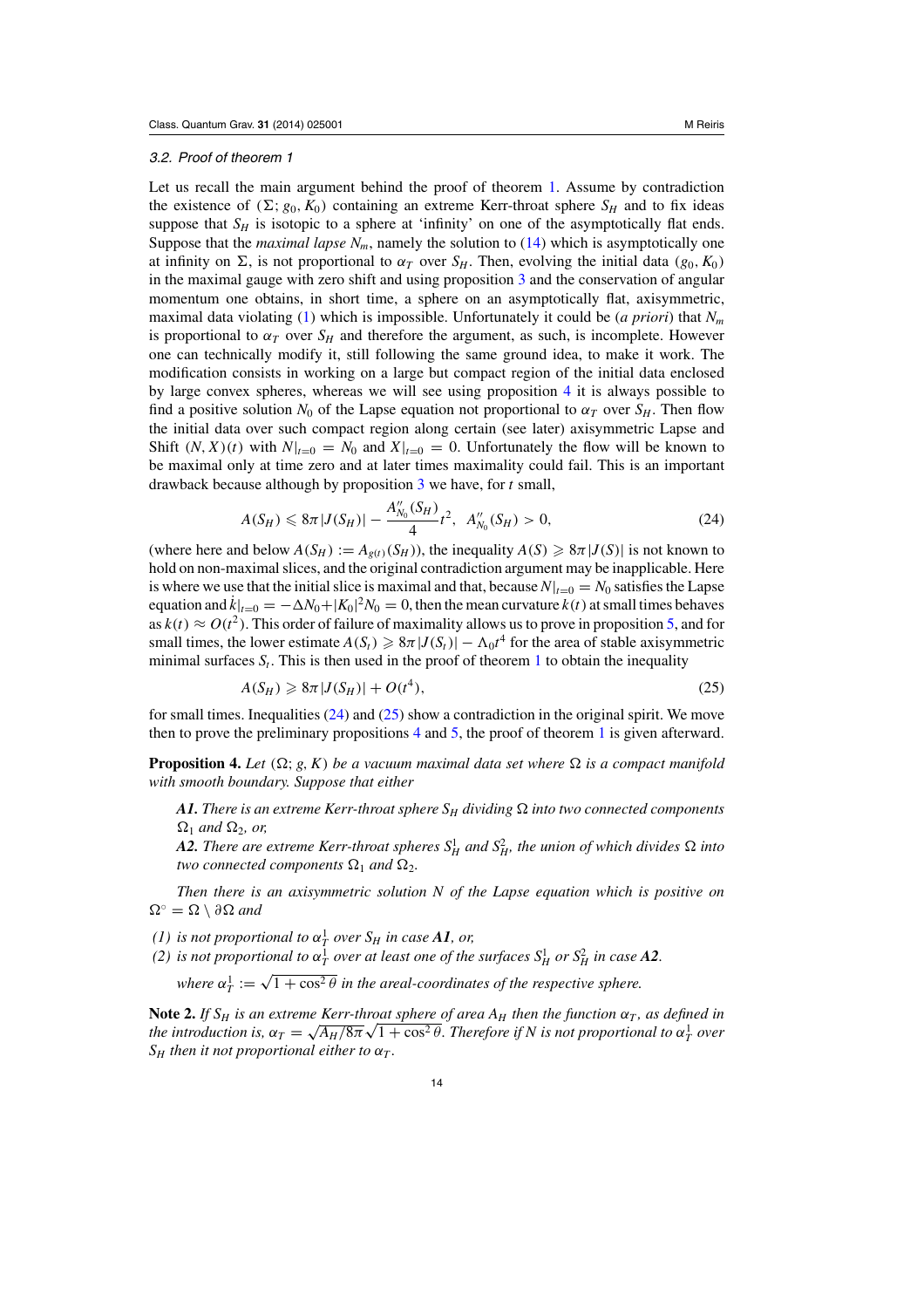**Proof.** Denote by  $W_1$  and  $W_2$  the set of connected components of  $\partial \Omega$  belonging to  $\Omega_1$  and  $\Omega_2$ respectively. As  $\Omega$  has non-empty boundary by assumption then  $W_1$  and  $W_2$  cannot be empty at the same time. We will assume that  $W_2 \neq \emptyset$ . We discuss cases **A1** and **A2** separately.

*Case* **A1**. Let  $\bar{N}_a$  and  $\bar{N}_b$  be two positive and linearly independent axisymmetric functions over  $W_2$  and let  $N_a$  and  $N_b$  be, respectively, the solutions of the Lapse equation with boundary data

$$
\Delta N = RN,
$$
  
\n
$$
N\big|_{W_2} = \bar{N}_a \text{ or } \bar{N}_b,
$$
  
\n
$$
N\big|_{W_1} = 0, \text{ if } W_1 \neq \emptyset.
$$

The uniqueness of the solutions  $N_a$ ,  $N_b$  and the axisymmetry of the boundary data imply that  $N_a$  and  $N_b$  must coincide with their rotational averages and therefore must be rotational symmetric. If either  $N_a$  or  $N_b$  are not proportional to  $\alpha_T^1$  over *S* we are done. On the other hand, if both  $N_a$  and  $N_b$  are proportional to  $\alpha_T^1$  over  $S_H$ , we can consider a non-zero linear combination  $c_aN_a + c_bN_b$  which is equal to zero over  $S_H$ . The combination is also zero over  $W_1$ if *W*<sub>1</sub>  $\neq$  *Ø* and as  $∂Ω<sub>1</sub> = W<sub>1</sub> ∪ S<sub>H</sub>$  uniqueness implies that the combination is zero all over  $Ω<sub>1</sub>$ . But because  $\bar{N}_a$  and  $\bar{N}_b$  are linearly independent then  $c_a N_a + c_b N_b$  is not identically zero over 12. This contradicts the *unique continuation principle for elliptic equations* [\[5](#page-28-0)]. Thus either *N<sub>a</sub>* and *N<sub>b</sub>* are not proportional to  $\alpha_T^1$  over  $S_H$ .

*Case* **A2**. Let  $\bar{N}_a$ ,  $\bar{N}_b$  and  $\bar{N}_c$  be three positive and linearly independent axisymmetric functions over  $W_2$ . Let  $N_a$ ,  $N_b$  and  $N_c$  be the axisymmetric solutions to the Lapse equation with boundary data zero over  $W_1$  if non-empty and boundary data  $\bar{N}_a$ ,  $\bar{N}_b$  or  $\bar{N}_c$  over  $W_2$ , respectively. If all of  $N_a$ ,  $N_b$  and  $N_c$  are proportional to  $\alpha_T^1$  over both  $S_H^1$  and  $S_H^2$  then, again, one can easily find a linear combination of the three that is zero over both  $S_H^1$  and  $S_H^2$ . A contradiction is then found as in *case* **A1**. #

Let  $(\Sigma; g, k)$  be, as in theorem [1,](#page-3-0) a maximal (vacuum and axisymmetric) data set with possibly finitely many asymptotically flat ends  $E_1, \ldots, E_n, n \geq 1$ . Let  $\mathfrak{S}_1, \ldots, \mathfrak{S}_n$  be large axisymmetric and strictly convex spheres on each of the ends *E*1,..., *En* respectively. Suppose there is an extreme Kerr-throat sphere  $S_H$ . If  $S_H$  does not divide  $\Sigma$  into two connected components then one can cut  $\Sigma$  along  $S_H$  to get a manifold with two boundary components (say  $S_H^1$  and  $S_H^2$ ) and glue back smoothly a copy of it (crossing the boundaries). The result is a smooth manifold with 2*n* asymptotically flat ends and having two embedded extreme Kerr-throat spheres  $S_H^1$  and  $S_H^2$  the union of which divides the manifold into two connected components. The conclusion is that if there is an extreme Kerr-throat sphere then either we are in the hypothesis **A1** of proposition [4](#page-13-0) or that we can construct a data set in the hypothesis **A2**. We will continue as if we were either in the hypothesis **A1** or **A2** therefore. In either case we are denoting by  $\Omega$  to the regions enclosed by the large spheres (including the large spheres).

We note now that there is always a positive solution  $N_0$  to the Lapse equation on  $\Omega$ (including  $\partial \Omega$ ) which is not proportional to  $\alpha_T$  over  $S_H$  (in case A1) or is not proportional to  $\alpha_T$  over one of the spheres  $S_H^1$  or  $S_H^2$  (in case **A2**). Indeed let  $N_m$  be the (positive) solution to the Lapse equation that is asymptotically one over any asymptotically flat end. If  $N_m$  is proportional to  $\alpha_T$  over  $S_H$  (in case A1) or is proportional to  $\alpha_T$  over both,  $S_H^1$  and  $S_H^2$  (in case **A2**) then we can add to it a solution to the Lapse equation as in proposition [4](#page-13-0) to obtain a positive solution on  $\Omega$  with the desired property. From now on let  $N_0$  be the positive axisymmetric solution of [\(14\)](#page-7-0) in  $\Omega$ , that is not proportional to  $\alpha_T$  over  $S_H$  (in case A1) or is not proportional to  $\alpha_T$  over either  $S_H^1$  or  $S_H^2$  (in case **A2**).

Let n be a (one of the two possible) unit-normal fields to  $\Omega$  inside the space-time. For any  $p \in \Omega$  let  $\gamma_p(\tau)$  be the (space-time) geodesic emanating from *p*, in the direction of  $\mathfrak{n}(p)$ , and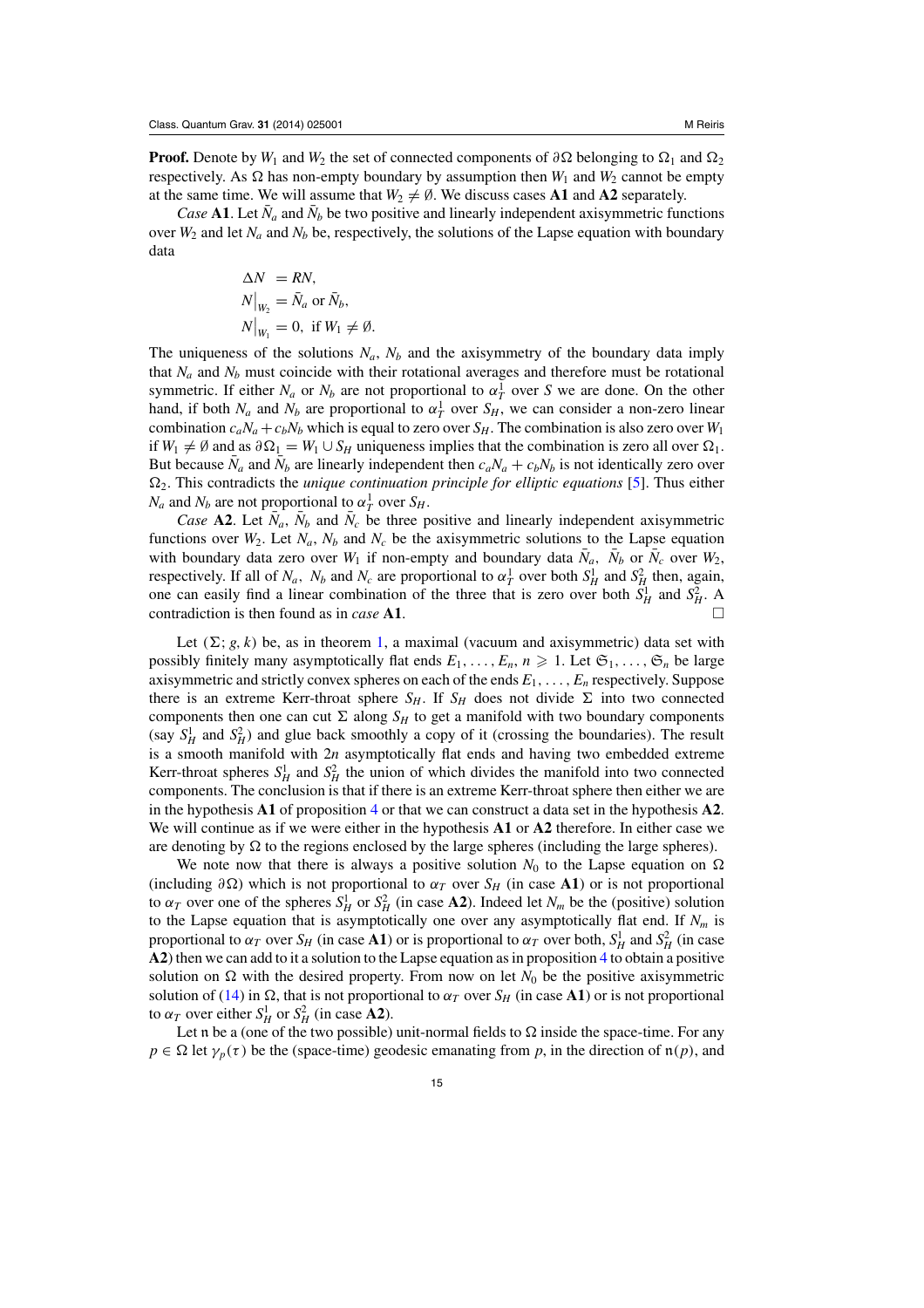<span id="page-15-0"></span>parametrized with arc-length  $\tau$ . In the domain  $\{o/o = \gamma_p(\tau), p \in \Omega, 0 \leq \tau \leq \tau_0\}$ ,  $\tau_0$  a small constant, we consider a vector field *V* by

$$
V(o) := N_0(p)\gamma_p'(\tau), \text{ if } \gamma_p(\tau) = o. \tag{26}
$$

Flowing the domain  $\Omega$  inside the space-time (generated by the data) by the vector field *V*, we obtain an evolution flow  $(g, K; N, X)(t)$  over the fixed  $\Omega$  where *t* is the parameter associated to the flow by *V* (see section [2.1\)](#page-6-0). Moreover we have  $X_{t=0} = 0$  and  $N_{t=0} = N_0$ . Note that the evolution induced by *V* is axisymmetric, namely (*g*,*K*;*N*, *X*) are axisymmetric. However the evolution does not have to be maximal, that is, we do not necessarily have  $k(t) = 0$  for all *t*. Despite of this we have

$$
k\big|_{t=0} = 0, \quad \dot{k}\big|_{t=0} = -\Delta N_0 + RN_0 = 0.
$$

Thus there is  $k_0 > 0$  such that  $|k(t)| \le k_0 t^2$ . Therefore the energy constraint implies (at time *t*)  $R = |K|^2 + O(t^4)$ . The following auxiliary proposition gives a crucial lower bound on the area  $A(S_t)$  of stable minimal surfaces  $S_t$  in  $(\Omega; g(t), K(t))$  (with an upper bound on their areas).

**Proposition 5.** For any  $A_1 > 0$  there are  $t_0 > 0$  and  $\Lambda_0 > 0$  such for any  $0 < t < t_0$ *and (orientable, compact and boundary-less) stable axisymmetric minimal surface*  $S_t$  *on*  $(\Omega; g(t), K(t))$  *with*  $A(S_t) \leq A_1$  *we have* 

$$
A(S_t) \geqslant 8\pi |J(S_t)| - \Lambda_0 t^4.
$$

**Proof.** Let  $\bar{t}_0$ ,  $\rho_0$ ,  $\mu_0$  and  $\mu_1$  be such that for any *t* in [0, $\bar{t}_0$ ] the manifold  $(\Omega, g(t))$  is  $\rho_0$ -homogeneously regular and with strictly convex boundary of (outward) mean curvature greater or equal than  $\mu_0$  and norm of the second fundamental form bounded by  $\mu_1$ . Below we are going to use the following constants. Let  $\epsilon_2$  and  $A_0$  be as in corollary [3.](#page-10-0) Let  $k_0 > 0$  be (as before) such that for all  $t \in [0, \bar{t}_0]$ , we have  $|k(t)| \le k_0 t^2$ . Finally let  $\ell_0 = \sup\{2\pi |\xi(p)|_{g(t)}, p \in \Omega, t \in [0, \bar{t}_0]\}.$ 

For the proof we distinguish two cases, (1) when  $S_t$  is an axisymmetric torus, and, (2) when  $S_t$  is an axisymmetric sphere (there are no other possibilities). Take into account that all the calculations below are made on  $(\Omega; g(t), K(t))$  in particular that  $A(S_t)$  denotes the *g*(*t*)-area of *S<sub>t</sub>*, i.e.  $A(S_t) = A_{g(t)}(S_t)$ .

(1)  $S_t$  *is an axisymmetric torus*. Choosing  $\alpha = 1$  in the stability inequality [\(17\)](#page-8-0) we obtain

$$
\int_{S_t} |K|^2 \, dA \leqslant \int_{S_t} k^2 \, dA,
$$

and from  $(15)$  we get

$$
(8\pi)^2|J(S_t)|^2=|\int_{S_t}K(\xi,\,\varsigma)\,\mathrm{d}A|^2\leqslant\frac{\ell_0^2A_1}{(2\pi)^2}\int_{S_t}|K|^2\,\mathrm{d}A.
$$

From these two inequalities and the bounds mentioned above we obtain

$$
(8\pi)^2|J(S_t)|^2 \leqslant \frac{A_1^2 \ell_0^2 k_0^2}{(2\pi)^2} t^4.
$$

Now, if  $t_0$ ,  $(t_0 < \bar{t}_0)$  is small enough we obviously have

$$
A_0 \geqslant \frac{A_1 \ell_0 k_0 t_0^2}{2\pi}.
$$

Putting all the inequalities together we obtain for any  $t \leq t_0$  and  $\Lambda_0 > 0$ 

$$
A(S_t) \geq A_0 \geq \frac{A_1 \ell_0 k_0 t_0^2}{2\pi} \geq 8\pi |J(S_t)| \geq 8\pi |J(S_t)| - \Lambda_0 t^4.
$$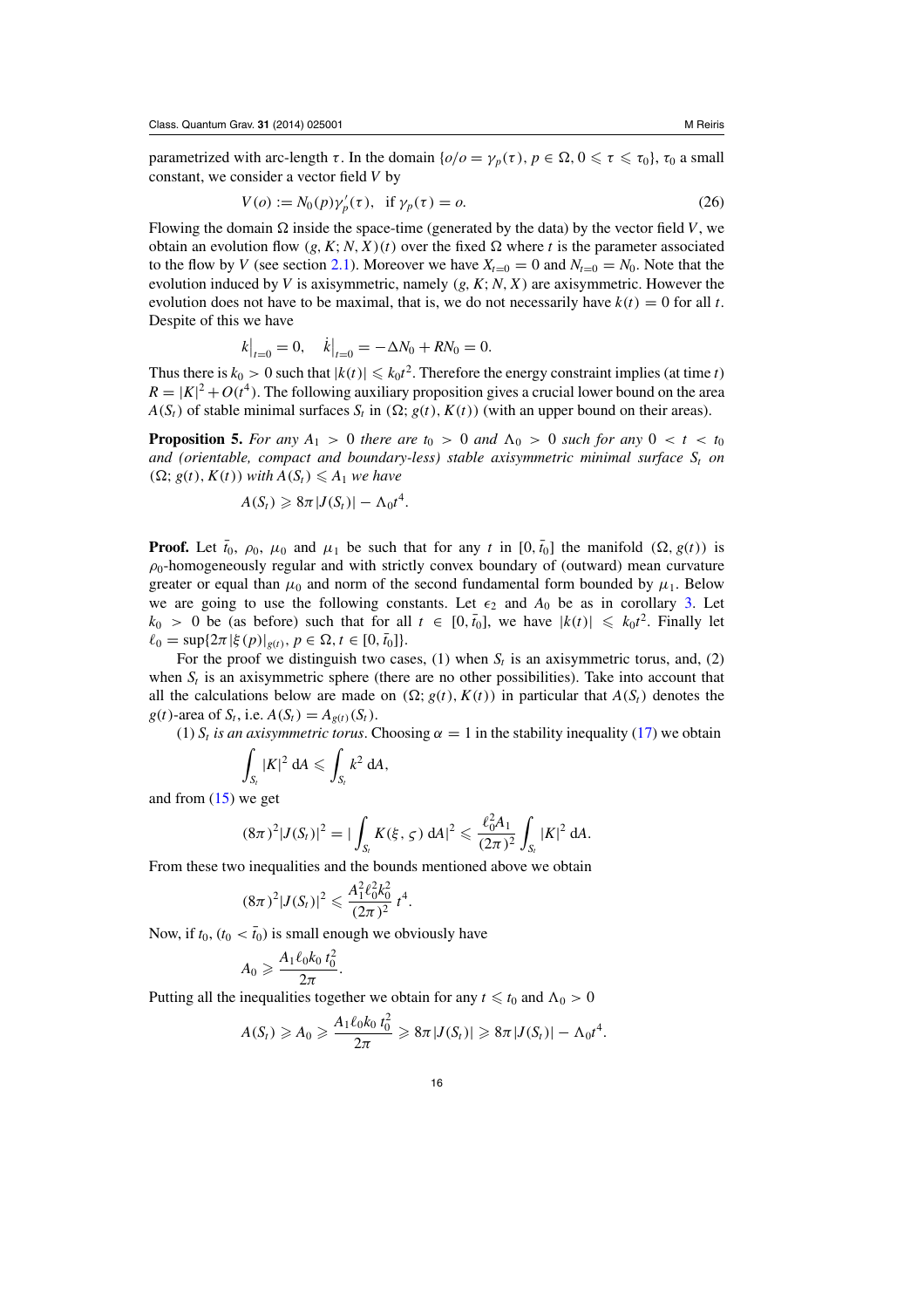<span id="page-16-0"></span>(2)  $S_t$  *is an axisymmetric sphere.* Again, take into account that all the calculations below are made on  $(\Omega; g(t), K(t))$ . Let  $(\theta, \varphi)$  be the areal-coordinates of the sphere  $S_t$  and let  $\sigma$ be as in [\(18\)](#page-8-0). We would like to obtain first uniform upper and lower bounds for the function  $\sigma(\theta)$  ( $\theta \in [0, 2\pi]$ ) where by uniform we mean independently of  $\theta$  and independent also of the stable surface  $S_t$  ( $t_0 \le \bar{t}_0$ ,  $\bar{t}_0$  as before), although dependent on  $\rho_0$ ,  $\mu_0$  and  $\mu_1$ . Observe that because any axisymmetric sphere has two poles then  $S_t$  intersects  $P$  at two points. By corollary [3](#page-10-0) if  $S_t$  intersects  $\mathcal{T}_{g(t)}(\mathcal{P}, \epsilon_2)$  it does so in discs *D* on which, in polar coordinates, we have the bounds

$$
|\ell(s) - 2\pi s| \leqslant c_0 s^2,\tag{27}
$$

$$
|A(s) - \pi s^2| \leqslant c_1 s^3,\tag{28}
$$

where we are using the notation for  $\ell(s)$ ,  $A(s)$  as explained in section [2.4.](#page-8-0) The equations are valid on  $0 < s < s_D$  with  $s_D \in [s_0, s_1]$  and the constants  $s_0, s_1, c_0, c_1$  depend only on  $\rho_0, \mu_0$ and  $\mu_1$ . Moreover we have (suppose without loss of generality that  $\theta = 0$  is the pole of the disc),

$$
\ell(s(\theta)) = 2\pi e^{\sigma(\theta)/2} \sin \theta,\tag{29}
$$

$$
A(s(\theta)) = \frac{A(S_t)}{2}(1 - \cos \theta). \tag{30}
$$

Combining  $(29)$  and  $(30)$  we get

$$
e^{\sigma(\theta(s))} = \frac{1}{16\pi^2} \left[ \frac{A(S_t)^2}{A(S_t) - A(s)} \right] \left[ \frac{\ell^2(s)}{A(s)} \right].
$$

To estimate the right-hand side of this expression we will use

$$
4\pi \frac{(1 - c_0 s/2\pi)^2}{(1 + c_1 s/\pi)} \leq \frac{\ell^2(s)}{A(s)} \leq 4\pi \frac{(1 + c_0 s/2\pi)^2}{(1 - c_1 s/\pi)},
$$

obtained from the inequalities (27) and (28) and  $A_0 \leq A(S_t) \leq A_1$ . From them one easily shows that there is  $s_2(\rho_0, \mu_0, \mu_1)$ , with  $s_2 \leq s_0$ , such that for any  $s \in (0, s_2]$  we have (the coarse) bounds

$$
\frac{A_0}{8\pi} \leqslant e^{\sigma} \leqslant \frac{A_1}{\pi}.\tag{31}
$$

It follows that there is some uniform  $\epsilon_3(\rho_0, \mu_0, \mu_2)$  with  $\epsilon_3 \leq \epsilon_2$  such that for any  $S_t$ ,  $|\sigma|$  is uniformly bounded on  $S_t \cap T_{g(t)}(\mathcal{P}, \epsilon_3)$ .

Moreover, combining (27)–(30) we obtain that there is  $\theta_0(\rho_0, \mu_0, \mu_2)$  such that for any point  $q \in S_t$  outside  $\mathcal{T}_{g(t)}(\mathcal{P}, \epsilon_3)$  we have either  $|\theta(q)| \geq \theta_0$  or  $|\pi - \theta(q)| \geq \theta_0$ . On the other hand there are uniform upper and lower bounds for the length  $\ell(q)$  of the axisymmetric circles (orbits) passing through any point  $q \in S_t$  outside  $\mathcal{T}_{g(t)}(\mathcal{P}, \epsilon_3)$ . Because of these two facts and the expression  $e^{\sigma(\theta(q))/2} = \frac{\ell(q)}{2\pi \sin \theta(q)}$  we deduce that there is a uniform bound for  $|\sigma(\theta(q))|$ at any point  $q \in S_t$  outside the tubular neighborhood  $T_{g(t)}(P, \epsilon_3)$ . We thus obtain a uniform bound for  $|\sigma|$  on any axisymmetric stable minimal sphere  $S_t$  with  $A(S_t) \leq A_1$  as desired.

Now, following  $[9]$  $[9]$  (see also  $[10]$  $[10]$ ) one can use the stability inequality to deduce<sup>6</sup> for axisymmetric spheres  $S_t$  the following crucial inequality

$$
A(S) \geqslant 4\pi e^{\frac{\overline{\mathcal{M}} - 8}{8}},\tag{32}
$$

<sup>&</sup>lt;sup>6</sup> Use (15)–(29)–(31)–(32) in [\[9](#page-28-0)] and instead of (30) in [9] use the constraint equation  $R = |K| - k^2$ . Finally note that the equation [\(15\)](#page-7-0) for the angular momentum is still valid even if the data set is not maximal. Indeed the Komar angular momentum can be intrinsically defined as  $(5)$  in  $[10]$  which coincides with  $(15)$ .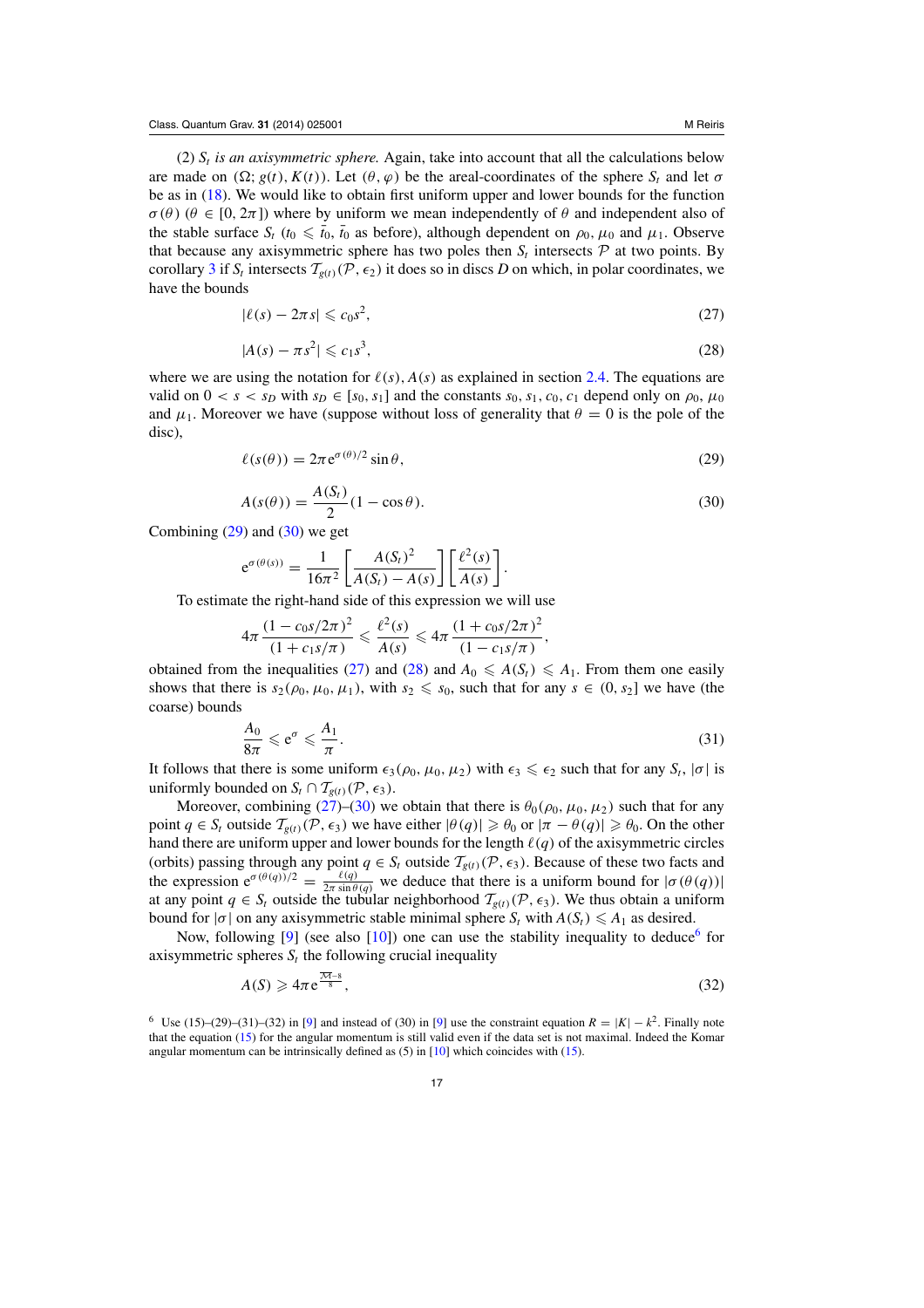where  $\overline{\mathcal{M}}$  is defined by

$$
\overline{\mathcal{M}} = \frac{1}{2\pi} \int_{S} \left( \sigma'^2 + 4\sigma + \frac{\omega'^2}{\eta^2} \right) \sin \theta \, d\theta \, d\phi - \frac{1}{2} e^{2c} \int_{S} k^2 e^{-\sigma} \sin \theta \, d\theta \, d\phi.
$$

In this expression  $e^c = A(S)/4\pi$ ,  $\eta = e^{\sigma} \sin^2 \theta$ , the prime in  $\sigma'$  and  $\omega'$  are their  $\theta$ -derivative and  $\omega = \omega(\theta)$  is a smooth function defined through

$$
\frac{d\omega}{d\theta} = \frac{A(S)}{2\pi} K(\xi, \zeta) \sin \theta.
$$

A direct computation shows  $J(S) = (\omega(\pi) - \omega(0))/8$ . On the other hand it is proved in [\[1,](#page-28-0) [9](#page-28-0)] that, if we let

$$
\mathcal{M} = \frac{1}{2\pi} \int_{S} \left( \sigma'^2 + 4\sigma + \frac{\omega'^2}{\eta^2} \right) \sin \theta \, d\theta \, d\phi,
$$

then

$$
4\pi e^{\frac{\mathcal{M}-8}{8}} \geqslant 8\pi |J(S)|. \tag{33}
$$

Using this in  $(32)$  we obtain

$$
e^{\left[\frac{e^{2c}}{16}\int_{S}k^{2}e^{-\sigma}\sin\theta d\theta\ d\phi\right]}A(S)\geqslant 8\pi|J(S)|.\tag{34}
$$

We will use this now for  $S = S_t$  on  $(\Omega; g(t), K(t))$ . Using the bounds  $A(S_t) \leq A_1$ ,  $|k| = |k(t)| \le k_0 t^2$  and [\(31\)](#page-16-0) we obtain the following bound on the exponent of the lhs of the inequality (34)

$$
\left(\frac{A(S_t)}{16\pi}\right)^2 \int_{S_t} k^2 e^{-\sigma} \sin\theta \,d\theta \,d\phi \leq \frac{A_1^2 k_0^2}{8A_0} t^4.
$$
\n(35)

Let  $x = A_1^2 k_0^2 t^4 / 8A_0$ . Then if  $t_0$  is sufficiently small we have  $0 < x \leq A_1^2 k_0^2 t_0^4 / 8A_0 \leq 1$  and therefore  $e^x \le 1 + 2x$ . Use now (35) in (33), then  $e^x \le 1 + 2x$  and finally again the bound  $A(S_t) \leq A_1$  to obtain

$$
A(S_t) \ge 8\pi |J(S_t)| - \frac{A_1^3 k_0^2}{4A_0} t^4.
$$
  
ows by defining  $\Lambda_0 = A_1^3 k_0^2 / 4A_0$ .

The claim foll  $1^{k}0$ 

We are ready for the proof of theorem [1.](#page-3-0) We recall first the setup of the proof. We assume by contradiction that there is an asymptotically flat data set  $(\Sigma; g, K)$  on which there is an extreme Kerr-throat sphere. Then, as was explained, one can always consider a data set  $(\Omega; g, K)$ (constructed from the data  $(\Sigma; g, K)$ ) where  $(\Omega; g)$  is a compact manifold with strictly mean convex boundary and having an extreme Kerr-throat sphere  $S_H$  in its interior. Moreover there exists a positive solution  $N_0$  to the Lapse equation on  $\Omega$  which is not proportional to  $\alpha_T$  over the extreme sphere. The data  $(\Omega; g, K)$  is embedded in a space-time and we consider its evolution under the vector field *V* as in [\(26\)](#page-15-0) which gives us an axisymmetric flow ( $\Omega$ ; *g*(*t*), *K*(*t*)).

**Proof of theorem 1.** Let  $t_0$  and  $\Lambda_0$  be as in proposition [5](#page-15-0) when one chooses  $A_1 = A_{g(0)}(S_H)$ . Let *t* be a time in  $(0, t_0)$ . Below we will work on  $(\Omega; g(t), K(t))$ . Therefore keep in mind that all the quantities, in particular areas, are found from  $(g(t), K(t))$ .

First we observe that the infimum of the areas of all the surfaces isotopic to  $S_H$  is non-zero. Indeed for any surface  $S'$  isotopic to  $S_H$  we have

$$
0 < |J(S_H)| = |J(S')| = \frac{1}{8\pi} \left| \int_{S'} K(\xi, \varsigma) dA \right| \leq \frac{1}{8\pi} ||K||_{L^{\infty}} ||\xi||_{L^{\infty}} A(S').
$$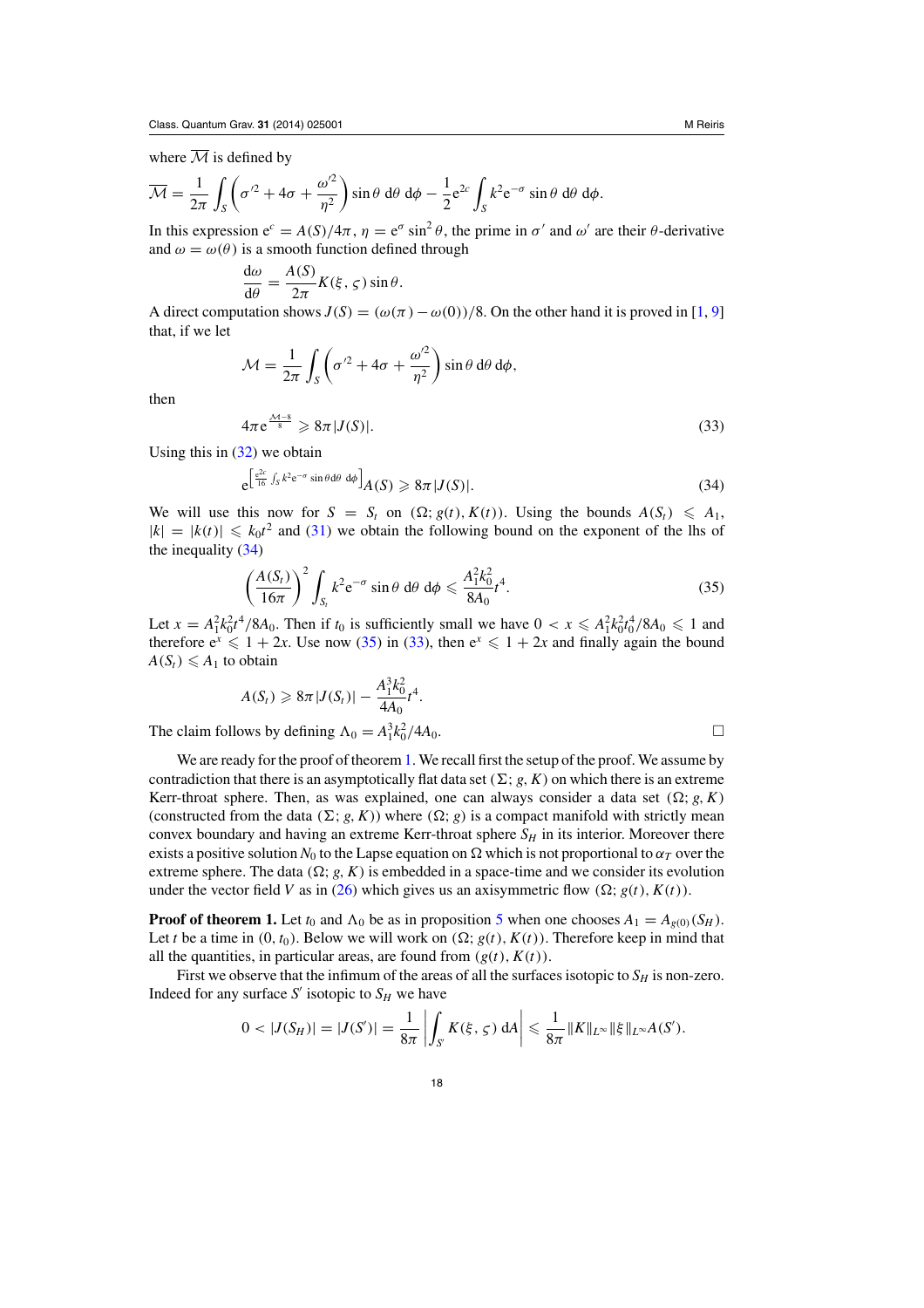<span id="page-18-0"></span>Then, following [\[11](#page-28-0)] (theorems [1](#page-3-0) and [1'](#page-12-0)) there is a sequence of surfaces  $\{S'_l\}$ , with each  $S'_l$ isotopic to  $S_H$ , converging in measure to  $n_1S_1 + \cdots + n_kS_k$ , where  $\{S_1, \ldots, S_k\}$  is a set of compact and embedded surfaces<sup>7</sup>,  $\frac{8}{3}$ . Moreover the infimum of the areas of all the surfaces isotopic to  $S_H$  is equal to  $n_1A(S_1) + \cdots + n_kA(S_k)$ . In particular  $A(S_i) \leq A(S_H) \leq A_1$  (this upper bound is needed to apply later proposition [5\)](#page-15-0). If one of the surfaces, say *Si*, is orientable, then it is stable and therefore axisymmetric (see section [2.6\)](#page-10-0). In such case there are  $n_i^+ \geq 0$ ,  $n_i^- \geq 0$  with  $n_i = n_i^+ + n_i^-$ , indicating how many times the sequence  $\{S'_i\}$  'wraps around' the oriented *Si* with one orientation and how many with the opposite orientation. Precisely, for any two-form  $\chi$  supported on a small neighborhood of the oriented surface  $S_i$ , we have

$$
\lim \int_{S'_i} \chi = (n_i^+ - n_i^-) \int_{S_i} \chi.
$$

If on the other hand one of the surfaces, say  $S_i$ , is non-orientable then for any two-form supported in a small neighborhood *Si* we have

$$
\lim \int_{S'_l} \chi = 0. \tag{36}
$$

Note that if all the *S<sub>i</sub>*'s were non-orientable, then using (36) with  $\chi = *K(\xi, -)$ , we would get  $J(S_H) = J(S'_l) = \lim J(S'_l) = 0$  which is not possible. We deduce that at least one of  $S_i$ 's has to be orientable (this fact is not essential). Let us order the surfaces in such a way that  ${S_1, \ldots, S_j}, j \geq 1$  are the orientable (and oriented) and  ${S_{i+1}, \ldots, S_k}$  are the non-orientable. We have

$$
|J(S_H)| = \lim |J(S'_l)| = \left| \sum_{i=1}^{i=j} (n_i^+ - n_i^-) J(S_i) \right| \leq \sum_{i=1}^{i=j} n_i |J(S_i)| \leq \sum_{i=1}^{i=j} \frac{n_i}{8\pi} A(S_i) + O(t^4)
$$
  

$$
\leq \frac{1}{8\pi} A(S_H) + O(t^4) \leq |J(S_H)| - \frac{A_{N_0}''(S_H)}{16\pi} t^2 + O(t^3),
$$

where  $A''_{N_0}(S_H) > 0$  and where to obtain the inequality between the fourth and fifth terms we have used the proposition [5](#page-15-0) and to obtain the inequality between the sixth and seventh terms we have used proposition [3.](#page-11-0) We obtained thus a contradiction for short times. This finishes the proof of theorem [1.](#page-3-0)  $\Box$ 

## 3.3. Proof of theorem 2

In the following sections the reader may benefit from the 'quotient' viewpoint on the geometry of  $(\Sigma, g)$ , where  $(\Sigma, g)$ , as in the hypothesis of theorem [2,](#page-4-0) is axisymmetric and diffeomorphic to  $S^2 \times \mathbb{R}$ .

Recall that the group  $U(1)$  acts by isometries and that the set of fixed points consist of two connected and complete one-dimensional manifolds (the axes), and therefore each diffeomorphic to R. The quotient of  $\Sigma$  by the action, denoted by  $\Sigma$  is diffeomorphic to  $[0, 1] \times \mathbb{R}$ , where  $\mathcal{S} := \{0\} \times \mathbb{R}$  and  $\mathcal{N} := \{1\} \times \mathbb{R}$  are the pair of 'South' and 'North' axis. The set of both axis will be denoted as before by  $\mathcal{P} = \mathcal{S} \cup \mathcal{N}$  and the topological interior by  $\sum^{\circ} := \sum \setminus \mathcal{P} = \sum \setminus \partial \Sigma$ . We denote the projection by  $\Pi$  (in particular  $\Pi(\Sigma) = \Sigma$ ). Denote by  $\lambda^2$  the square norm of the axisymmetric Killing field and let  $\tilde{g}$  be the two dimensional quotient metric on  $\sum^{\circ}$ , namely, if  $\tilde{w} = \Pi(w)$  and  $\tilde{v} = \Pi(v)$  with w, v tangent vectors at  $p \in \Sigma \setminus \mathcal{P}$ , then at  $\tilde{p} = \Pi(p)$  we have

$$
\tilde{g}(\tilde{w}, \tilde{v}) = g(w, v) - \frac{g(\xi, w)g(\xi, v)}{\lambda^2}.
$$

<sup>&</sup>lt;sup>7</sup> A very accurate description of the relation between the sequence  $\{S'_l\}$  and the surfaces  $S_1, \ldots, S_k$  is given in remark (3.27) of [\[11](#page-28-0)].

<sup>&</sup>lt;sup>8</sup> Namely for every function *f* on  $\Omega$  we have  $\lim_{\delta \to 0} \int_{\delta_i} f \, dA = \sum_{i} n_i \int_{S_i} f \, dA$ .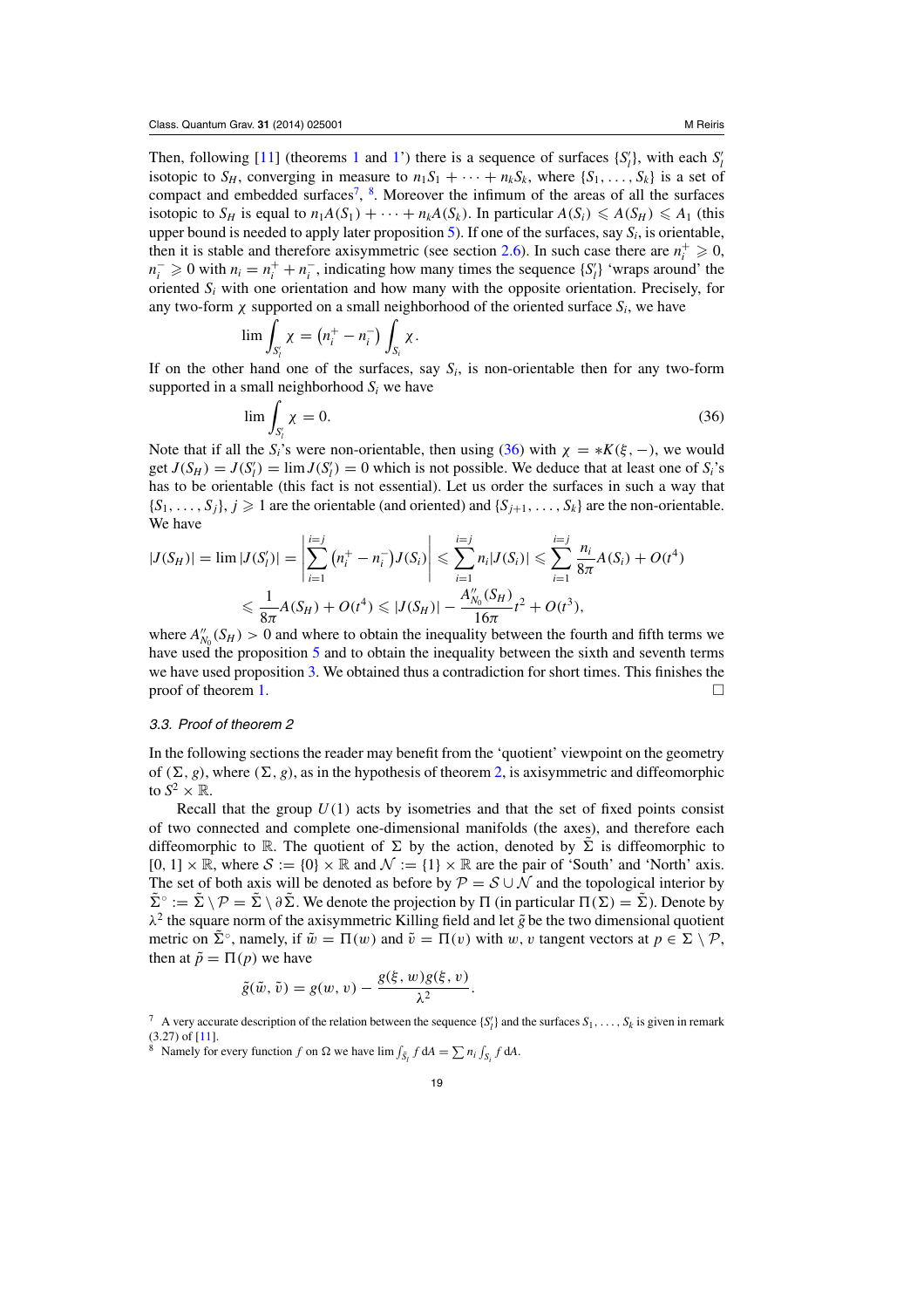<span id="page-19-0"></span>

**Figure 4.** Representation of the 'quotient viewpoint' of the geometry of  $(\Sigma, g)$  used in the proof of theorem [2.](#page-4-0)

The metric  $\tilde{g}$  extends smoothly to  $\tilde{\Sigma}$  [\[7](#page-28-0)]. Every axisymmetric sphere *S* projects into a onedimensional manifold diffeomorphic to  $[0, 1]$  starting and ending  $\tilde{g}$ -perpendicularly to the axis (see figure 4). An axisymmetric sphere is contractible inside  $\Sigma$  iff the projection starts and ends in the same axis. Axisymmetric torus project into closed curves inside  $\Sigma^{\circ}$  and are therefore contractible in  $\Sigma$ . Besides spheres and tori, there are no more orientable axisymmetric boundary-less surfaces. Axisymmetric discs project into one-dimensional manifolds diffeomorphic to [0, 1], starting  $\tilde{g}$ -perpendicularly at an axis and ending at an interior point. We will use the notation  $\beta^{N,S}$  for projected axisymmetric spheres starting in  $\mathcal N$ and ending in S, and  $\beta^{N}(\tilde{p})$  (respectively  $\beta^{S}(\tilde{p})$ ) for projected discs starting at  $\tilde{p}$  and ending at  $\mathcal N$  (resp.  $\mathcal S$ ). Observe that these curves are embedded. All this is shown in figure 4.

Let  $\beta(\tilde{s})$  be a curve in  $\tilde{\Sigma}$  parametrized with respect to  $\tilde{g}$  arc-length, then

$$
A(\Pi^{-1}(\beta)) = 2\pi \int_{s_0}^{s_1} \lambda(\beta(\tilde{s})) \, d\tilde{s}.
$$

In other words the area is equal to the length of  $\beta$  with respect to the conformal metric  $\bar{\tilde{g}} = (2\pi\lambda)^2 \tilde{g}$ . In particular axisymmetric minimal surfaces (which minimize area locally) in  $\Sigma$  correspond to  $\tilde{g}$ -geodesics in  $\Sigma^{\circ}$ .

The hypothesis of theorem [2](#page-4-0) translates into the following two conditions on the quotient manifold.

**C1.** There is a  $\bar{g}$ -geodesic  $\gamma_H^{N,S}$  of  $\bar{g}$ -length  $A_H := 8\pi |J|$ .

**C2.** The  $\bar{\tilde{g}}$ -length of any curve  $\beta^{N,S}$  is greater or equal than  $A_H$ .

(We will use  $A_H$  instead of  $8\pi |J|$  from now on.) The curve  $\gamma_H^{N,S}$  divides  $\tilde{\Sigma}$  into two smooth manifolds  $\Sigma_1$  and  $\Sigma_2$  each diffeomorphic to  $[0, 1] \times \mathbb{R}_0^+$  ( $\mathbb{R}_0^+ = [0, \infty)$ ). Denote  $\Sigma_i = \Pi^{-1}(\tilde{\Sigma}_i)$ . At any point  $\tilde{p} \in \tilde{\Sigma}_i$ , with *i* either 1 or 2, define

$$
\underline{A}_{i}(\tilde{p}) = \inf \{ \text{length}_{\tilde{\tilde{g}}}(\beta^{\mathsf{N},\mathsf{S}}(\tilde{p})), \quad \beta^{\mathsf{N},\mathsf{S}}(\tilde{p}) \subset \tilde{\Sigma}_{i} \},
$$
  

$$
\underline{A}_{i}^{\mathsf{N}}(\tilde{p}) = \inf \{ \text{length}_{\tilde{\tilde{g}}}(\beta^{\mathsf{N}}(\tilde{p})), \quad \beta^{\mathsf{N}}(\tilde{p}) \subset \tilde{\Sigma}_{i} \},
$$

and similarly for  $\underline{A}_{i}^{\mathsf{S}}(\tilde{p})$ . We also define

$$
\underline{A}(\tilde{p}) = \inf \left\{ \text{length}_{\tilde{\tilde{g}}}(\beta^{\mathsf{N}, \mathsf{S}}(\tilde{p})), \quad \beta^{\mathsf{N}, \mathsf{S}}(\tilde{p}) \subset \tilde{\Sigma} \right\}. \tag{37}
$$

In the original space,  $\underline{A}_i(\tilde{p})$  is just the infimum of the areas of the axisymmetric spheres in  $\Sigma_i$ intersecting N and S and containing the orbit  $\Pi^{-1}(\tilde{p})$ . Similarly  $\underline{A}_{i}^{N}(\tilde{p})$  (resp.  $\underline{A}_{i}^{N}(\tilde{p})$ ) is the infimum of the areas of the axisymmetric discs in  $\Sigma_i$  intersecting N (respctively S) and with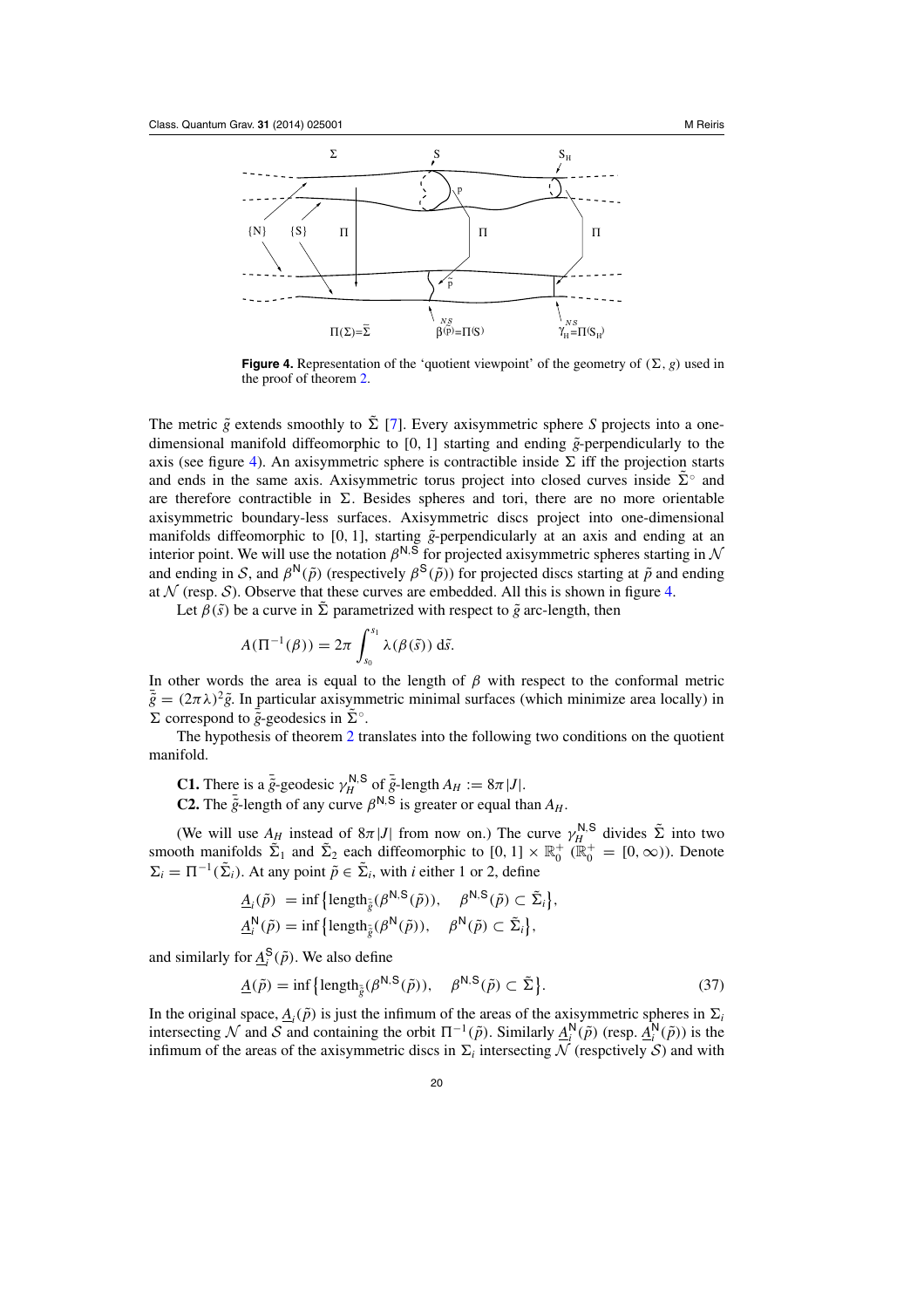<span id="page-20-0"></span>boundary  $\Pi^{-1}(\tilde{p})$ . By **C2** we have  $\underline{A}_i(\tilde{p}) \geq A_H$  for all  $\tilde{p}$ . The reader can check easily also that  $A_i(\tilde{p}) \geq A_i^N(\tilde{p}) + A_i^S(\tilde{p})$ . These quantities are irrelevant outside axisymmetry.

The use of the quotient picture has considerable advantages but also shortcomings. As a general rule the analysis away from the axis is more conveniently done in the quotient geometry. At the axis however the metric  $\tilde{g}$  is singular and it is better to stick to the original space. For this reasons we will keep a mixed usage.

We state now a basic proposition concerning area-minimizing sequences of discs that will be required to prove lemma 1 on which the proof of theorem [2](#page-4-0) relies. To avoid further delays for the proof of theorem [2](#page-4-0) we postpone the proof of the proposition until the [appendix.](#page-23-0) We use the notation  $D^{N}(C)$  and  $D^{S}(C)$  as in section [2.4](#page-8-0) for axisymmetric discs intersecting N and S respectively.

**Proposition 6.** *Let i be* 1 *or* 2*. Let*  $\Pi(C) = \tilde{p} \in \tilde{\Sigma}_i^{\circ}$ *. Then*  $\underline{A}_i^N(\tilde{p})$  *is equal to either.* 

**D1**. *The area of a stable minimal disc*  $D^{N}(C) = \Pi^{-1}(\gamma^{N}(\tilde{p}))$ *, or.* **D2**. *The area of a stable minimal disc*  $D^{S}(C) = \Pi^{-1}(\gamma^{S}(\tilde{p}))$  *plus A<sub>H</sub>*.

*Moreover there is an area minimizing sequence of discs*  $D_j^N(C) = \Pi^{-1}(\beta_j^N(\tilde{p}))$ ,  $j \geq 1$ *converging (in measure) to either*

 $D^{\mathsf{N}}(C) = \Pi^{-1}(\gamma^{\mathsf{N}}(\tilde{p}))$  *in case* **D1** *holds, or,*  $D^{S}(C) \cup S_H = \Pi^{-1}(\gamma^{S}(\tilde{p})) \cup \Pi^{-1}(\gamma_H^{N,S})$  *in case* **D2** *holds.* 

*A* similar statement holds for  $\underline{A}_{i}^{S}(\tilde{p})$  by changing  $N \rightarrow S$  and  $S \rightarrow N$ .

**Lemma 1.** Let *i* be 1 or 2. If for all  $\tilde{p} \in \tilde{\Sigma}_i$  *it is*  $\underline{A}_i(\tilde{p}) = A_H$  then  $(\Sigma_i; g, K)$  *is half of the extreme Kerr-throat of angular momentum*  $|J| = A_H/8\pi$ .

**Proof.** Before we start recall that any stable minimal surface *S* with  $A(S) = 8\pi |J(S)|$  is an extreme Kerr-throat sphere [\[9\]](#page-28-0). We prove first that  $\Sigma_i$  is foliated by extreme Kerr-throat spheres, or, in the quotient space, that  $\Sigma_i$  is foliated by  $\tilde{g}$ -geodesics of length  $A_H$  starting  $\tilde{g}$ -perpendicularly to  $\mathcal N$  and ending  $\tilde{g}$ -perpendicularly to S. In this first part of the proof we work in the quotient space. Let  $\tilde{p} \in \Sigma_i^{\circ}$ . By hypothesis  $\underline{A}_i(\tilde{p}) = A_H$  and recall that  $A_i(\tilde{p}) \geq A_i^N(\tilde{p}) + A_i^S(\tilde{p})$ . Therefore, by proposition 6,  $A_i^N(\tilde{p})$  and  $A_i^S(\tilde{p})$  are realized by  $\tilde{g}$ geodesics  $\gamma^N(\tilde{p})$  and  $\gamma^S(\tilde{p})$  respectively (case **D1** must hold) and the sum of their  $\bar{\tilde{g}}$ -lengths is less or equal than  $A_H$ .

If  $\gamma^N(\tilde{p})$  and  $\gamma^S(\tilde{p})$  intersect only at  $\tilde{p}$  (where they start) and they do not have the same tangent line at  $\tilde{p}$  then  $\gamma^N(\tilde{p}) \cup \gamma^S(\tilde{p})$  could be rounded up at the vertex  $\tilde{p}$  to a curve  $\beta$ tangent line at  $\tilde{p}$  then  $\gamma^N(\tilde{p}) \cup \gamma^S(\tilde{p})$  could be rounded up at the vertex  $\tilde{p}$  to a curve  $\beta^{N,S}$  with  $\tilde{g}$ -length less than  $A_H$  violating **C2**. On the other hand  $\gamma^N(\tilde{p})$  and  $\gamma^S(\tilde{p})$  can point other than  $\tilde{p}$  because in this case one could again construct a curve  $\beta^{N,S}$  of length less than  $A_H$  which is not possible<sup>9</sup>. Thus  $\gamma^{N,S}(\tilde{p}) := \gamma^N(\tilde{p}) \cup \gamma^S(\tilde{p})$  is a  $\tilde{g}$ -geodesic of length *A<sub>H</sub>* or, the same,  $\Pi^{-1}(\gamma^N(\tilde{p}) \cup \gamma^S(\tilde{p}))$  is an extreme Kerr-throat sphere. We claim that for any  $\tilde{p}_1 \neq \tilde{p}_2$  in  $\tilde{\Sigma}_i^{\circ}$  the geodesics  $\gamma^{N,S}(\tilde{p}_1)$  and  $\gamma^{N,S}(\tilde{p}_2)$  must be either equal or disjoint. Indeed if they are not disjoint then when they intersect they would have to do transversely and one could again easily construct a curve  $\beta^{N,S}(\tilde{p})$  of  $\tilde{g}$ -length less than  $A_H$  violating **C2**. The set  $\{ \gamma^{N,S}(\tilde{p}), \tilde{p} \in \Sigma_i^{\circ} \}$  is thus the desired foliation of  $\tilde{\Sigma}_i$  by  $\tilde{g}$ -geodesics of length  $A_H$  and  ${\{\Pi^{-1}(\gamma^{N,S}(\tilde{p})), \tilde{p} \in \Sigma_i^{\circ}\}\$  is the desired foliation of  $\Sigma_i$  by extreme Kerr-throat spheres.

<sup>&</sup>lt;sup>9</sup> β<sup>N,S</sup> would be constructed from  $\gamma^{N}(\tilde{p}, \tau)$ ,  $\tau \in [0, \tau^{N}]$  and  $\gamma^{S}(\tilde{p}, \tau)$ ,  $\tau \in [0, \tau^{S}]$  as follows (τ here is arc-length and therefore  $\tau^N + \tau^S \leq A_H$ ). Let  $\tau_*^N$  be the greatest  $\tau$  such that  $\gamma^N(\tilde{p}, \tau)$  is a point also of  $\gamma^S$ . Suppose that  $\gamma^{N}(\tilde{p}, \tau^{N}) = \gamma^{S}(\tilde{p}, \tau^{S})$  which defines an  $\tau^{S}$ . Then define  $\beta^{N,S}(\tau) = \gamma^{S}(\tilde{p}, \tau)$  for  $\tau \in [0, \tau^{S}]$  and  $\beta^{N,S}(\tau) = \gamma^{S}(\tilde{p}, \tau)$  $\beta^{N,S}(\tau) = \gamma^N(\tilde{p}, \tau - \tau_*^S + \tau_*^N)$  for  $\tau \in [\tau_*^S, \tau^N - \tau_*^N + \tau_*^S]$ . This curve has length less than  $A_H$  but is not  $C^1$  at  $\beta^{N,S}(\tau_*^S)$ . Then round it off at this point to have and embedded curve  $\beta_1^{N,S}$  of le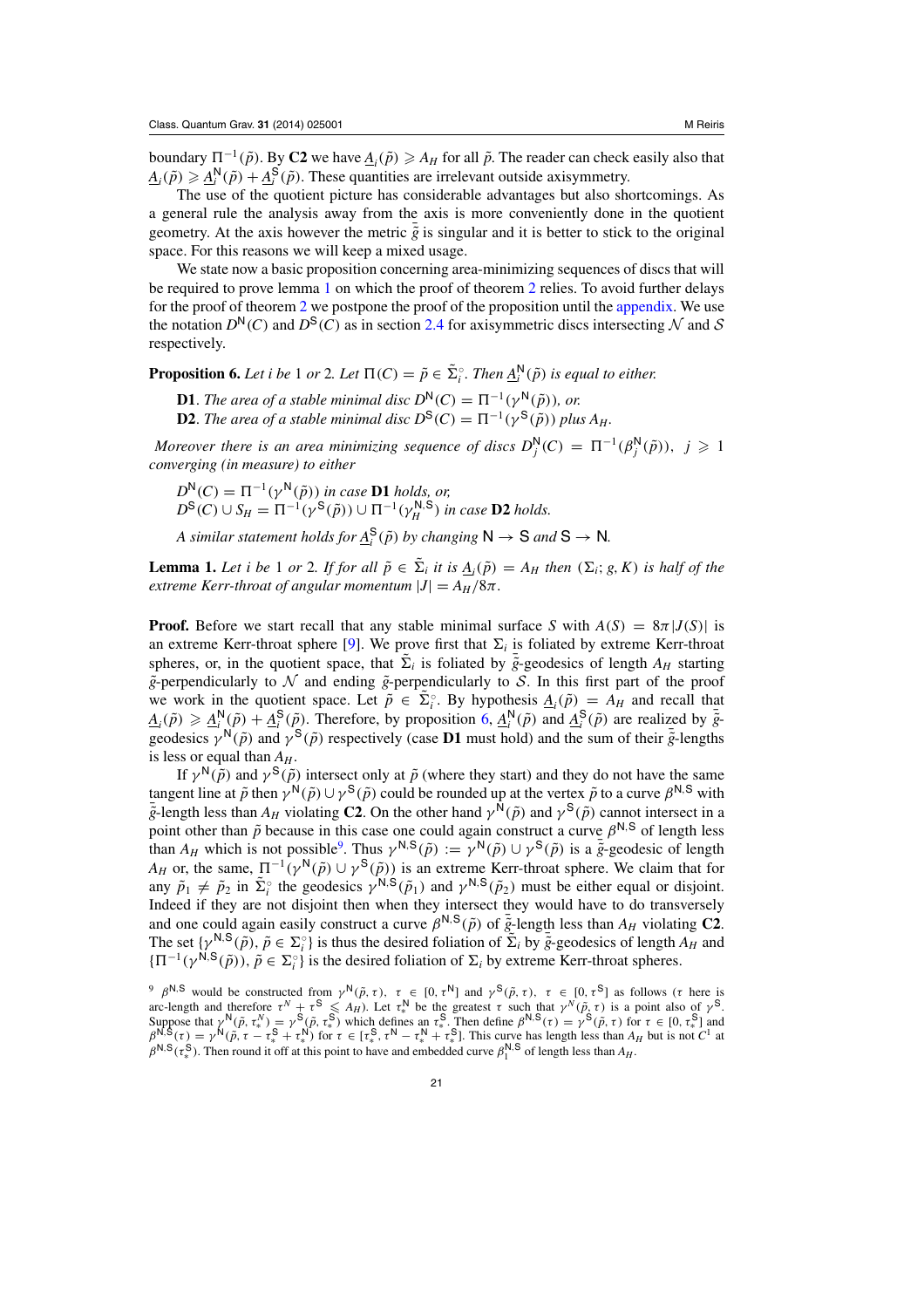What we have so far is a foliation by extreme Kerr-throat spheres and from this information we want to deduce that there are coordinates  $(r, \theta, \varphi)$  on  $\Sigma_i$  on which the metric *g* has exactly the expression [\(3\)](#page-2-0). We work now in the original manifold  $\Sigma_i$  (not in the quotient). Let *r* be a smooth function, constant along the leaves of the foliation and with non-zero gradient everywhere. One can take for instance the function *r* which at a point *p* is equal to the volume enclosed by the leaf passing through *p* and  $\partial \Sigma_i$ . The flow induced by the vector field

$$
Y := \frac{\nabla^i r}{|\nabla r|^2},
$$

takes leaves into leaves because  $dr(Y) = 1$  (and indeed orbits into orbits because, can be seen, *Y* is  $U(1)$ -invariant). Let  $(\theta, \varphi)$  be the areal-coordinates on  $S_H$ . Extend them to all  $\Sigma_i$ by Lie dragging, namely define them by imposing  $Y(\theta) = 0$ ,  $Y(\varphi) = 0$ . In this way  $(r, \theta, \varphi)$ are coordinates on  $\Sigma_i$ . Let  $h_{AB}(\vec{r})$  be the metric components of the two-metric induced on the leaf  $\{r = \bar{r}\}\$ in the coordinates  $(\theta, \varphi)$ . Then we have  $\partial_r h_{AB} = 0$ , because every leaf is totally geodesic. Thus  $h_{AB}(r) = h_{AB}(0)$  which is the metric of  $S_H$  in areal-coordinates, namely (from [\(3\)](#page-2-0))

$$
h(0) = \left(\frac{4|J|\sin^2\theta}{1+\cos^2\theta}\right) d\varphi^2 + |J|(1+\cos^2\theta) d\theta^2.
$$

Because of  $\partial_r h_{AB} = 0$  the first and second variation of the area of the leaves along *Y* is zero. We deduce that at every leaf we must have  $\partial_r = Y = c(r) \alpha_T \zeta$  where  $\zeta$  is a *g*-unit-normal field to the leaf. It follows that one can redefine *r* to have  $\partial_r = \alpha_T \zeta$  over every leaf. As  $\langle \partial_r, \partial_\theta \rangle_g = \langle \partial_r, \partial_\omega \rangle_g = 0$ , the metric *g* takes in these coordinates the form

$$
g = \alpha_T^2 dr^2 + h_{AB}(0),
$$

which is [\(3\)](#page-2-0). That the second fundamental form takes the form [\(4\)](#page-2-0) is a direct consequence of the fact that every leaf of the foliation is an extreme Kerr-throat sphere of the same area.  $\Box$ 

We are ready to prove theorem [2.](#page-4-0)

**Proof of theorem 2.** To start, let  $\Sigma_1$  and  $\Sigma_2$  be the closures of the two connected components of  $\Sigma \setminus S_H$ . For  $i = 1, 2$ , let  $A_i = \sup\{A_i(\tilde{p}), \tilde{p} \in \Sigma_i\}$ . Now, if for  $i = 1, 2, A_i = A_H$  then by lemma [1](#page-20-0) the data has to be the extreme Kerr throat and we are done. Assume then that one of the  $A_i$ 's is greater than  $A_H$ . If say  $A_1 = A_H$  $A_1 = A_H$  $A_1 = A_H$  (but  $A_2 > A_H$ ) then again by lemma 1 the data over  $\Sigma_1$  is half of the extreme Kerr-throat data. In this case one can easily make a doubling of the data on  $\Sigma_2$  and construct a new data on a manifold  $\Sigma'$  also diffeomorphic to  $S^2 \times \mathbb{R}$ and having an extreme Kerr-sphere  $S'_H$  dividing  $\Sigma'$  in sectors  $\Sigma'_1$  and  $\Sigma'_2$  with  $A'_1 > A_H$  and  $A'_2 > A_H$ . We can then assume without loss of generality that  $A_i > A_H$  for  $i = 1, 2$ . We will see that this leads to a contradiction.

We observe now that the set of points  $\mathcal{E} = \{\tilde{p} \in \tilde{\Sigma}^{\circ}, \underline{A}(\tilde{p}) = A_H\}$  ( $\underline{A}(\tilde{p})$  as in [\(37\)](#page-19-0)) is (i) a closed set, and (ii) a union of projected extreme Kerr-throat spheres. That  $\mathcal E$  is closed follows from the fact that  $A(\tilde{p})$  is continuous with respect to  $\tilde{p}^{10}$ . That  $\mathcal E$  is a union of projected extreme Kerr-throat spheres follows from the fact, shown inside the proof of lemma [1,](#page-20-0) that if  $A(\tilde{p}) = A_H$  then  $\tilde{p}$  lies in a projected extreme Kerr-throat sphere.

<sup>10</sup> This is a consequence of the fact that for any two points  $\tilde{p}$  and  $\tilde{q}$  we have  $|\underline{A}(\tilde{p}) - \underline{A}(\tilde{q})| \leq 2\text{dist}_{\tilde{q}}(\tilde{p}, \tilde{q})$ . The reader can check this by proving first that for any  $\beta^{N,S}(\tilde{p})$  we have,  $\text{length}_{\tilde{g}}(\beta^{N,S}(\tilde{p})) + 2\text{dist}_{\tilde{g}}(\{\beta^{N,S}(\tilde{p})\}, \tilde{q}) \ge \underline{A}(\tilde{q})$ and therefore that  $\text{length}_{\bar{g}}(\beta^{\mathsf{N},\mathsf{S}}(\tilde{p})) + 2\text{dist}_{\bar{g}}(\tilde{p},\tilde{q}) \geq \underline{A}(\tilde{q})$  because  $\text{dist}_{\bar{g}}(\tilde{p},\tilde{q}) \geq \text{dist}_{\bar{g}}(\{\beta^{\mathsf{N},\mathsf{S}}(\tilde{p})\},\tilde{q})$ . Here dist<sub> $\bar{g}$ </sub>({ $\beta$ <sup>N,S</sup>( $\tilde{p}$ )},  $\tilde{q}$ ) is the  $\bar{g}$ -distance from the point  $\tilde{q}$  to the set curve  $\beta$ <sup>N,S</sup>( $\tilde{p}$ ) (as a set). Taking the infimum among all  $\beta^{N,S}(\tilde{p})$  we deduce  $\underline{A}(\tilde{p}) + 2 \text{dist}_{\tilde{\tilde{g}}}(\tilde{p}, \tilde{q}) \ge \underline{A}(\tilde{q})$ .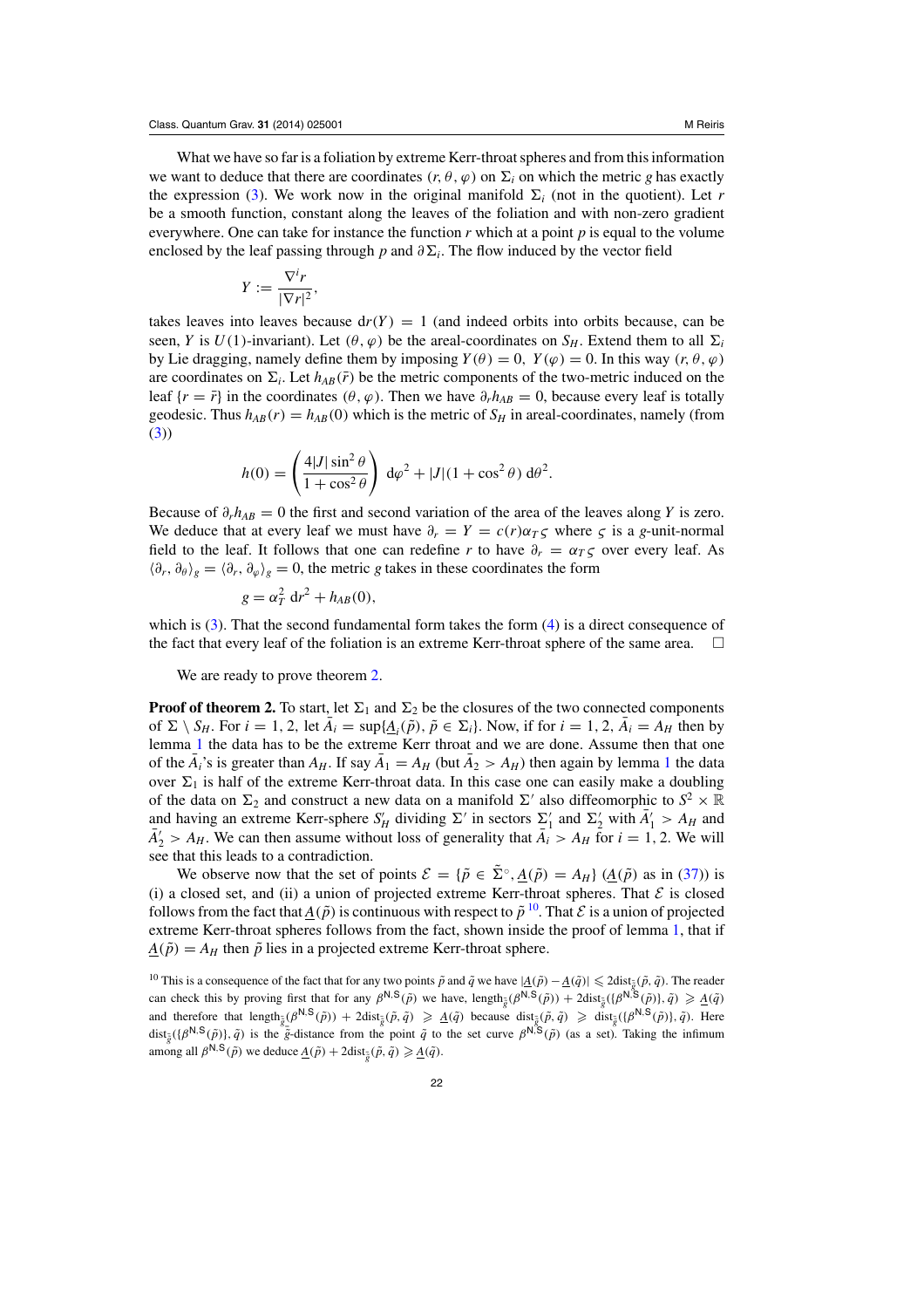Now, for  $i = 1, 2$  let  $S_i$  be a sphere with poles  $N_i \in \mathcal{N}$  and  $S_i \in \mathcal{S}$  and embedded in  $\Sigma_i \setminus \Pi^{-1}(\mathcal{E})$ . Let also  $\delta > 0$  be such that (i)  $\mathcal{T}_g(S_i, 4\delta) \subset (\Sigma \setminus \Pi^{-1}(\mathcal{E}))$ , and (ii) one can construct *g*-Gaussian coordinates inside  $\mathcal{T}_g(S_i, 4\delta)$ . Let  $\Omega$  be the region enclosed by  $S_1$ and  $S_2$  including the spheres themselves and observe that  $S_H \subset \Omega^\circ$ . Let  $N_0$  be a positive solution of the Lapse equation in the region  $\Omega_{4\delta} := \Omega \cup \mathcal{T}_g(S_1, 4\delta) \cup \mathcal{T}_g(S_2, 4\delta)$  which is not proportional to  $\alpha_T$  over  $S_H$  as is provided by proposition [4.](#page-13-0) Transport now the region  $\Omega_{3\delta} := \Omega \cup T_g(S_1, 3\delta) \cup T_g(S_2, 3\delta)$  inside the space-time following the vector field *V* as we did in [\(26\)](#page-15-0). Then, as was explained in the last paragraph of section [2.1,](#page-6-0) by transporting  $\Omega_{3\delta}$  we induce a flow  $(g(t), K(t); N(t), X(t))$  over  $\Omega_{3\delta}$  for  $t \in [0, t_0]$  and with  $t_0$  small. We will use this flow in the argumentation below. We consider now a smooth path of spheres  $S_i(t)$ ,  $t \in [0, t_0]$ and  $i = 1, 2$  and coinciding at time zero with the  $S_i$ 's introduced before, namely,  $S_i(0) = S_i$ , for  $i = 1, 2$ . Denote by  $N_i(t)$  and  $S_i(t)$  the poles of  $S_i(t)$  and define  $\Omega(t)$  as the region enclosed by  $S_1(t)$  and  $S_2(t)$ . Chose  $t_0$  smaller if necessary such that for any  $t \in [0, t_0]$  there are  $g(t)$ -Gaussian coordinates in  $\mathcal{T}_{g(t)}(S_i(t), 2\delta)$ . Now, in  $\Omega_{2\delta}(t) = \Omega(t) \cup \mathcal{T}_{g(t)}(S_i(t), 2\delta) \cup \mathcal{T}_{g(t)}(S_2(t), 2\delta)$  we will consider a flow of axisymmetric metrics *g*∗(*t*) enjoying the following three properties for every  $t \in [0, t_0]$ ,

- (1)  $g^*(t) = g(t)$  on  $\Omega_{\delta}(t) = \Omega(t) \cup \mathcal{T}_{g(t)}(S_i(t), \delta) \cup \mathcal{T}_{g(t)}(S_2(t), \delta),$
- $(2)$   $g^*(t) \geq g(t)$  on  $\Omega_{2\delta}(t)$ .
- (3) The  $g^*$ -mean curvature of the boundary of the region  $\Omega_{2\delta}(t)$  is strictly positive in the outward direction, namely the boundary is strictly mean convex.

The flow of metrics *g*∗(*t*) can be explicitly given for instance as follows. On everyone of the two connected components of  $\Omega_{2\delta}(t) \setminus \Omega(t)$  we write the metric  $g(t)$  in  $g(t)$ -Gaussian coordinates as  $g(t) = dr^2 + h_i(t)$ ,  $i = 1, 2$ . Then make

$$
g^*(t) := \begin{cases} g(t) & \text{on } \Omega_\delta(t), \\ dr^2 + f^2(r)h_i(t), & \text{on } \Omega_{2\delta}(t) \setminus \Omega_\delta(t), \quad (\delta < r < 2\delta), \end{cases}
$$

where  $f(r)$  is the real and time independent function

$$
f(r) = 1 + e^{\left[\frac{1}{2\delta + \epsilon - r} - \frac{1}{r - \delta}\right]},
$$

for  $\epsilon > 0$  small enough making the boundary strictly convex. With this setup at hand we move to obtain the main contradiction. By proposition [3](#page-11-0) and our choice of  $N_0$  we have  $\hat{A}(S_H) < 0$ at time zero. Because of this we can chose  $t_0$  smaller if necessary to have  $A_{g(t)}(S_H) < A_H$  for any  $0 < t < t_0$ . By [\[11\]](#page-28-0) (theorems [1](#page-3-0) and [1'](#page-12-0)) there is, for every  $0 < t \leq t_0$ , a  $g^*(t)$ -stable, axisymmetric and area-minimizing sphere  $S_t$  inside  $\Omega_{2\delta}(t)$  of  $g^*(t)$ -area less than  $A_H$ . We claim that, making  $t_0$  smaller if necessary, the spheres  $S_t$  must lie inside  $\Omega_\delta(t)$  which is a region where by construction the metric  $g^*(t)$  is equal to  $g(t)$ . This would prove the  $g(t)$ -stability of the  $S_t$  that will be useful later. We show the claim now.

Let  $0 < R < \delta/2$  be small enough that for every  $t \in [0, t_0]$  the Riemannian balls  $(B_{g(t)/R^2}(N_i(t), 2), g(t)/R^2)$  and  $(B_{g(t)/R^2}(S_i(t), 2), g(t)/R^2)$  are  $\epsilon_0$ -close<sup>11</sup> in  $C^2$  to the flat metric in  $B_{\mathbb{R}^3}(0, 2)$  where  $\epsilon_0$  is a constant as in proposition [2.](#page-10-0) Note that because  $R < \delta/2$  then the balls are included in  $T_{g(t)}(S_1(t), \delta) \cup T_{g(t)}(S_2(t), \delta)$  and that of course  $B_{g(t)/R^2}(N_i(t), 2) =$  $B_{g(t)}(\mathsf{N}_i(t), 2R)$  and  $B_{g(t)/R^2}(\mathsf{S}_i(t), 2) = B_{g(t)}(\mathsf{S}_i(t), 2R)$ . In what follows we let  $0 < L < 1$ be as in proposition [2.](#page-10-0) We also make  $\Omega_{-\delta}(t) = \Omega(t) \setminus (\mathcal{T}_{g(t)}(S_1(t), \delta) \cup \mathcal{T}_{g(t)}(S_2(t), \delta)).$ 

Now, by construction, the closure of the region  $\Omega_{2\delta}(0) \setminus (\Omega_{-\delta}(0) \cup \mathcal{T}_{g(0)}(\mathcal{P}, R_L))$  is included in  $\Sigma \setminus \Pi^{-1}(\mathcal{E})$ . Due to this there is  $\Gamma > 0$  such that for every sphere *S* with poles in N and S and intersecting  $\Omega_{2\delta}(0) \setminus (\Omega_{-\delta}(0) \cup \mathcal{T}_{g(0)}(\mathcal{P}, RL))$  has  $g(0)$ -area greater or equal than  $A_H + \Gamma$ . By continuity, and making  $t_0$  smaller if necessary, we can assume that for every

<sup>&</sup>lt;sup>11</sup> To be precise in the coordinates  $(x^1, x^2, x^3)$  as in section [2.5.](#page-9-0)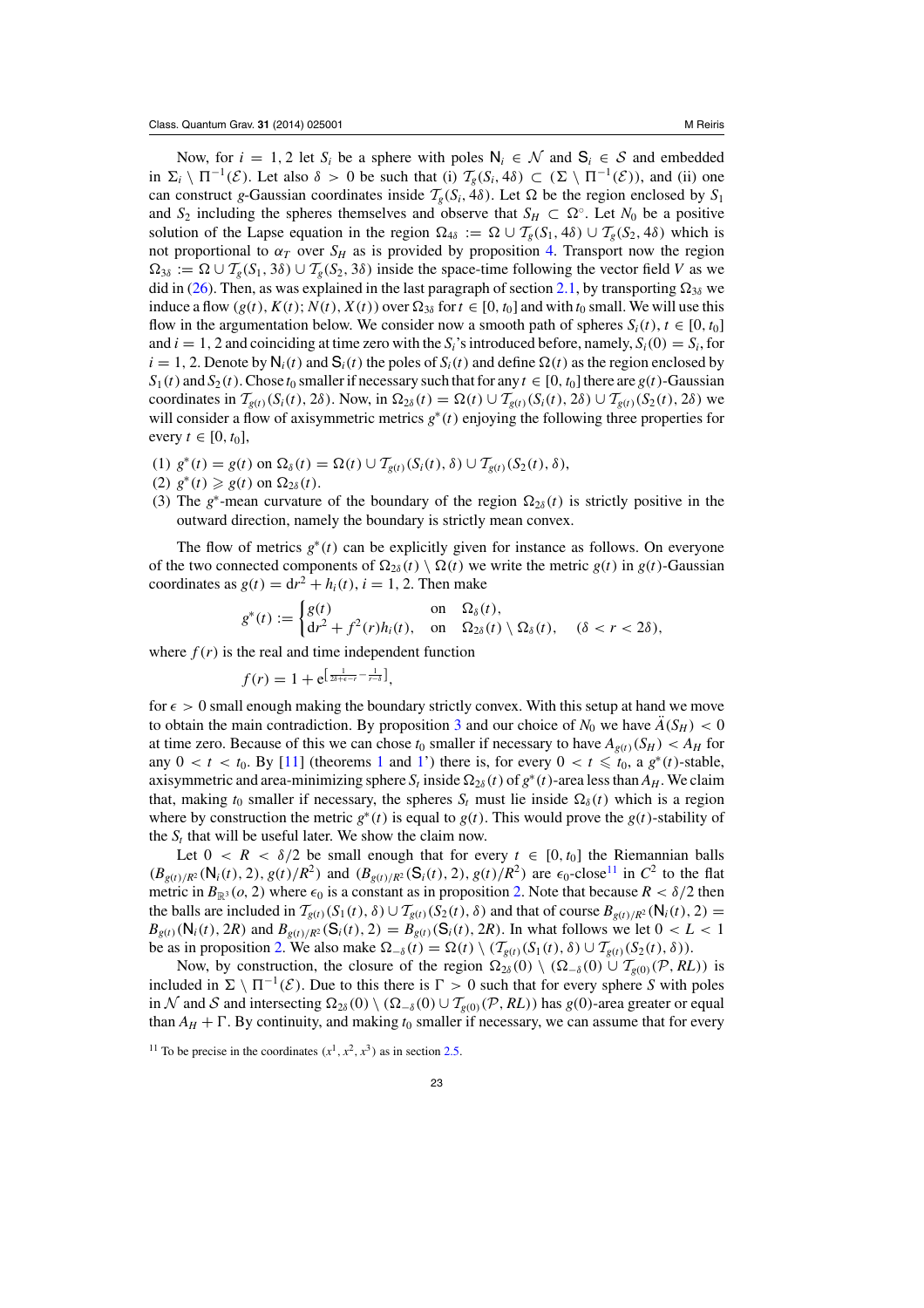<span id="page-23-0"></span>

**Figure 5.** Representation of the construction in the argument by contradiction in the proof of theorem [2.](#page-4-0)

*t* ∈ [0, *t*<sub>0</sub>] every sphere *S* (with poles in N and S) intersecting  $\Omega_{2\delta}(t) \setminus (\Omega_{-\delta}(t) \cup T_{g(t)}(\mathcal{P}, RL))$ has  $g^*(t)$ -area greater or equal than  $A_H + \Gamma/2$ . But the area-minimizing spheres  $S_t$  have  $g^*(t)$ -area less than  $A_H$  and therefore if the  $S_t$  do not lie entirely in  $\Omega_\delta(t)$  then they must necessarily intersect either the ball  $(B_{g(t)}(N_i(t), RL), g(t))$  or the ball  $(B_{g(t)}(S_i(t), RL), g(t))$ and at least one of the connected components of the intersection must be a cylinder with two boundary components (see figure 5). This violates proposition [2.](#page-10-0) Thus  $S_t \subset \Omega_\delta(t)$ . Now that we have proved that  $S_t \subset \Omega_\delta(t)$  and therefore the  $g(t)$ -stability of the  $S_t$  we can proceed in the same way as in proposition [5](#page-15-0) to show that there is  $\Lambda_0 > 0$  such that for any  $t \in (0, t_0]$  we have  $A(S_t) = A_{g(t)}(S_t) \geq 8\pi |J| - \Lambda_0 t^4$ . On the other hand  $A(S_t) = A_{g(t)}(S_t) \leq A_{g(t)}(S_H) = A_H + \ddot{A}(S_H)t^2/2 + O(t^3)$ . This shows a contradiction because  $A_H = 8\pi |J|$  and  $A(S_H) < 0$ .

## **Appendix**

**Proof of proposition 1.** We prove first *item* (1) which is true for any value of L chosen between (0, 1) (indeed we just reproduce here the classical proof). Let *D* be a minimal disc with boundary *C*. Say  $z|_C = z_C$ . Then the function  $z - z_C$  is harmonic on *D* and  $(z - z_C)|_C = 0$ . It follows that  $z = z_c$  all over *D* and therefore that *D* is the disc enclosed by *C* in the plane  ${z = z<sub>C</sub>}$ . Another proof, best suited for extensions, can be obtained along the following lines (we just provide the sketch). Let  $D(C)$  be the disc enclosed by *C* in the plane { $z = z<sub>C</sub>$ }. Let *o*(*C*) = (0, 0, *z<sub>C</sub>*) be its center and *R*(*C*) its radius. Let *B*<sup>+</sup> = *B*<sub>ℝ3</sub> (*o*(*C*), *R*(*C*)) ∩ {*z* > *z<sub>C</sub>*} and  $B^{-} = B_{\mathbb{R}^{3}}(o(C), R(C)) \cap \{z < z_{C}\}\.$  Now, the disc *D(C)* is minimal and, by a direct inspection of the stability operator, also strictly stable. Using the strict stability one can construct a smooth foliation of  $B^+$  by discs  $\{D'(C)\}\)$ , each with boundary *C*, and strictly convex (in the direction of increasing *z*) and similarly for *B*−. In addition one can construct a foliation of  $B_{\mathbb{R}^3}(o, 1) \setminus B_{\mathbb{R}^3}(o(C), R(C))$  by round spheres {*S'*}. We have thus a foliation of  $B_{\mathbb{R}^3}(o, 1) \setminus D(C)$ by strictly convex surfaces, acting as barriers, and preventing the existence of any other minimal disc with boundary *C* inside  $B_{\mathbb{R}^3}(o, 1)$ .

We prove now *item (2)*. First we prove that there are no stable surfaces in the class  $\mathscr{S}_0$ . This again is true for any value of *L* chosen in (0, 1). This can be proved as in *item (1)* by showing that if there is one then the function  $z$  has to be constant on it. Another proof, more independent of the flatness of the ambient space  $\mathbb{R}^3$  and therefore best suited for extensions is the following. Assume again that there is one such surface. Then note that there is a cylinder  ${\rho = \rho_0}$  where  ${\rho}^2 = x^2 + y^2$ , enclosing the surface and tangent to it at least in one orbit (a circle). Such cylinder has strictly mean convex boundary which implies that at the points of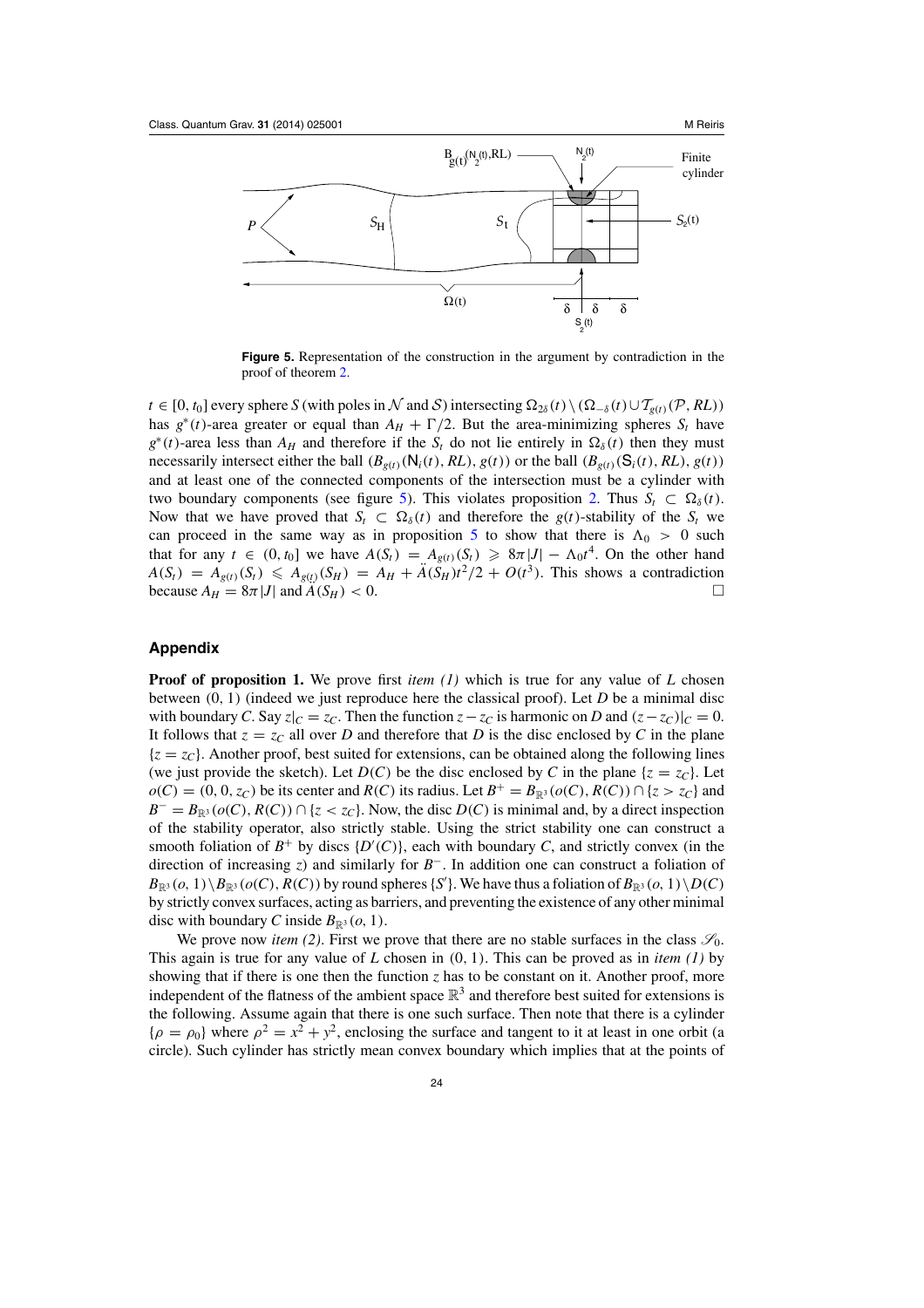tangency the minimal surface must have positive mean curvature (in the outgoing direction from the axis) which is absurd. Note that instead of cylinders one could have used spheres to reach a similar conclusion.

We prove now that for some *L* appropriately chosen there are no stable surfaces in the class  $\mathscr{S}_2$ . This requires a bit more effort. Recall that the class  $\mathscr{S}_2$  consist of axisymmetric cylinders with boundary in  $B_{\mathbb{R}^3}$  (*o*, 1). From now on we let *S* be an stable axisymmetric cylinder with boundary in  $\partial B_{\mathbb{R}^3}(o, 1)$ . The reader should keep that in mind because it will not be repeated. If  $S \cap B_{\mathbb{R}^3}(o, R) \neq \emptyset$  for some  $R > 0$  and  $q \in S \cap B_{\mathbb{R}^3}(o, R)$  then we will denote by  $[S \cap B_{\mathbb{R}^3}(o, R)]_q^{c.c.}$  to the connected component of  $S \cap B_{\mathbb{R}^3}(o, R)$  containing *q*.

In the following we will use two standard results in minimal surfaces that we take form [\[8](#page-28-0)]. We refer the reader to this reference for full details. We first observe that there is a universal constant *c* > 0 such that for any *S* intersecting  $B_{\mathbb{R}^3}(o, 1/8)$  and *q* in  $S \cap B_{\mathbb{R}^3}(o, 1/8)$  we have

$$
\sup\left\{|\Theta|^2(p), \ p \in \left[S \cap B_{\mathbb{R}^3}(o, 1/4)\right]_q^{c.c.}\right\} \leq 4c. \tag{A.1}
$$

This is the result of using corollary [2.](#page-4-0)11 in page 79 of [\[8\]](#page-28-0) with  $r_0 = 7/8$ ,  $\sigma = 1/2$  and observing in there that  $B_{\mathbb{R}^3}(o, 1/4) \subset B_{\mathbb{R}^3}(q, r_0 - \sigma)$ . This is an important estimate that will be used crucially below. Let now  $L_0 = \min\{1/(4\sqrt{64c})$ , 1/4) and observe that  $4c \le 1/(16(16L_0^2))$ and that  $L_0/2 \leq 1/8$ . From this and  $(A.1)$  we obtain that for any *S* intersecting  $B_{\mathbb{R}^3}(o, L_0/2)$ and for any *q* in  $S \cap B_{\mathbb{R}^3}(o, L_0/2)$  we have

$$
16L_0^2 \sup \left\{ |\Theta|^2(p), \ p \in \left[ S \cap B_{\mathbb{R}^3}(o, L_0) \right]_q^{c.c.} \right\} \leq \frac{1}{16}.
$$
 (A.2)

Let *L* be any number in  $(0, L_0/8)$ . We will see at the end of the argumentation below that if  $L < L_0/20$  then  $S \cap B_{\mathbb{R}^3}(o, L) = \emptyset$ . At the moment just assume that  $0 < L < L_0/8$ . We use now the estimate  $(A.2)$  in conjunction with lemma [2.](#page-13-0)4 in page 74 of [\[8](#page-28-0)] (used with  $s := L_0/4$ ,  $\Sigma := [S \cap B_{\mathbb{R}^3}(o, L_0)]_q^{c.c.}$  and  $x := q$ ) to conclude that for any surface *S* intersecting  $B_{\mathbb{R}^3}(o, L)$ and for any *q* in  $S \cap B_{\mathbb{R}^3}^2(o, L)$  the following two facts hold.

- (1)  $B_S(q, L_0/2)$  is a graph of a function *u* on a domain of  $T_qS \subset \mathbb{R}^3$ , where  $B_S(q, L_0/2)$  is the intrinsic ball inside *S* (with the induced metric) of center *q* and radius  $L_0/2$ . Moreover  $|\nabla u| \leq 1.$
- (2) The connected component of *S*∩*B*<sub>ℝ</sub>3 (*o*, *L*<sub>0</sub>/4) containing *q*, namely  $\left[S \cap B_{\mathbb{R}^3}(o, L_0/4)\right]_q^{c.c.}$ lies inside  $B_S(q, L_0/2)$  and therefore is a graph by the item before.

For any surface *S* such that  $S \cap B_{\mathbb{R}^3}(o, L) \neq \emptyset$  denote to simplify notation  $\mathscr{C} =$  $[S \cap B_{\mathbb{R}^3}(o, L_0/4)]_q^c$ . Thus *C* is a cylinder whose boundary consists of two orbits, *C*<sub>1</sub> and *C*<sub>2</sub>, in  $\partial B_{\mathbb{R}^3}(o, L_0/4)$ . Denote by  $\Pi_{T_qS}$  the projection into the plane  $T_qS \subset \mathbb{R}^3$ . Then  $\Pi_{T_qS}(\mathscr{C})$  is an annulus with boundary components  $\Pi_{T_qS}(C_1)$  and  $\Pi_{T_q(S)}(C_2)$ . Moreover  $\Pi_{T_q(S)}C(q)(C(q))$  here is the orbit passing through *q*) encloses either  $\Pi_{T_qS}(C_1)$  or  $\Pi_{T_q(S)}(C_2)$ . Say, for concreteness, that it encloses  $\Pi_{T_q(S)}(C_2)$ . Observe also that length $(\Pi_{T_q(S)}(C(q))) \leq \text{length}(C(q)) \leq 2\pi L$ where the last inequality is because  $q \in B_{\mathbb{R}^3}(o, L)$ . Let  $\alpha$  be the curve in  $\mathscr{C}$  with constant azimuthal angle  $\varphi$  and joining q to  $C_2$  and observe that  $\Pi_{T_qS}(\alpha)$  is a straight segment joining *q* to  $\Pi_{T_sS}(C_2)$ . Then because  $|\nabla u| \leq 1$  we have length $(\alpha) \leq 2$ length $(\Pi_{T_sS}(\alpha)) \leq 2L$  where the last inequality is due to fact that the length of a straight segment inside an ellipse with perimeter less than  $2\pi L$  has length less than *L*. But on the other hand  $q \in B_{\mathbb{R}^3}(o, L)$  and  $\partial \mathscr{C} \subset \partial B_{\mathbb{R}^3}(o, L_0/4)$  and therefore length( $\alpha$ )  $\ge L_0/4 - L$ . These two inequalities for the length of  $\alpha$  are incompatible if  $L < L_0/20$ . Hence there are no stable minimal surfaces *S* in the family  $\mathscr{S}_2$  intersecting  $B_{\mathbb{R}^3}(o, L)$  if  $L < L_0/20$ .

The proof of proposition [2](#page-10-0) is done in the same way as in proposition [1](#page-10-0) and will not be included here. Let us prove now corollary [3.](#page-10-0)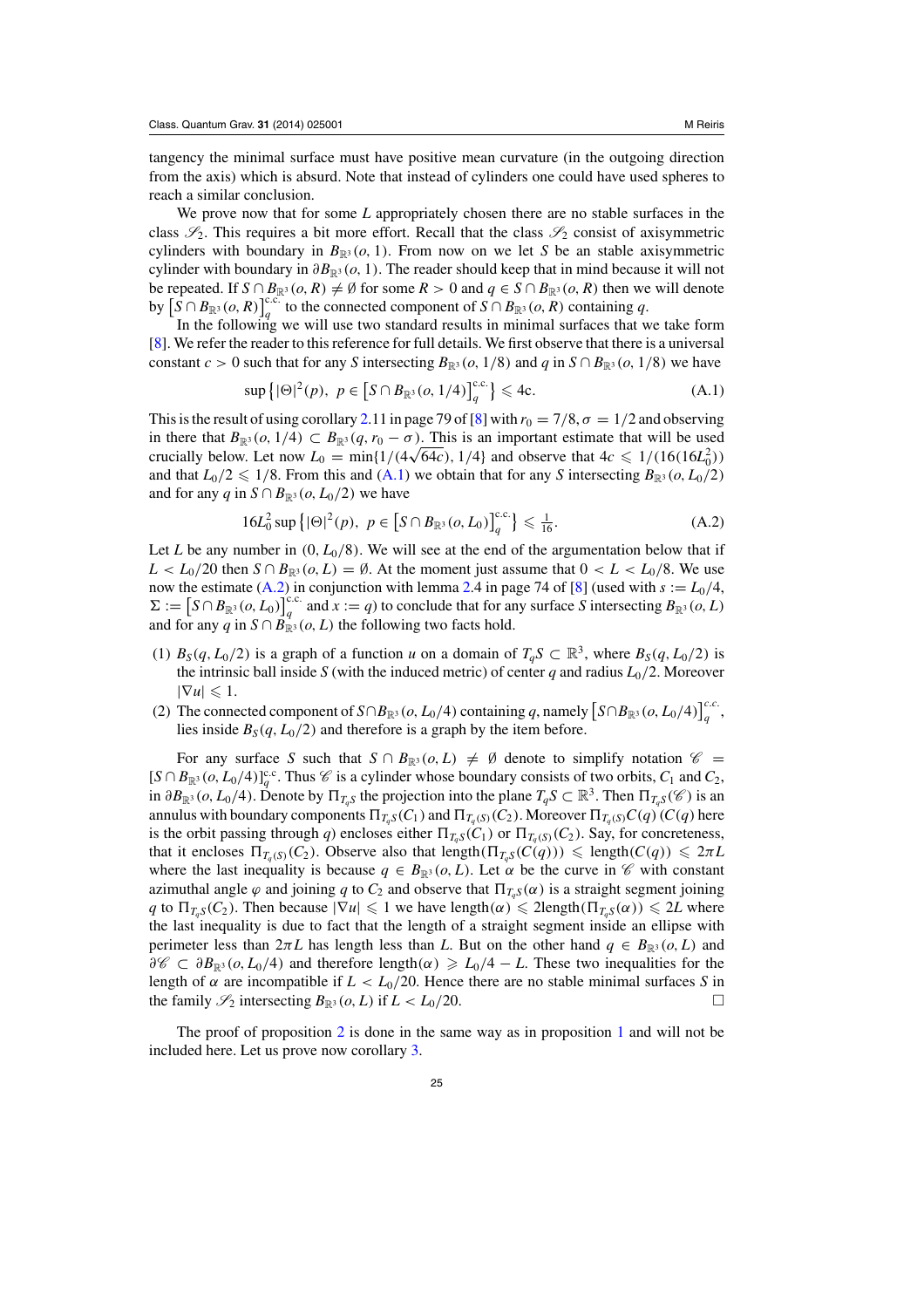**Proof of corollary 3.** In several parts of the proof we will use the 'quotient picture' as explained in section [3.3.](#page-18-0)

*Item (1)*. By homogeneous regularity there is  $\epsilon_1(\rho_0, \mu_0, \mu_1)$  such that for any  $0 < \epsilon \leq \epsilon_1$ , the set

$$
(\partial \mathcal{T}(\partial \Sigma, \epsilon)) \setminus \partial \Sigma,
$$

is smooth and strictly convex with mean curvature greater or equal than  $\mu_0/2$ . Thus these surfaces act as barriers preventing the existence of minimal surfaces *S* at a distance less than  $\epsilon_1$  from  $\partial \Sigma$ .

*Item (2)*. By homogeneous regularity there is  $\epsilon_4(\rho_0, \mu_0, \mu_1) > 0$  such that for any  $0 < \epsilon < \epsilon_4$  the surface

$$
(\partial \mathcal{T}_g(\mathcal{P}, \epsilon)) \cap (\Sigma \setminus \mathcal{T}_g(\partial \Sigma, \epsilon_1)),
$$

is smooth (with boundary) and of mean curvature greater or equal than  $1$  (in the outgoing direction from the axes  $\mathcal{P}$ ). Note that as  $\epsilon \to 0$  the mean curvature goes to infinity (∼ 1/ $\epsilon$ ). In particular, because these surfaces act as barriers there are no minimal surfaces lying entirely inside

$$
\mathcal{T}_g(\mathcal{P}, \epsilon_4) \cap (\Sigma \setminus \mathcal{T}_g(\partial \Sigma, \epsilon_1)).
$$

We will work now in the quotient and follow the notation of section [3.3.](#page-18-0) By homogeneous regularity again, there is  $R(\rho_0, \epsilon_1, \epsilon_4) > 0$  such that for any  $\tilde{p}$  in  $\tilde{\Sigma} \setminus \Pi\big( \mathcal{T}_g(\mathcal{P}, \epsilon_4) \cup \mathcal{T}_g(\partial \Sigma, \epsilon_1) \big)$ we have

$$
B_{\tilde{g}}(\tilde{p},R) \subset \left(\tilde{\Sigma}\setminus\Pi\left(\mathcal{T}_g\left(\mathcal{P},\frac{\epsilon_4}{2}\right)\cup\mathcal{T}_g\left(\partial\Sigma,\frac{\epsilon_1}{2}\right)\right)\right),\
$$

and moreover the metric  $\bar{\tilde{g}}/R^2$  in  $B_{\bar{\tilde{g}}/R^2}(\tilde{p}, 1) = B_{\bar{\tilde{g}}}(\tilde{p}, R)$  is sufficiently close in  $C^2$  to the flat metric in  $\mathbb{R}^2$  that every  $\bar{\tilde{g}}/R^2$ -geodesic (or, the same, every  $\bar{\tilde{g}}$ -geodesic) passing through  $\tilde{p}$ reaches the boundary of  $B_{\bar{\tilde{g}}/R^2}(\tilde{p}, 1)$  and therefore has  $\bar{\tilde{g}}/R^2$ -length greater than 1 (or, the same, the  $\tilde{g}$ -length is greater or equal than *R*). Now, for every axisymmetric minimal surface *S*,  $\Pi(S)$ is a  $\tilde{g}$ -geodesic and  $A(S) = \text{length}_{\tilde{g}}(\Pi(S))$ . Moreover by what was said before there is always a point  $\tilde{p}$  of  $\Pi(S)$  in  $\tilde{\Sigma} \setminus \Pi(\mathcal{T}_g(\mathcal{P}, \epsilon_4) \cup \mathcal{T}_g(\partial \Sigma, \epsilon_1))$ . It follows that  $A(S) \ge R$ . The *item* (2) follows by defining  $A_0 := R$ .

*Item (3)*. By homogeneous regularity there exists  $R_1(\rho_0, \epsilon_1, \epsilon_4) > 0$  such that for any  $p \in \mathcal{P} \setminus \mathcal{T}_g(\partial \Sigma, \epsilon_1/2)$  the metric  $g/R_1^2$  in  $B_{g/R_1^2}(p, 2)$  is  $\epsilon_0$ -close in  $C^2$  to the flat metric in  $\mathbb{R}^3$ where  $\epsilon_0$  is as in proposition [2.](#page-10-0) Then we define  $\epsilon_2 := LR_1$  where *L* is as in proposition 2. We show now that with this  $\epsilon_2$  we have all the properties that we desire for *item* (3). The cylinder (with boundary)

$$
(\partial \mathcal{T}_g(\mathcal{P}, \epsilon_2)) \cap B_g(p, R_1) = (\partial \mathcal{T}_{g/R_1^2}(\mathcal{P}, L)) \cap B_{g/R_1^2}(p, 1),
$$

is foliated by  $U(1)$ -orbits (circles) and for everyone, one can consider the area minimizing disc according to proposition [2](#page-10-0) and with boundary the orbit. This construction can be done for every point *p* in  $\mathcal{P} \setminus \mathcal{T}_{g}(\partial \Sigma, \epsilon_1/2)$  which gives us the set of all the discs we are looking for. Now, let *S* be a stable and axisymmetric minimal surface embedded in  $\Sigma$ . If  $S \cap T_g(\mathcal{P}, \epsilon_2) \neq \emptyset$ then there is  $p \in \mathcal{P}$  such that

$$
S \cap B_{g/R_1^2}(p, L) \neq \emptyset.
$$

But then by proposition [2,](#page-10-0)  $S \cap B_{g/R_1^2}(p, L)$  must be one of the discs we defined before. Finally note that if an axisymmetric compact and boundary-less surface intersects the axes  $P$  then it must do twice and the surface must be a sphere.

*Item (4)*. By standard minimal surfaces estimates [\[8](#page-28-0)] the Gaussian curvature  $K$  of any disc *D* as in *item* (4) and with respect to the induced metric from  $g/R_1^2$  is uniformly bounded.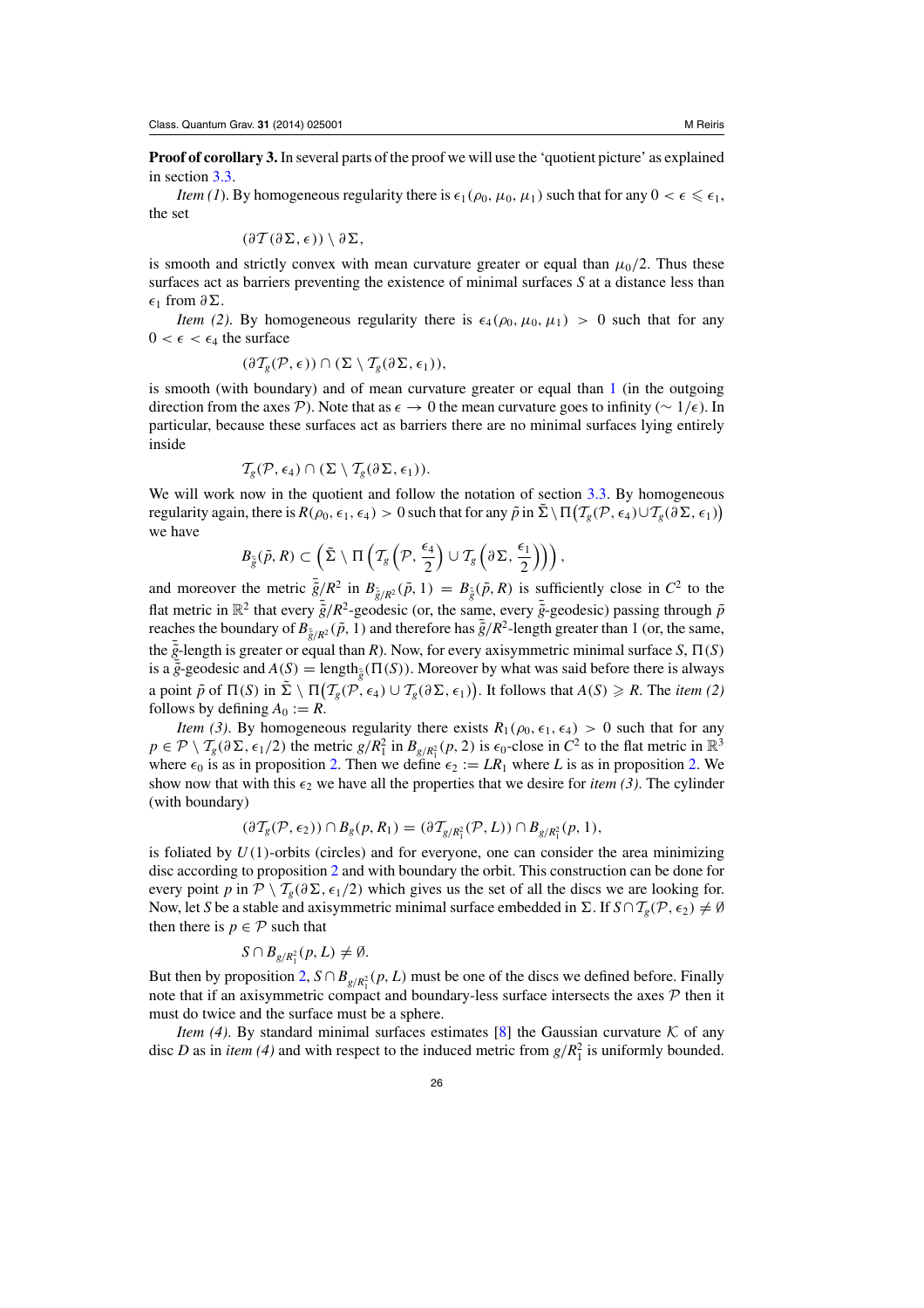Consider now polar coordinates in *D* as defined in section [2.4.](#page-8-0) Then, by Gauss–Bonnet we have

$$
2\pi - \frac{dl(s)}{ds} = \int_0^s \mathcal{K}(\bar{s}) l(\bar{s}) d\bar{s}.
$$

From this, the estimate  $|l(s) - 2\pi s| \leq c_0(\rho_0, \mu_0, \mu_1) s^2$  easily follows.

**Proof of proposition 6.** Let *i* be 1 or 2. Let  $\{S_m\}$  be a sequence of axisymmetric spheres in  $\Sigma_i$ . Denote by  $\Omega_m$  the (closed) set enclosed by  $S_H$  and  $S_m$ . Assume that the sequence is such that  $\Omega_m \subset \Omega_{m+1}$  and dist<sub>g</sub>( $S_H$ ,  $S_m$ )  $\to \infty$ . Let  $\{\delta_m\}$  be a positive sequence in such a way that (for every *m*)  $\delta_m$  is sufficiently small that we have *g*-Gaussian coordinates well defined inside  $\mathcal{T}_g(S_m, \delta_m) \setminus \Omega_m$ . Thus on  $\mathcal{T}_g(S_m, \delta_m) \setminus \Omega_m$  we can write

$$
g = dr^2 + h_m,
$$

where  $r(p) = \text{dist}(p, S_m) > 0$  and  $h_m(\partial_r, -) = h_m(-, \partial_r) = 0$ . Define  $\Omega_{\delta_m} = \Omega_m \cup$  $\mathcal{T}_g(S_m, \delta_m)$ . On  $\Omega_{\delta_m}$  we define the axisymmetric metric  $g_m^*$ 

$$
g_m^* = \begin{cases} g & \text{on} \quad \Omega_m, \\ dr^2 + f(r)^2 h_m & \text{on} \quad T_g(S_m, \delta_m) \setminus \Omega_m \end{cases}
$$
(A.3)

and where  $f(r)$  is the scalar function

$$
f(r) = 1 + e^{\left[\frac{1}{\delta_m + \epsilon_m - r} - \frac{1}{r}\right]},
$$

where  $\epsilon_m$  is, for every *m*, small enough to make the boundary  $\{r = \delta_m\}$  strictly convex. Observe that  $g_m^* = g$  on  $\Omega_m$  and that  $g_m^* \ge g$  on  $\Omega_{\delta_m}$  (because  $f \ge 1$ ).

We define  $A_{i,m}^N(\tilde{p})$ , in the same way as  $A_i^N(\tilde{p})$ , as the infimum of the  $g_m^*$ -areas of the axisymmetric discs  $D^N(C)$ ,  $C = \Pi^{-1}(\tilde{p})$ , inside  $\Omega_{\delta_m}$ . *Claim* [1:](#page-12-0)  $\underline{A}^N_{i,m}(\tilde{p})$  *is realized by either.* 

**D1'** *The*  $g_m^*$ -area of a disc  $D_N^N(C) = \Pi^{-1}(\gamma^N(\tilde{p})) \subset \Omega_{\delta_m}$ , or by. **D2'** *The*  $g_m^*$ -area of a disc  $D^{\mathsf{S}}(C) = \Pi^{-1}(\gamma^{\mathsf{S}}(\tilde{p})) \subset \Omega_{\delta_m}$  plus  $A_H$ .

The proof of the *claim* [1](#page-12-0) is as follows. Let  $\{D_j^N(C)\} = {\{\Pi^{-1}(\beta_j^N(\tilde{p}))\}}$  be a  $g_m^*$ -area minimizing sequence of discs in  $\Omega_{\delta_m}$ , that is, a sequence for which we have

$$
\lim A_{g_m^*}(D_j^{\mathsf{N}}(C)) = \lim \text{length}_{\tilde{g}_m^*}(\beta^{\mathsf{N}}(\tilde{p})) = \underline{A}_{i,m}^{\mathsf{N}}(\tilde{p}),
$$

(whereas we defined  $\bar{\tilde{g}}$  we define here  $\bar{\tilde{g}}_m^* := \lambda^{*2} \tilde{g}_m^*$ ,  $\lambda^{*2} = \langle \xi_m^*, \xi_m^* \rangle_{g_m^*}$  the  $g_m^*$ -norm squared of the rotational Killing  $\xi_m^*$  of the metric  $g_m^*$ ). On general grounds<sup>12</sup> the sequence of area minimizing discs converges in measure to a disc with boundary*C* (the solution of the 'Plateau's problem') and, possibly, to a finite set of axisymmetric compact and non-contractible stable minimal surfaces, which because of the geometry of  $\Omega_{\delta_m}$  must be axisymmetric spheres. Thus the limit is either.

**P1.** A stable minimal disc  $D^{N}(C) = \Pi^{-1}(\gamma^{N}(\tilde{p}))$ , or.<br>**P2.** A stable minimal disc  $D^{S}(C) = \Pi^{-1}(\gamma^{S}(\tilde{p}))$  or

**P2.** A stable minimal disc 
$$
D^{S}(C) = \Pi^{-1}(\gamma^{S}(\tilde{p}))
$$
, or.

**P3.** A stable minimal disc  $D^N(C) = \Pi^{-1}(\gamma^N(\tilde{p}))$  plus a set of stable axisymmetric minimal spheres  $S_k = \Pi^{-1}(\gamma_k^{N,S})$ ,  $k = 1, ..., k_1$ , or.

<sup>&</sup>lt;sup>12</sup> Despite it naturalness this does not follow exactly from the well known result in Riemannian geometry that a minimizing sequence of curves in a complete boundary-less Riemannian manifold with fixed extreme points converges in measure to a geodesic because on one side the manifold  $\bar{\Sigma}$  has boundary and on the other hand the metric  $\overline{\tilde{g}}_m^*$  is singular at the axis P (the boundary of  $\tilde{\Sigma}$ . Although with more work a proof can be given along these lines, a rigorous proof follows from the standard results on geometric measure theory on area minimizing sequences of discs [\[11](#page-28-0), [12](#page-28-0)].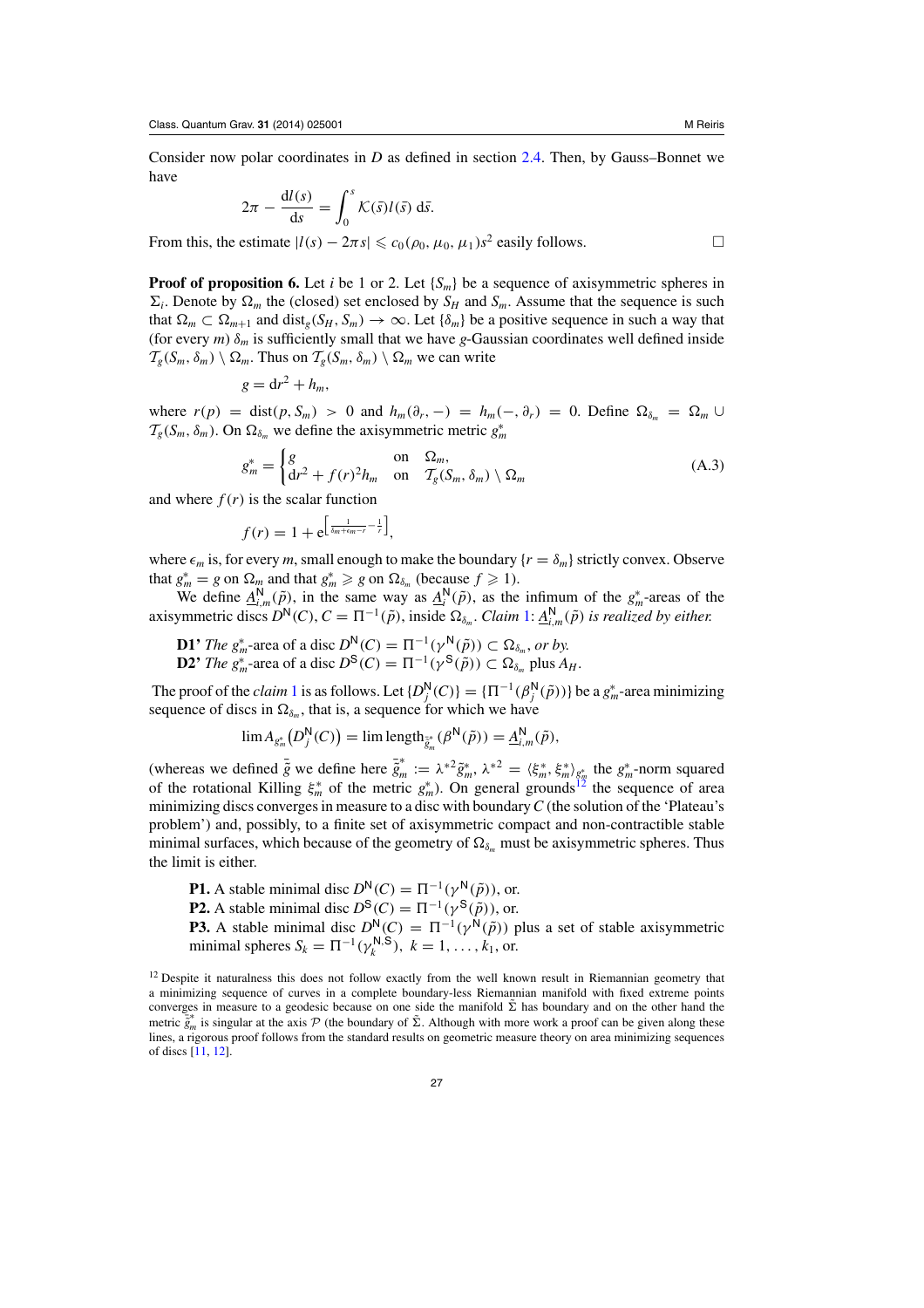**P4.** A stable minimal disc  $D^S(C) = \Pi^{-1}(\gamma^S(\tilde{p}))$  plus a set of stable axisymmetric minimal spheres  $S_k = \Pi^{-1}(\gamma_k^{N,S}), k = 1, ..., k_2$ .

Of course to guarantee the existence of the limit one uses that  $(\Omega_{\delta_m}, g_m^*)$  has one totally geodesic boundary (*SH*) and one strictly convex boundary. We show now that the cases **P2** and **P3** cannot occur and that case **P3** could occur but when does then it does only with  $k_2 = 1$ and  $A_{g_m^*}(S_1) = \text{length}_{\tilde{g}_m^*}(\gamma_1^{\mathbb{N},\mathbb{S}}(\tilde{p})) = A_H$ . We show this below, which completes the proof of the *claim 1*.

Case **P3** cannot occur for in that case the (constant) sequence of curves  $\{\beta''^N_j(\tilde{p}) = \gamma^N(\tilde{p})\}$ has

$$
\lim\text{length}_{\tilde{g}_m^*}\big(\beta'{}^{\mathsf{N}}_j(\tilde{p})\big) < \lim\text{length}_{\tilde{g}_m^*}\big(\beta_j^{\mathsf{N}}(\tilde{p})\big),
$$

which is not possible because  $\{\beta_j^N(\tilde{p})\}$  is by assumption a minimizing sequence.

We show now that the case **P2** cannot occur. Let  $\epsilon > 0$  be small enough such that the curve  $\gamma^S(\tilde{p})$  does not intersect  $\mathcal{T}_{\tilde{g}_m}^*(\mathcal{N}, \epsilon)$  where the tubular neighborhood is inside  $\Omega_m^*$ . If the sequence  $\{\beta_j^N(\tilde{p})\}$  converges in measure to  $\gamma^N(\tilde{p})$  then it must be

$$
\lim \text{length}_{\tilde{g}_m^*} (\beta_j^{\mathsf{N}}(\tilde{p}) \cap \mathcal{T}_{\tilde{g}_m^*}(\mathcal{N}, \epsilon)) = 0.
$$

But every curve from  $\tilde{p}$  to  $\mathcal N$  must intersect the tubular neighborhood in a curve (or a set of curves) of total length at least  $\epsilon$ . This gives a contradiction.

We finally analyze case **P4**. First we show that  $k_2 = 1$ . Assume by contradiction that  $k_2 \geq 2$ . Then one can consider a sequence of curves  $\{\beta^N \}(\tilde{p})\}$  that would allow us to show that the sequence  $\{\beta_j^N(\tilde{p})\}$  was not minimizing. The sequence  $\{\beta_j^N(\tilde{p})\}$  is constructed as follows. Let  $\{q_j^1\}$  and  $\{q_j^2\}$  be sequences of points in  $\gamma^S(\tilde{p})$  and  $\gamma_1^{N,S}$  respectively converging to points in the south axis S (i.e. the (south) end points of the curves  $\gamma^{N}(\tilde{p})$  and  $\gamma_1^{N,S}$  respectively). Then  $\beta'^N_j(\tilde{p})$  is defined (starting from  $\tilde{p}$ ) as  $\gamma^N(\tilde{p})$  until  $q_j^1$ , then as a curve joining  $q_j^1$  and  $q_j^2$ going very near the south axis S and then as the piece of  $\gamma_1^{N,S}$  that starts at  $q_j^2$  and end at the north point of it. The curve between  $q_j^1$  and  $q_j^2$  has to be chosen in such a way that its  $\bar{g}_m^*$ -length goes to zero as  $j \to \infty$  (note that the pre-image of such curve under  $\Pi$  becomes a very thin tube joining  $\Pi^{-1}(q_j^1)$  and  $\Pi^{-1}(q_j^2)$  of small  $g_m^*$ -area). With this definition of  $\{\beta'^N_j(\tilde{p})\}$  we have

 $\lim \text{length}_{\tilde{g}_m^*} (\beta'^N_j(\tilde{p})) = \text{length}_{\tilde{g}_m^*} (\gamma^S(\tilde{p})) + \text{length}_{\tilde{g}_m^*} (\gamma^{N,S}) < \lim \text{length}_{\tilde{g}_m^*} (\beta^N_j(\tilde{p})),$ 

which is impossible because by assumption  $\{\beta_j^N(\tilde{p})\}$  was a minimizing sequence. That length<sub> $\tilde{g}_m^*(\gamma_1^{\mathsf{N},\mathsf{S}}) = A_H$  is a consequence of the fact that one can easily construct a sequence</sub> of curves  $\{\beta'_{s_m}(\tilde{p})\}$  (following a similar procedure as before) converging in measure to  $\gamma^{\mathsf{S}}(\tilde{p}) \cup \gamma_H^{\mathsf{N},\mathsf{S}}.$ 

*Claim 2: For every*  $\tilde{p} \in \Sigma_i^{\circ}$  and constant  $B > 0$  there is  $m(B)$  such that for any  $m \ge m(B)$  and  $g_m^*$ -stable axisymmetric minimal disc  $D_m = D_m^N(\Pi^{-1}(\tilde{p})) = \Pi^{-1}(\gamma_m^N(\tilde{p}))$ or disc  $D_m = D_m^S(\Pi^{-1}(\tilde{p})) = \Pi^{-1}(\gamma_m^S(\tilde{p}))$ , inside  $\Omega_{\delta_m}$  and intersecting  $S_{m(B)}$  *we have* 

$$
A_g(D_m \cap \Omega_{m(B)}) = A_{g_m^*}(D_m \cap \Omega_{m(B)}) \geq B.
$$

The proof of the *claim* 2 is as follows. Let *m* and  $m(B)$  with  $m \ge m(B)$  be arbitrary and let  $D_m$  be a disc as in the hypothesis. By corollary [3,](#page-10-0) there is  $\epsilon_2 > 0$  such that if  $D_m$ intersects  $T_g(\mathcal{P}, \epsilon_2) \setminus T_g(S_{m(B)}, 1)$  then it intersects  $T_g(\mathcal{P}, \epsilon_2) \cap \Omega_{m(B)}$  exactly in a small disc. Therefore if  $D_m \cap S_{m(B)} \neq \emptyset$  then  $\gamma_m^N(\tilde{p})$  or  $\gamma_m^S(\tilde{p})$  (depending on the case) remains inside  $(\tilde{\Sigma}_i \setminus \Pi(\mathcal{T}_{g}(\mathcal{P}, \epsilon_2)) \cap \Pi(\Omega_{m(B)})$  until entering  $\Pi(\mathcal{T}_{g}(\tilde{S}_{m(B)}, 1))$  for the first time. By the homogeneous regularity of the metric  $\tilde{g}$  on  $\Sigma \setminus \Pi(\mathcal{T}_g(\mathcal{P}, \epsilon_2))$  we conclude that if  $m(B) \to \infty$